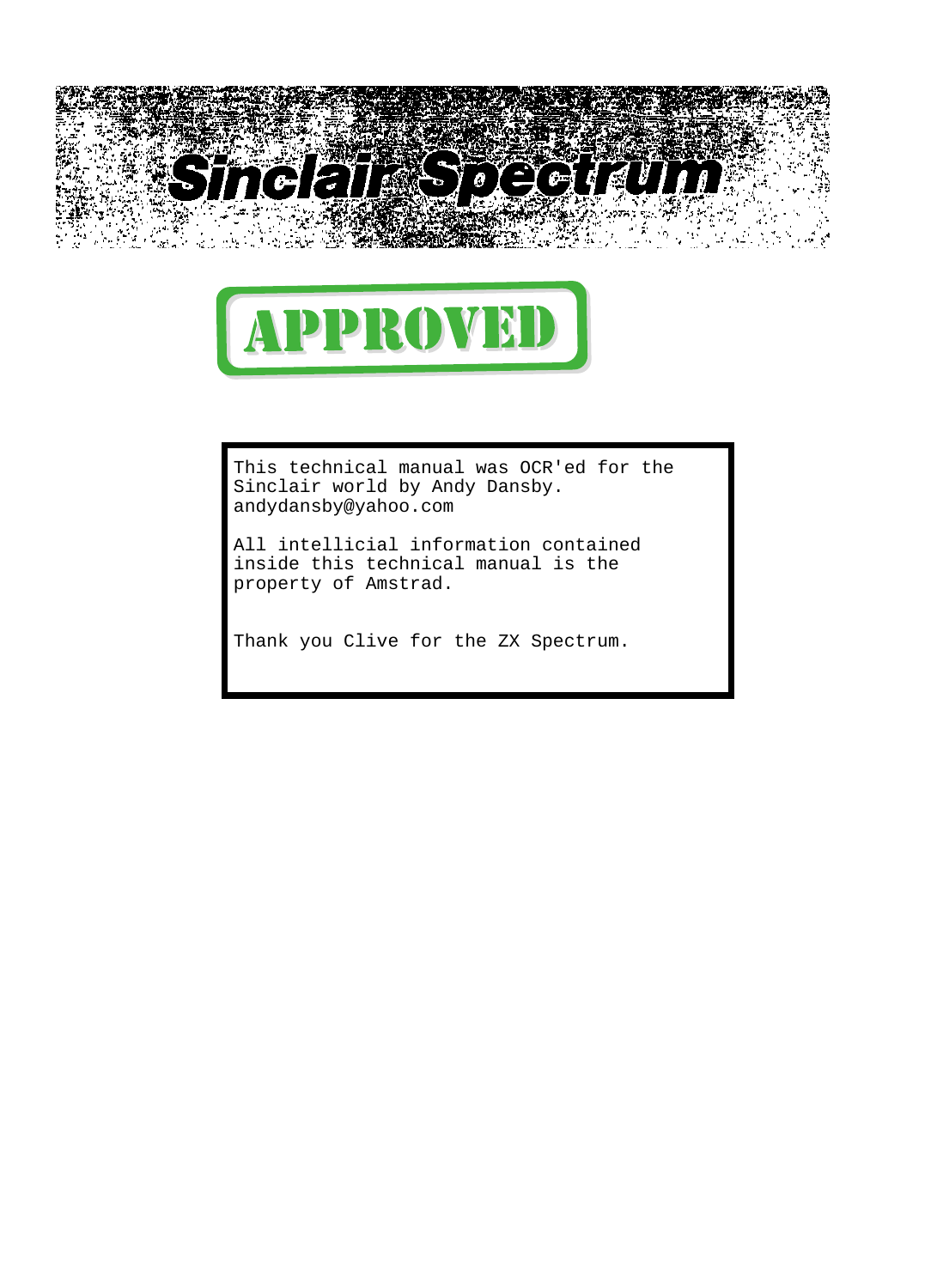# SERVICINGMANUAL

FOR

# ZX SPECTRUM®

LIST OF CONTENTS INTRODUCTION SECTION 1 SYSTEM DESCRIPTION SECTION 2 DISASSEMBLY/ASSEMBLY SECTION 3 SETTING UP AND SYSTEM TEST SECTION 4 FAULT DIAGNOSIS AND REPAIR SECTION 5 PARTS LISTS

#### i LIST OF ILLUSTRATIONS in the contract of the contract of the contract of the contract of the contract of the contract of the contract of the contract of the contract of the contract of the contract of the contract of the

Fig No.

| ZX Spectrum Block Diagram                                            | 1.1           |
|----------------------------------------------------------------------|---------------|
| Expansion RAM RAS/CAS Timing (Read Cycle shown)                      | 1.2           |
| Keyboard Matrix Interconnections                                     | 1.3           |
| ZX Spectrum (Issue 2) Circuit Diagram                                | 1.4           |
| ZX Spectrum (Issue 3) Circuit Diagram                                | 1.5           |
| Keyboard Format                                                      | 4.1           |
| Speaker Load Input Waveforms                                         | 4.2           |
| Expansion Memory 1C Locations                                        | 4.3           |
| Issue 3 Links vs 1C Manufacturer and Type                            | 4.4           |
| Printed Circuit Board (Issue 2) Component Layout                     | 5.1           |
| Printed Circuit Board (Issue 3) Component Layout                     | 5.2           |
| Printed Circuit Board (Issue 3B) Component Layout                    | 5.3           |
| Prepared by THORN (EMI) DATATECH LTD<br>SINCLAIR RESEARCH LTD<br>for | MARCH<br>1984 |

© Sinclair Research Ltd.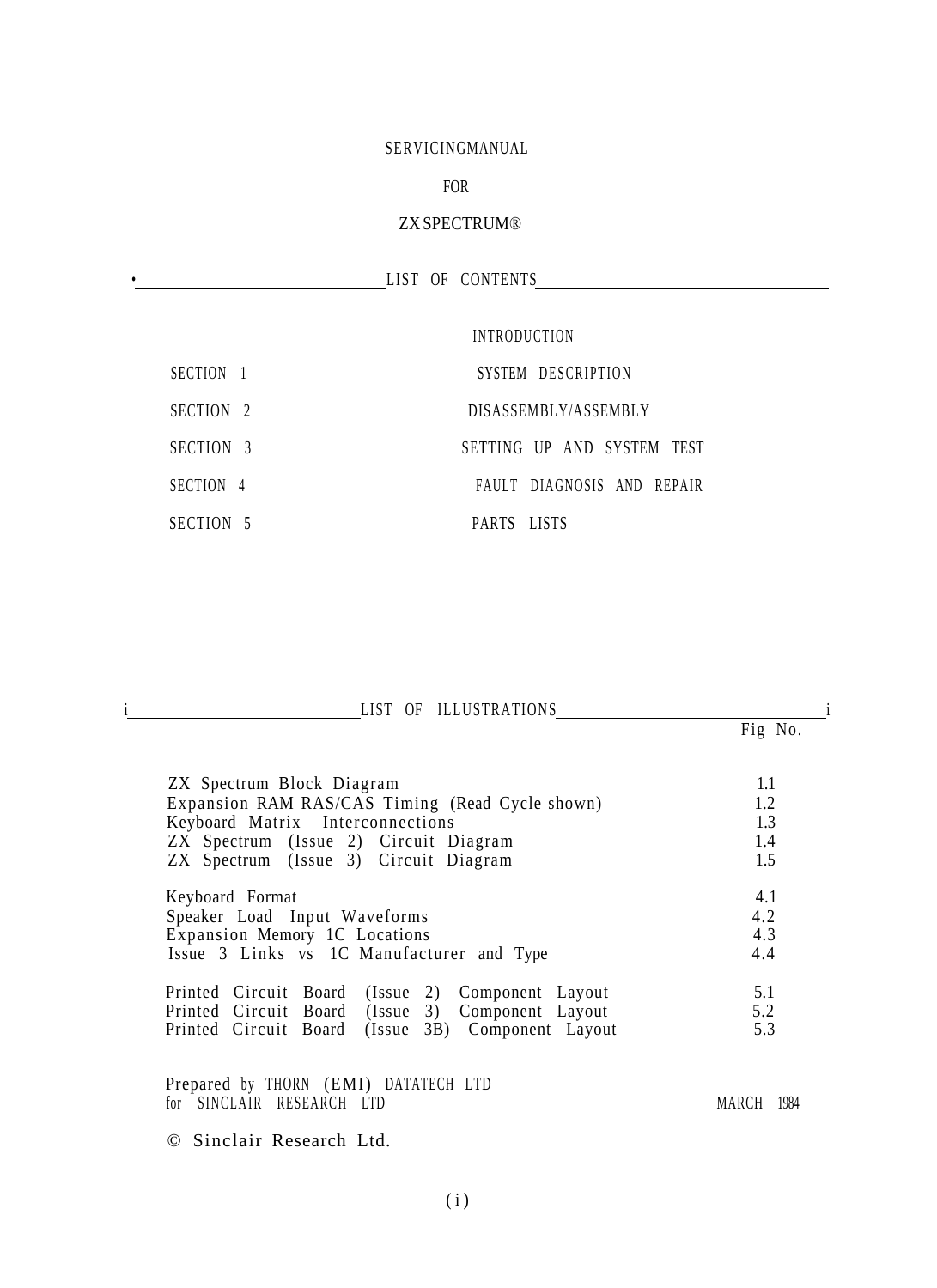## - INTRODUCTION

This manual is for use by authorised SINCLAIR dealers, engineers and representatives as a guide to rectifying faults on the SINCLAIR ZX SPECTRUM personal computer.

The manual refers principally to the Issue 2 and Issue 3 Spectrums but provides a background to the Issue 1 version in the section dealing with modification history.

Basic knowledge of ZX SPECTRUM operating procedures is assumed as is knowledge of current workshop practice relating to microcomputers.

NOTE: Essential modifications are required on some Issue 2 Spectrums. Refer to Modification History (Section 4) and implement as necessary.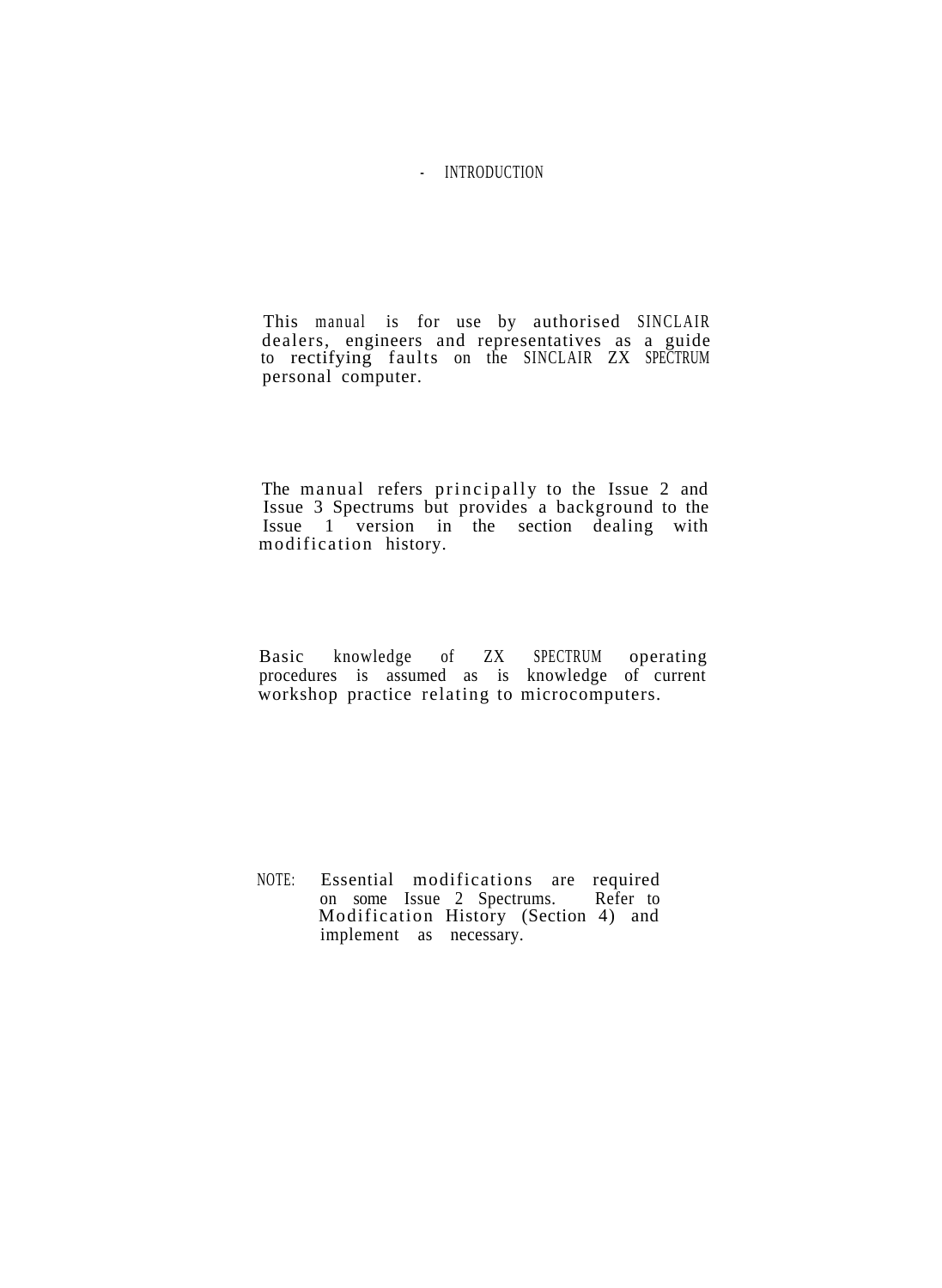- SAFETY MEASURES•

This instruction manual contains certain

— WARNING — and CAUTION -

notices which MUST be- followed by the user to ensure SAFE operation and to retain the equipment in a SAFE condition.

Any adjustment, maintenance and repair of the opened apparatus under voltage shall be carried cut only by a skilled person who is AWARE OF THE HAZARD INVOLVED.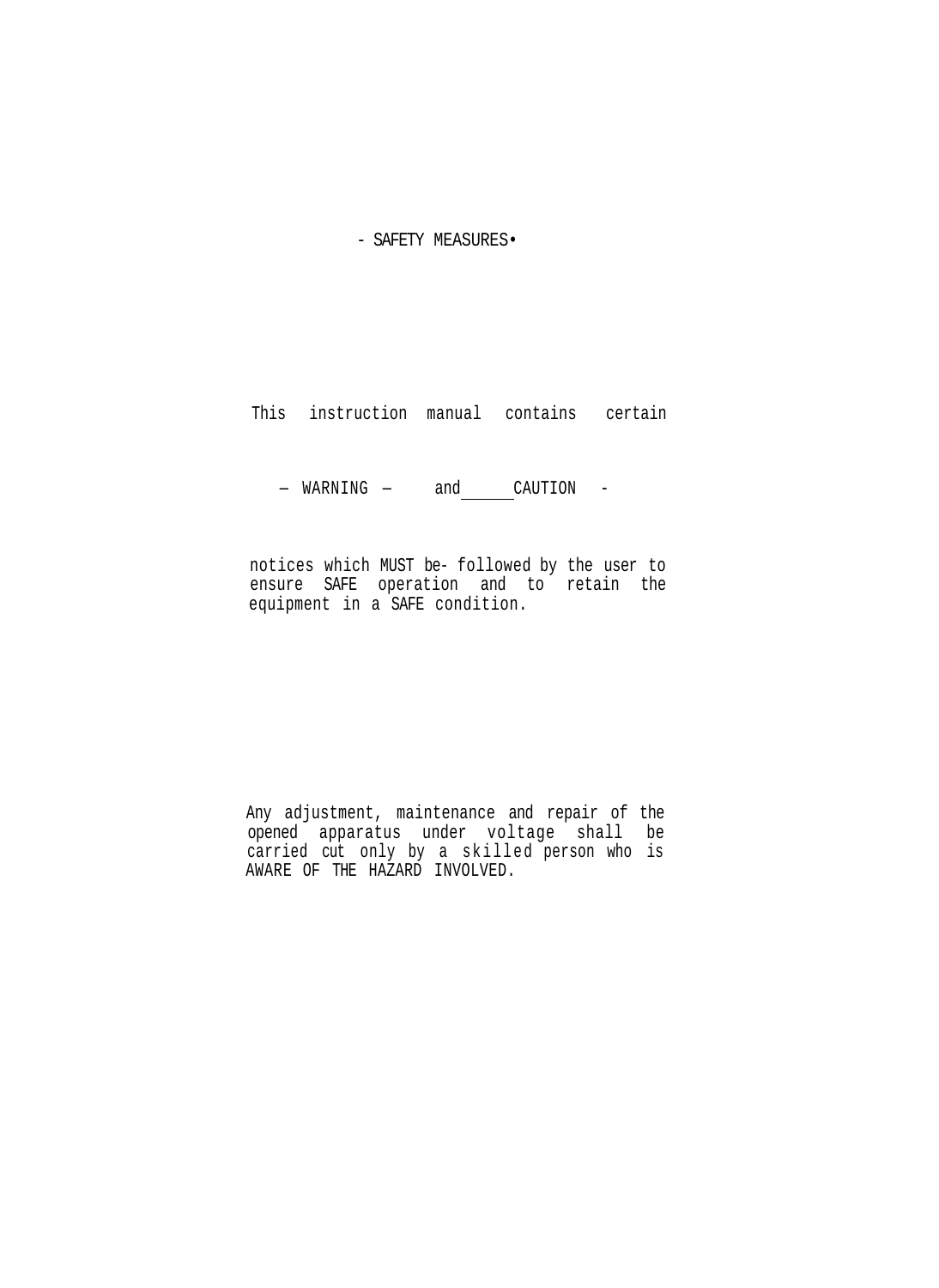### SECTION 1

### SYSTEM DESCRIPTION

| LIST OF<br>CONTENTS   | No.<br>Page |
|-----------------------|-------------|
| Introduction          | 1.1         |
| Architecture          | 1.1         |
| Z80A CPU              | 1.2         |
| Memory Organisation   | 1.4         |
| Read/Write Operations | 1.4         |
| Input/Output          | 1.6         |
| TV Picture Generation | 1.6         |
| Keyboard Scanning     | 1.8         |
| Tape Interface        | 1.10        |
| Power Supplies        | 1.11        |
| Circuit Diagrams      |             |
| ZX Spectrum, Issue 2  | Fig.<br>1.4 |
| ZX Spectrum, Issue 3  | Fig.<br>1.5 |
|                       |             |

#### 1. INTRODUCTION

1.1 A block diagram of the complete ZX SPECTRUM micro-computer is given in Figure 1.1. It is valid for all build standards, fitted with either 16k or 48k bytes of dynamic RAM memory. Although functionally identical, detailed circuit changes have been introduced to improve reliability and to assist with manufacture. The printed circuit board layout has also been modified. Details of these changes are highlighted where necessary in the following paragraphs, and in later sections referring to fault diagnosis and repair.

#### 2. ARCHITECTURE

- 2.1 The architecture of the Spectrum shown in Figure 1.1 is typical of many microcomputer systems in that it comprises a single microprocessor board (in this instance a Z80A or u 780 CPU), a read only memory (ROM), an expandable RAM memory and an input/output section handling the keyboard, tape and TV display functions. The latter is recognisable as the logic gate array (ULA) and the three functional blocks shown in the right of the diagram.
- 2.2 The computer is built on a single printed circuit board which also includes a regulated power supply fed from an external 9V power pack. The keyboard matrix is part of the upper case assembly and is connected to the board via two ribbon cables KB1 and KB2. A description of each section follows.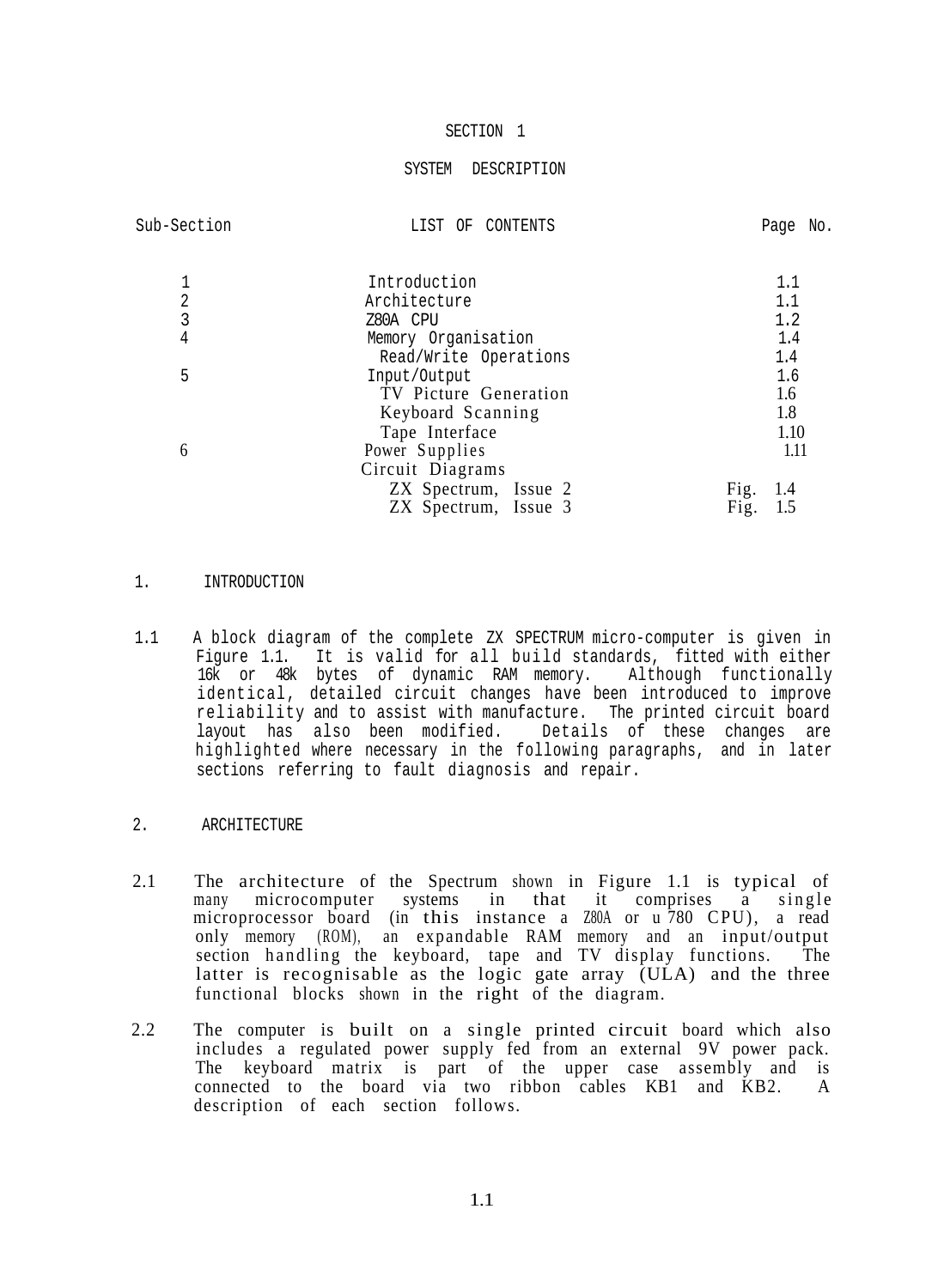- 3. Z80A CPU
- 3.1 The Z80A is an 8-bit single-IC central processing unit (CPU). It is clocked at 14.0 MHz from an external source controlled by the logic gate array (ULA) and has a standard three bus input/output arrangement. These buses are the Data Bus, Address Bus and Control Bus respectively.
- 3.2 Data Bus. D7-D10 constitutes an 8-bit bi-directional data bus with active high, tri-state input/outputs. It is used for data exchanges with the memory and with the ULA.
- 3.3 Address Bus. A15-AO constitutes a 16-bit address bus with active high, tri-state outputs. The address bus provides the address for memory (up to  $64k$  bytes) data exchanges and for data exchanges with the ULA. It is also used during the interrupt routine (see below) when scanning the keyboard matrix.
- 3.4 Control Bus. The control bus is a collection of individual signals which generally organise the flow of data on the address and data buses. The block diagram only shows five of these signals although others of minor importance are made available at the expansion port (see Figures 1.4 and 1.5 for details).
- 3.5 Starting with memory reguest fMREQ), this signal is active low indicating when the address bus holds a valid address for a memory read or memory write operation. Input/Output reguest (IORQ) is also active low but indicates when the lower half of the address bus holds a valid I/O address for the ULA during I/O read/write operations.
- 3.6 The read and write signals (RD and WR) are active low, and one or other is active indicating that the CPU wants to read or write data to a memory location or I/O device. All the control signals discussed so far are active low, tri-state outputs.
- The control signal described here is the interrupt last 3.7 last maskable<br>(INT). This input is active low and is generated by the This input is active low and is generated by the ULA once every 20 ms. Each time it is received the CPU 'calls' the 'maskable interrupt' routine during which the real-time is incremented and the keyboard is scanned.
- 3.8 CPU Clock. Returning to the CPU clock mentioned earlier in this section, the ULA is able to inhibit this input bringing the CPU to a temporary halt. This mechanism gives the ULA absolute priority, allowing it to access the standard 16k RAM without interference from the CPU (see RAM description). Switching transistor TR3 ensures that the clock amplitude is +5V rather than some arbitrary TTL level. This is essential if the CPU is to operate effectively while executing fast machine code programs of the 'space invader'  $^{\prime}$ '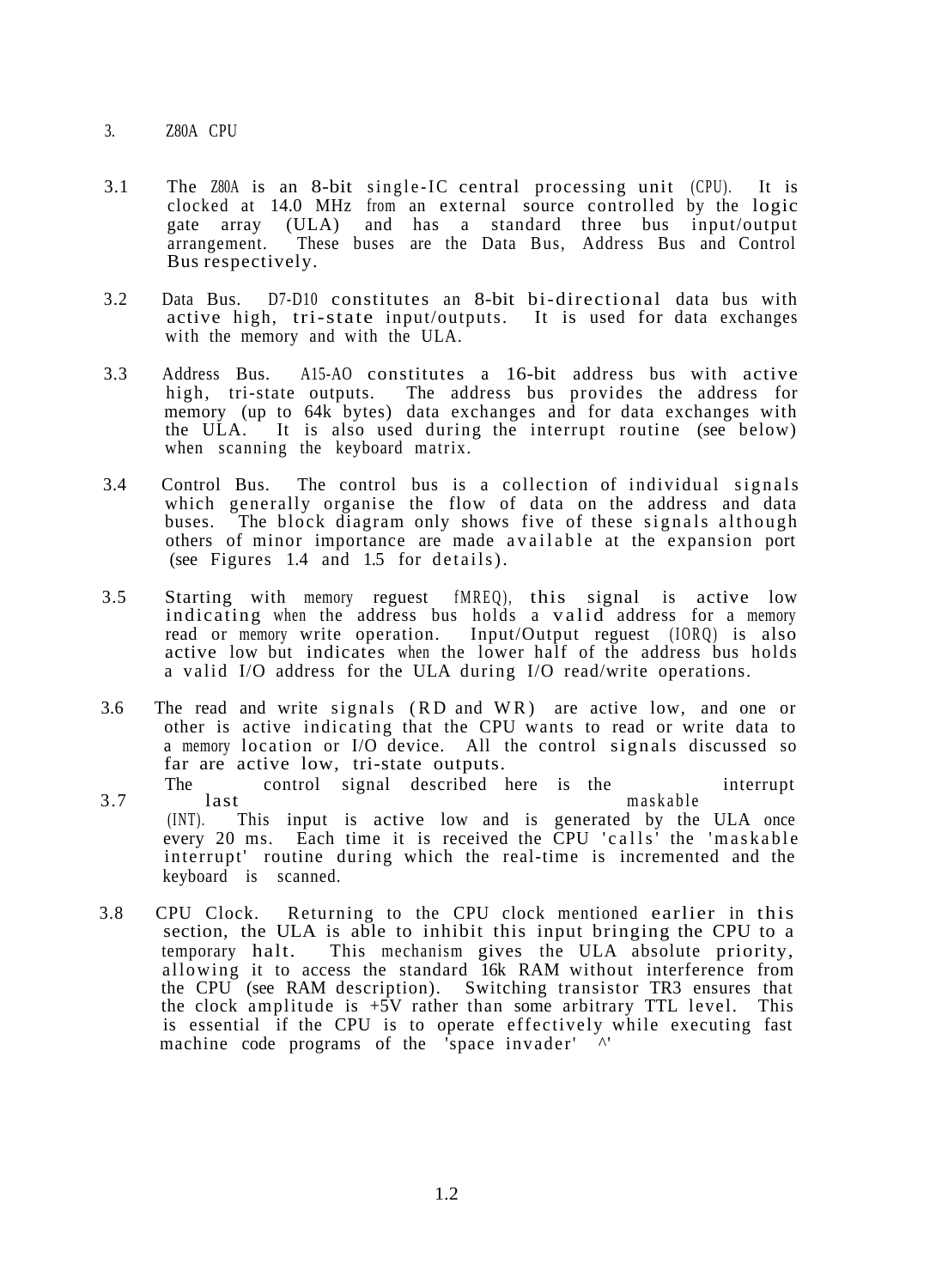

ZX SPECTRUM BLOCK DIAGRAM FIG 1.1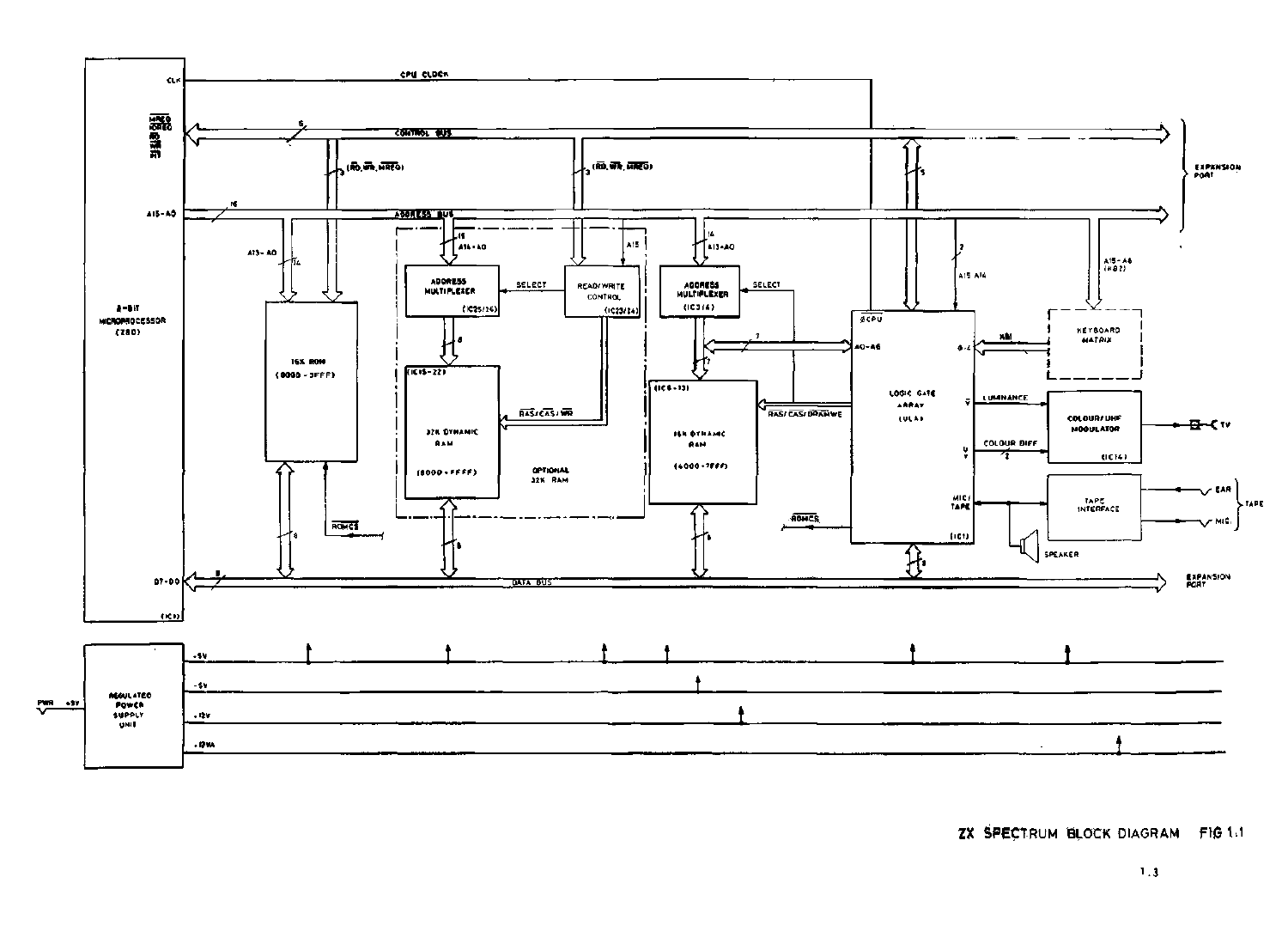- 3.9 Dynamic Memory Refresh. The CPU incorporates built-in dynamic RAM refresh circuitry. As part of the instruction OP code fetch cycle, the CPU performs a memory request after first placing the refresh address on the lower eight bits of the address bus. At the end of the cycle the address is incremented so that over 255 fetch cycles, each row of the dynamic RAM is refreshed. This mechanism only applies to the optional 32k expansion RAM in the 48k Spectrum. An alternative refresh method is adapted for the standard 16K RAM.
- 4. MEMORY ORGANISATION
- 4.1 In the standard 16k Spectrum there are 32k bytes of addressable memory equall y divided between ROM and RAM.
- 4.2 The lower 16k bytes of memory (addresses 0000 3FFF) are implemented in a single ROM (IC5) which holds the monitor program. This program is a complex Z80 machine code program divided broadly into three parts one each covering the input/output routines, the BASIC interpreter and expression handling. Details of the program content, although outside the scope of this manual, are referred to as necessary.
- 4.3 The upper 16 bytes of memory (addresses 4000 7FFF) are implemented using eight 16k bit dynamic RAMs (IC6-IC13). Approximately half of this space is available to the user for writing BASIC or machine code<br>programs. The remainder is used to hold the system variables The remainder is used to hold the system variables includin g 6k bytes reserved for the memory mapped display area.
- 4.4 In the 48k Spectrum an additional 32k bytes of RAM are provided (addresses 8000 - FFFF) which are implemented using eight 32k bit dynamic RAMs (IC15-IC32). The RAM, providing extra memory space for the user, is normally fitted during manufacture but may be added retrospectively using the RAM expander kit. In addition to the RAMs, the kit includes the address multiplexer and read/write control ICs<br>IC23-IC26. Board space and the necessary discrete components are Board space and the necessary discrete components are already provided on the board.
- 4.5 Read/Write Operations
- 4.5.1 The following description should be read in conjunction with the circuit diagrams given in Figures 1.4 and 1.5.
- 4.5.2 Read Only Memory (ICS). The CPU addresses the ROM directly during memory read cycles using the address bus A13-AO. MREQ and RD enable the ROM and the ROM outputs respectively. A third input (CS) derived by the ULA 'ROMCS) selects the ROM, provided the higher order address bits A14 and A15 are both low. These are reserved for accessing the RAM memory which starts with address 4000 (i.e. address A14 set). An external ROM 1C select input, supplied via the expansion port on pin 25A, selectively disables the on-board ROM by pulling the select input high. By virtue of R33 placed on the ULA side of the ROM the ULA ROMCS output is effectively inhibited. Interface 1 uses this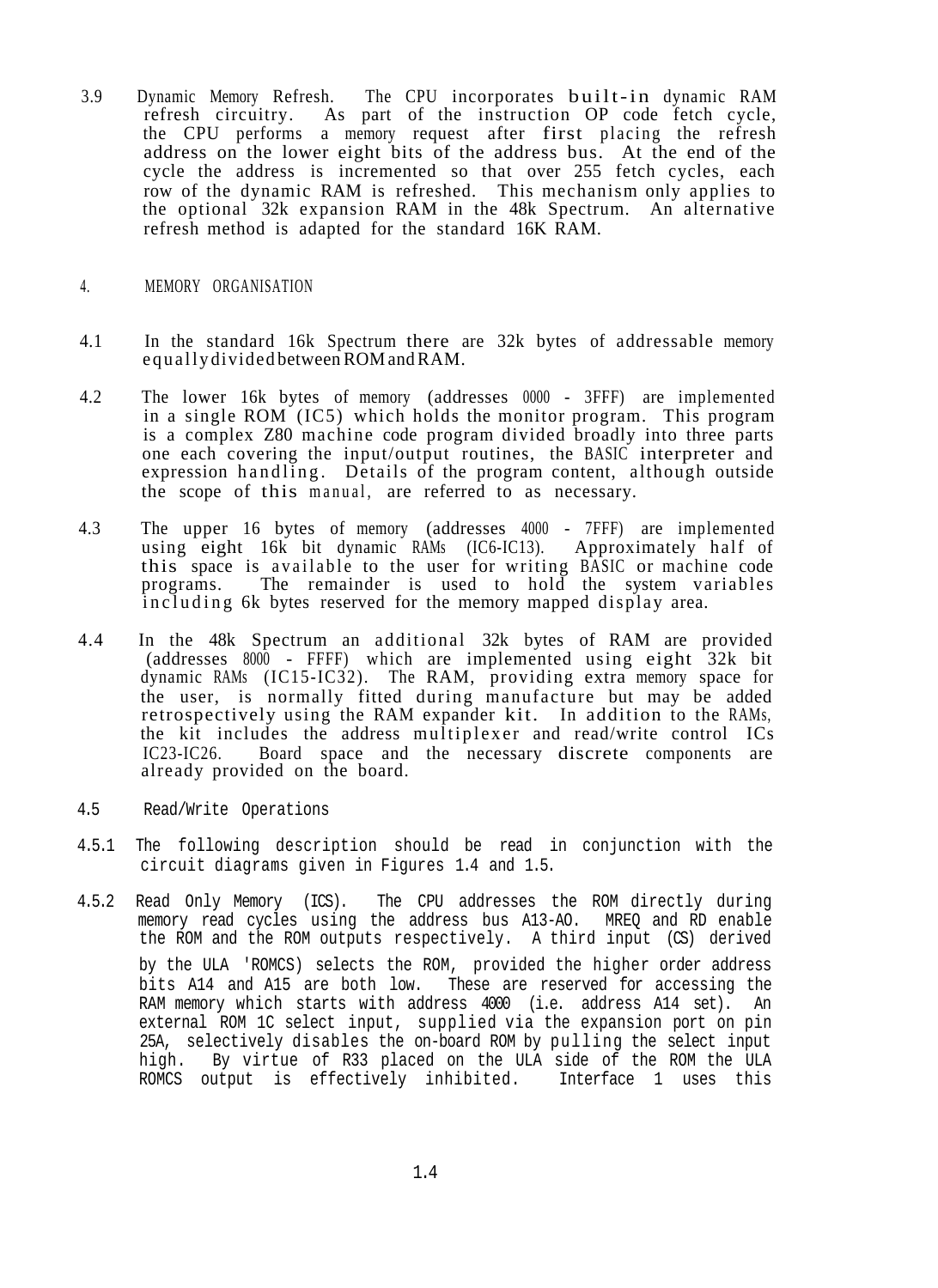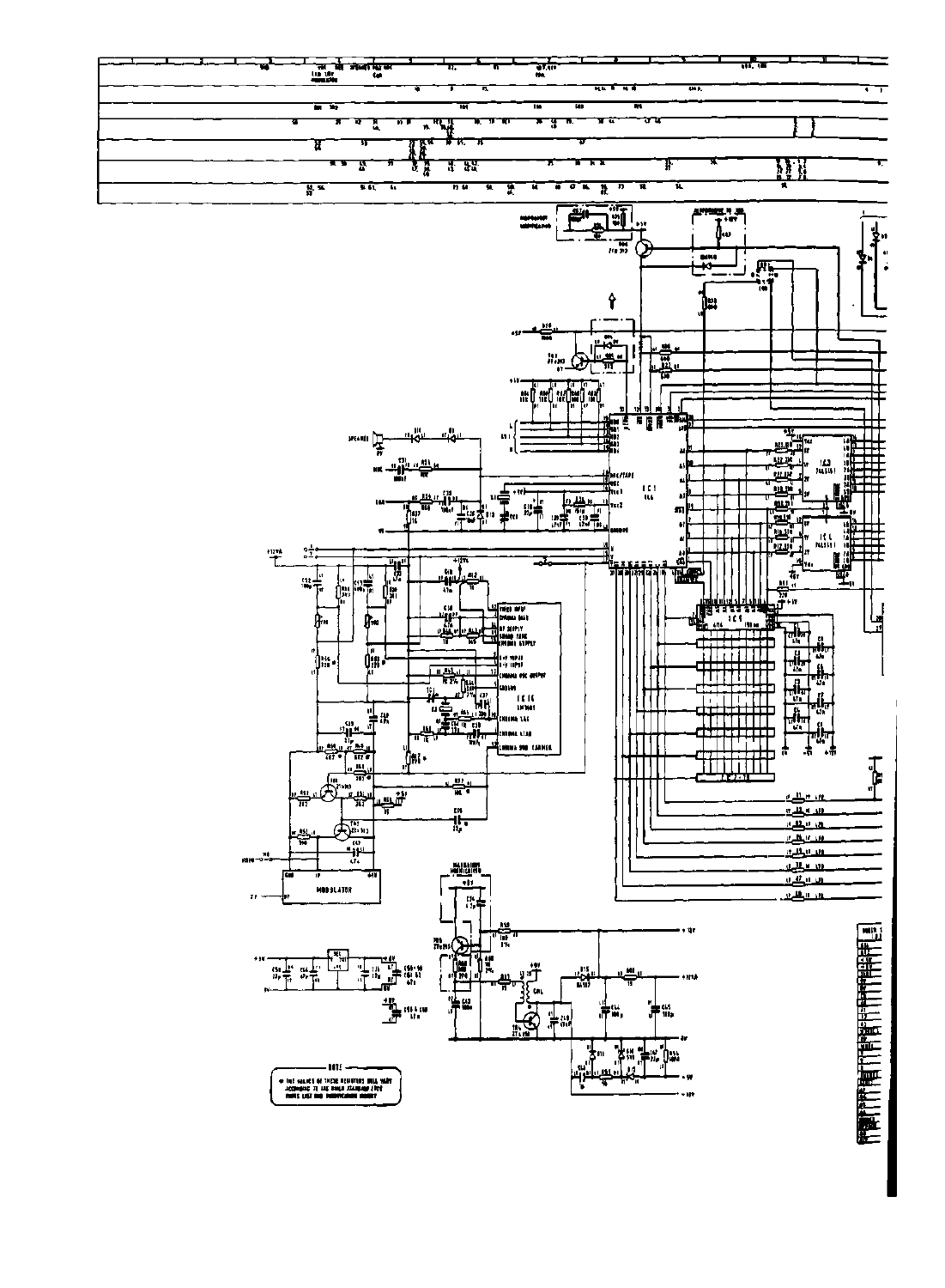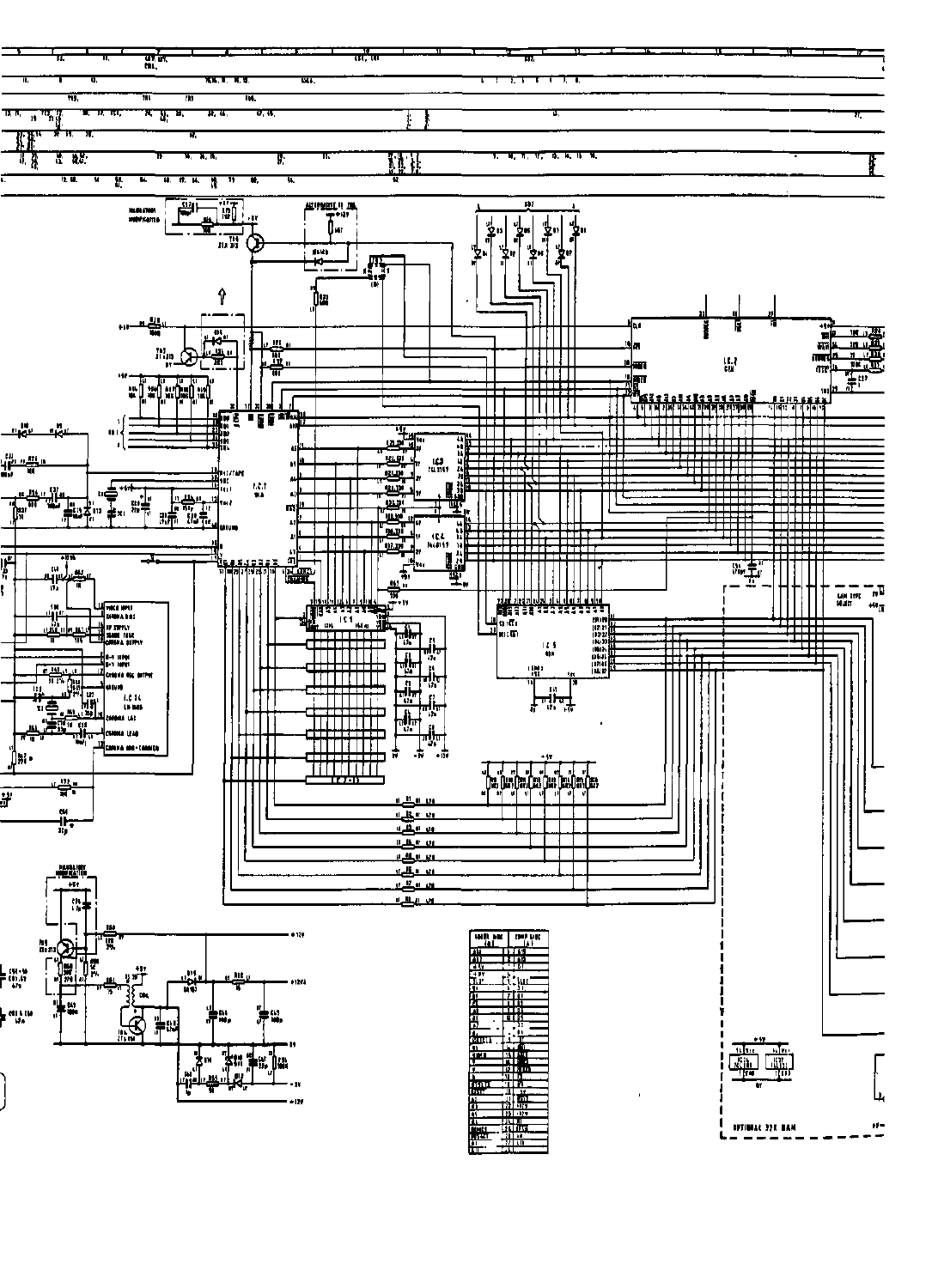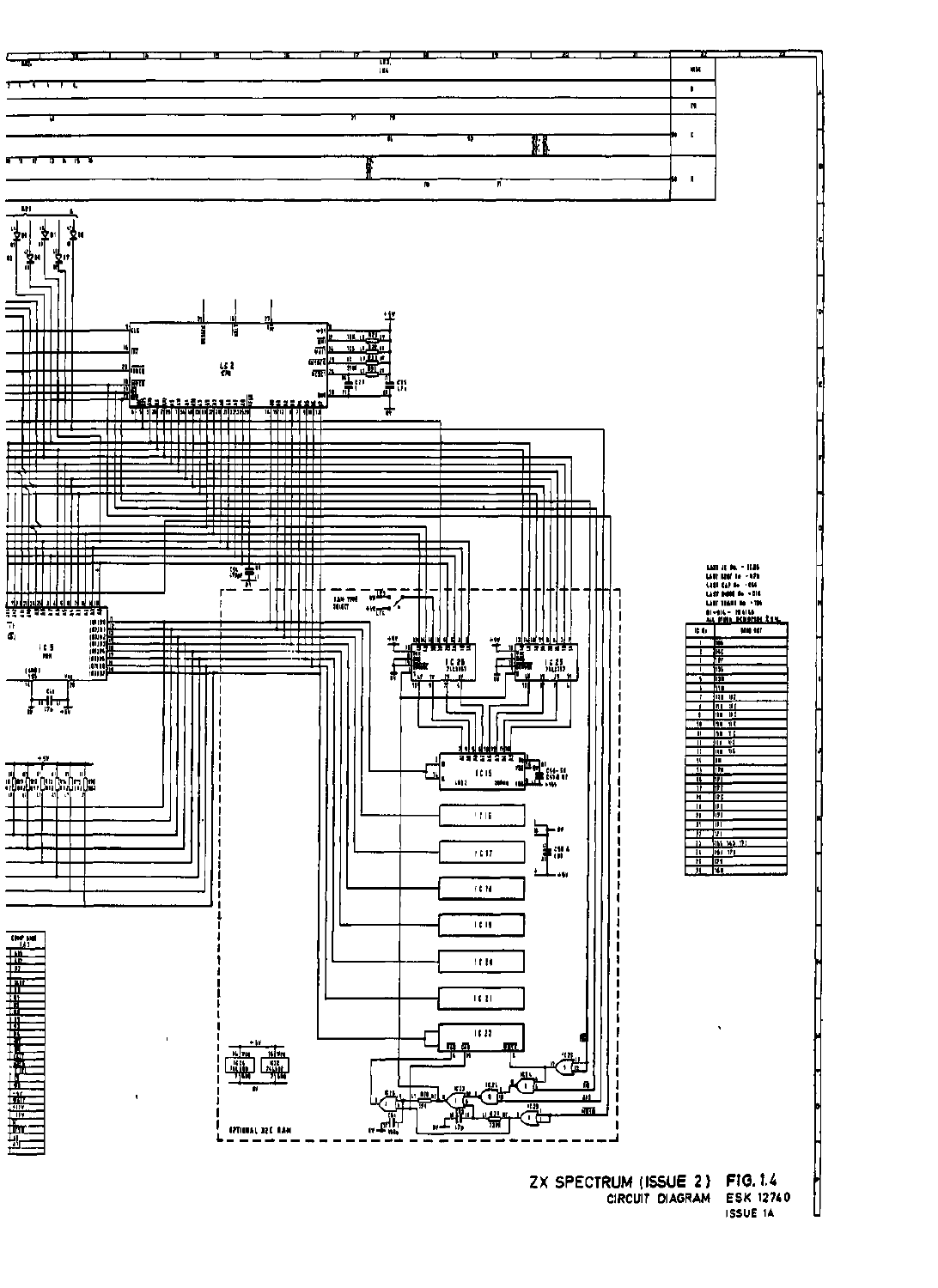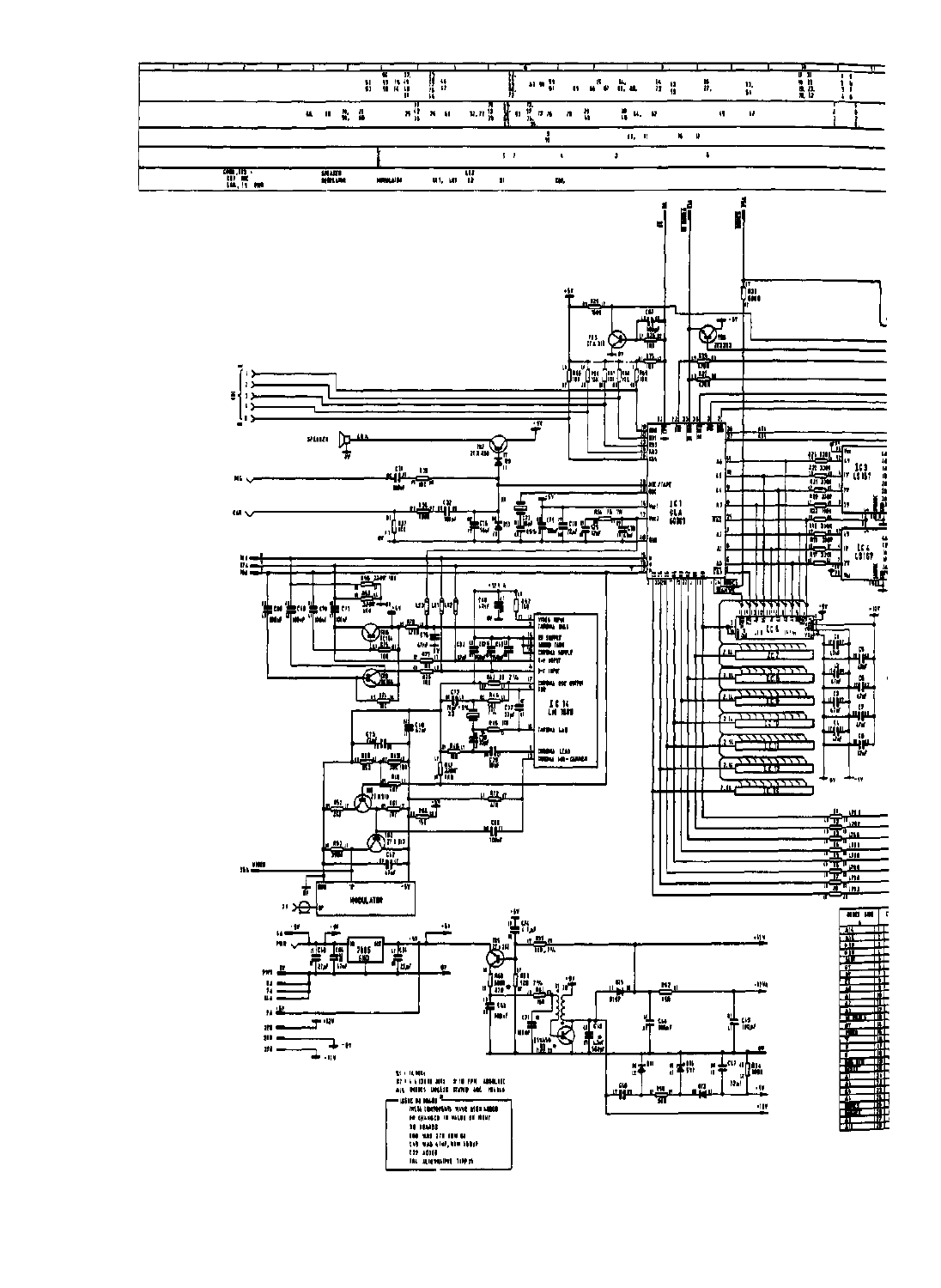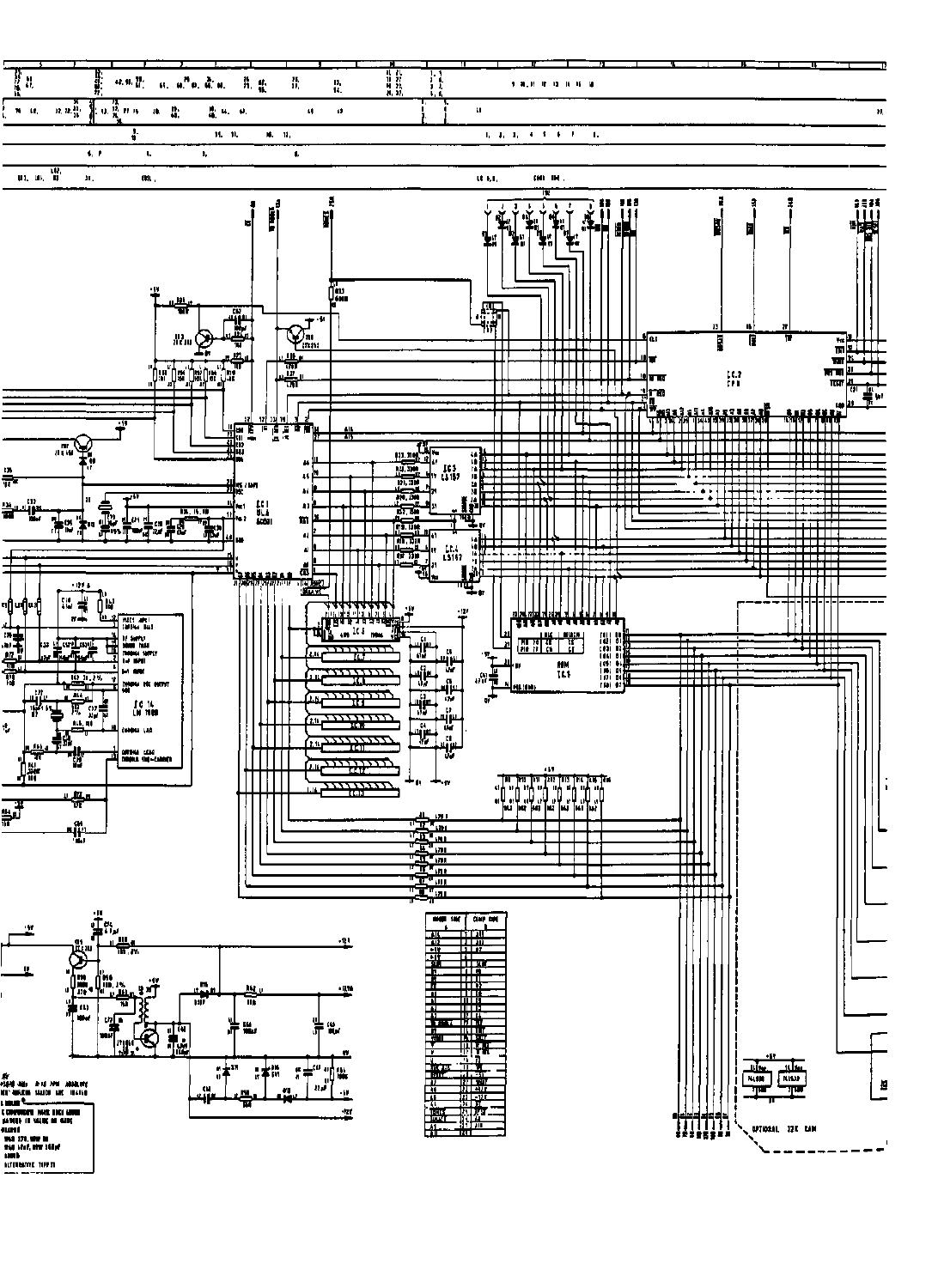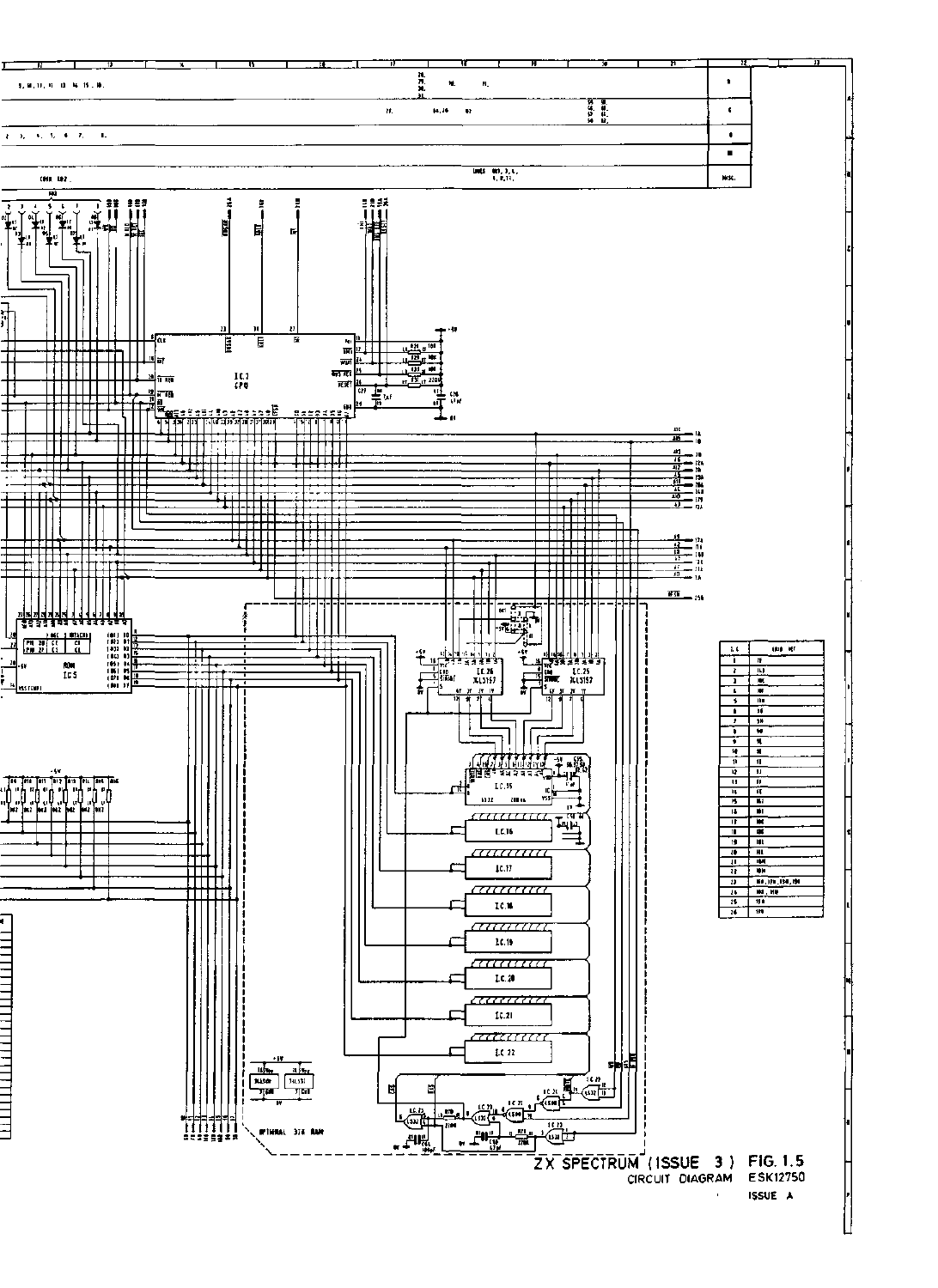mechanism allowing the CPU to read the extension ROM in the interface for microdrive and RS232 applications.

- 4.5.3 Links H and N, shown directly above IC5, allow a second source ROM to be fitted. The Hitachi (H) and NEC (N) ROMs use different pins for the enable and select inputs (i.e. pins 20 and 27). The links allow the inputs to be reversed accordingly.
- 4.5.4 Standard 16k RAM (IC6-IC13). The eight 16k RAM ICs making up the standard 16k x 8 bit RAM memory are organised as a matrix of 128 rows x 128 columns. Thus, separate 7-bit row and column addresses are reguired to access any one of the locations. These addresses are supplied by the CPU on address bus A13-AO via an address multiplexer IC3/IC4. The low order address bits A6-AO give the row address and are selected at the beginning of the memory access cycle when initially the RAS output from the ULA is high. Later, as the row address is latched, RAS goes low selecting the high order address bits A13-A7 giving the column address.
- 4.5.5 The RAS/CAS outputs from the ULA are generated in seguence in response to MREQ and A14 from\_the CPU. The DRAMWE output, also from the ULA is a decode of the RD/WR waveforms telling the RAM to expect either a read or a write cycle.
- 4.5.6 It is also apparent from the circuit diagram that the ULA can access RAM by generating a set of addresses independent of those generated by the CPU. The address port for the RAM is therefore dualled by the The address port for the RAM is therefore dualled by the insertion of small value resistors (R17-R23) on the address multiplexer side of the RAM. This ensures that where there is likely to be conflict between the ULA and CPU, the ULA address has priority. Priority is assigned on the basis that the ULA must access the memory mapped display area in the RAM at set intervals in order to build up the video for the TV display. If the ULA is about to access the RAM and it detects either A14 or A15 (i.e. the CPU is also about to access the RAM) the ULA inhibits the CPU clock temporarily halting the CPU memory transaction until its own transaction is completed.
- 4.5.7 Resistors Rl to R8, in series with the data bus lines, perform a similar function to the address portplr£sistors described above. They ensure that the ULA does not 'see' CPU write data while the ULA is accessing the RAM.
- 4.5.8 Refresh for the standard 16k dynamic RAM is accomplished during normal read cycles, i.e. most rows are refreshed each time the ULA accesses the memory mapped display area during picture compilation; the remaining rows are refreshed as a result of other read cycles also known to occur at regular intervals within the refresh period.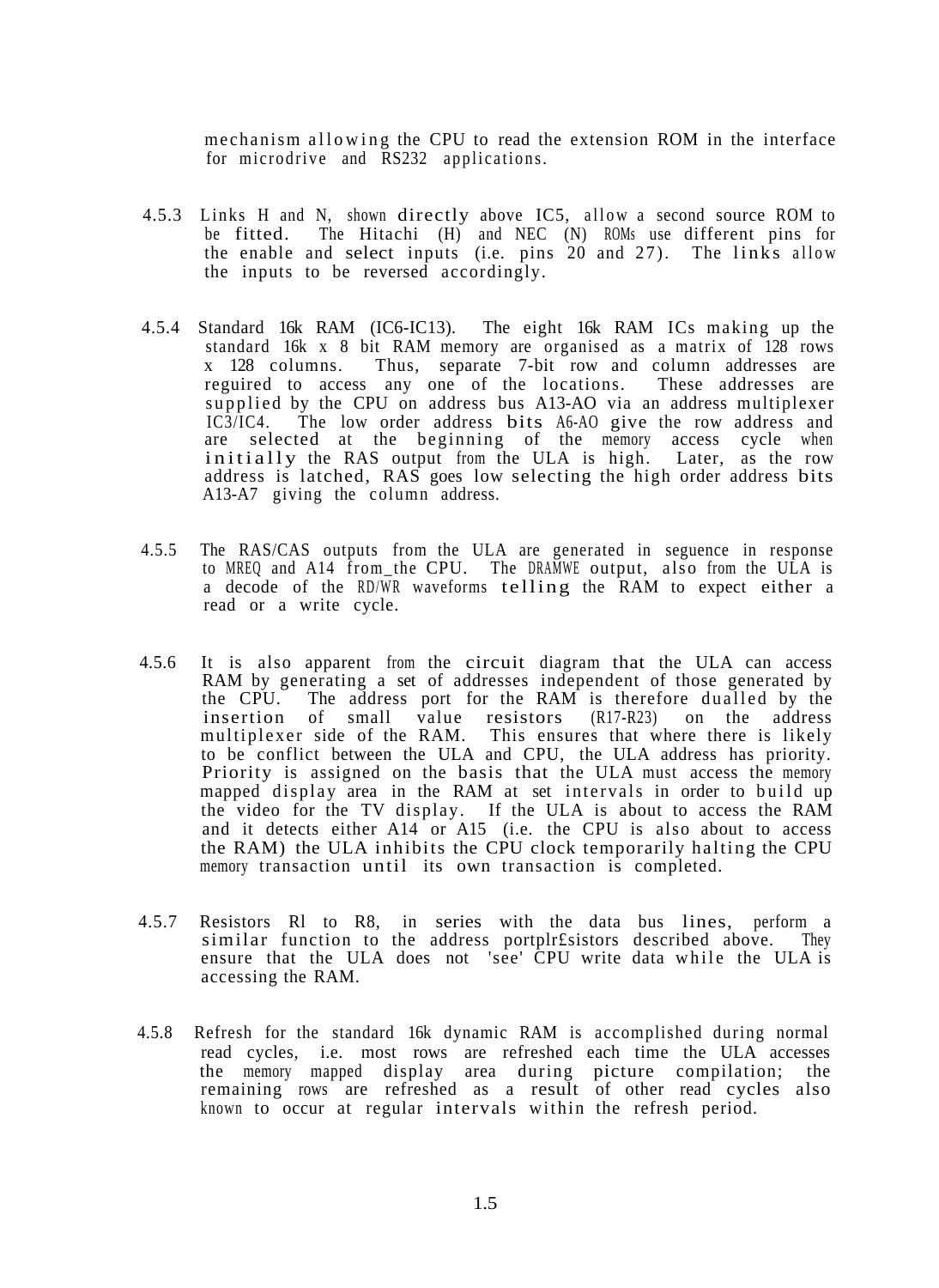- 4.5.9 32k Expansion RAM (IC15-IC32). The eight 32k ICs making up the 32k x 8 bit expansion RAM are in fact 64k ICs with either row or column drop-out rendering one half of the memory non-functional. In order to accommodate the Texas Instruments RAM (Type TMS 4532) or the optional OKI RAM (Type MSM3732) a set of links are provided, visible on the circuit diagram above the address multiplexer IC25/IC26. These links not only cater for the different manufacturer (Issue 3 Spectrums only) but also allow, in both instances, one of two 1C versions to be selected depending on which half of the RAM (top, bottom, left or right) is functional. The links are respectively TI and OKI (manufacturer - Issue 3 Spectrums only), -3/-4 (TI version) and -H/-L (OKI version - Issue 3 Spectrums only).
	- NOTE: It is essential when replacing ICs in this area that all RAMs carry the same manufacturers part number and that the links are selected accordingly.
- 4.5.10 The expansion RAM is organised as a matrix of 128 rows x 256 columns (TI RAMs) or 256 rows x 128 (OKI RAMs). Thus, separate 7/8 bit row and column addresses are required to access any one of these locations. These addresses are supplied by the CPU on address bus A14-AO via an address multiplexer IC25/IC26. For example, when accessing the TI RAM the low order address bits A6 to AO give the row address; AR is held low on the -3 version selecting the top half of the memory and high on the -4 version selecting the bottom half. The column address is given by the high order address bits A14-A7.
- 4.5.11 Row/column address selection and RAS/CAS timing for the RAM is decoded in IC23/IC24 from inputs supplied by the CPU, i.e. address line A15 selecting addresses 8000 upwards, and MREQ heralding a memory read or write cycle. A theoretical timing diagram illustrating the RAS/CAS waveforms is given in Figure 1.2.
- 5. INPUT/OUTPUT
- 5.1 The input/output section of the Spectrum is centered round the ULA  $(IC1)$ . The functions performed within the device include TV video compilation, keyboard scanning and tape input/output. It also derives and controls the CPU clock (<j>CPU) using an external 14 MHz crystal XI, and drives the loudspeaker when a 'BEEP' instruction is being executed. Each of these sections and the supporting circuits are described below.
- 5.2 TV Picture Generation
- 5.2.1 The video compilation section of the ULA operates in conjunction with the memory mapped picture display area in the standard 16k RAM, the colour (chrominance) modulator (IC14) and the UHF modulator. This combination produces a high resolution, 24 line x 32 character, eight colour TV display.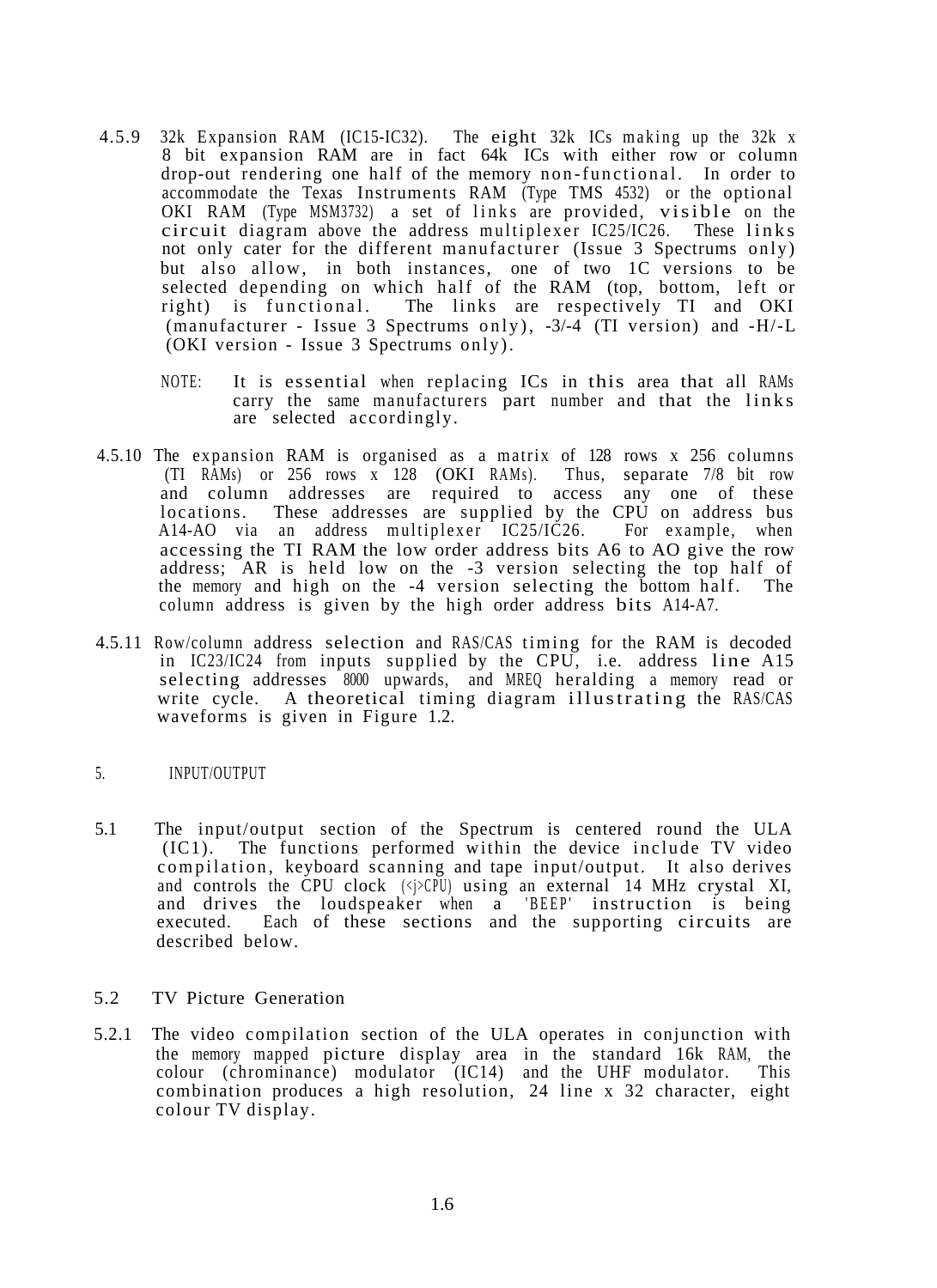

FIG 1.2 EXPANSION RAM RAS/CAS TIMING (READ CYCLE SHOWN)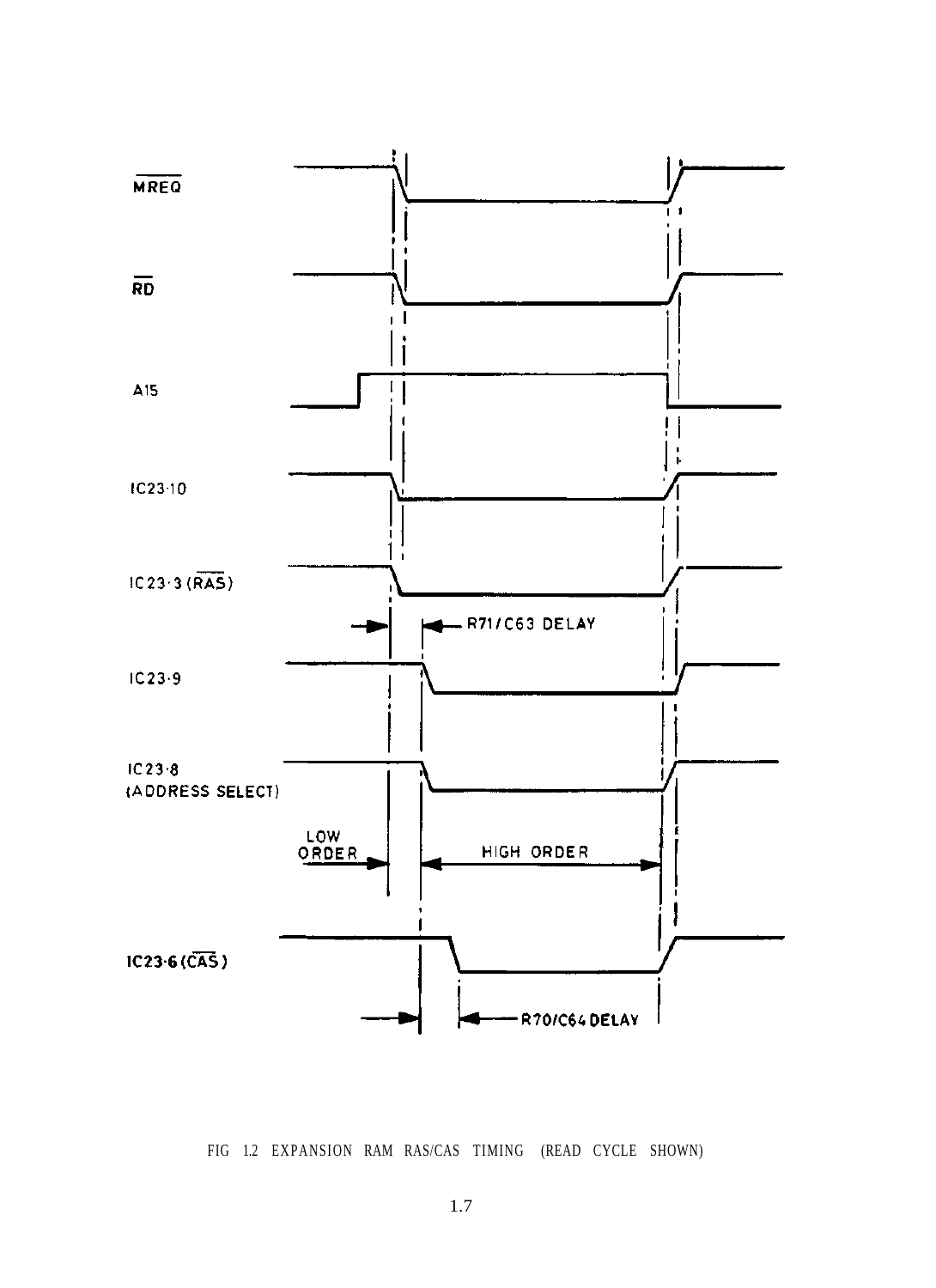- 5.2.2 Using the 14 MHz clock the ULA derives line and field timing compatible with the external TV receiver. Video is derived by accessing the memory mapped display area in the RAM in a set seguence at set times throughout the picture frame. The addresses are necessarily independent of the CPU and appear on the ULA address lines A6 through AO as two separate bytes timed by the RAS/CAS row/column address select lines.
- 5.2.3 The net result is three separate video waveforms outputs from the ULA on pins 15, 16 and 17. These carry the luminance signal Y, incorporating the line and field sync, and two unmodulated colourdifference signals U and Y making the Spectrum compatible with both colour and monochrome receivers.
- 5.2.4 From the ULA the colour difference signals are applied to the colour modulator IC14 via two level shifting networks. These match the ULA output levels with those reguired at the B-Y and R-Y inputs to the modulator. In the Issue  $\bar{2}$  Spectrum the level shifting network is passive, incorporating two potentiometers VR1, VR2. These are reguired to set-up the chroma bias level on IC14 pin 3 such that the voltage difference measured between pin 3 and the colour difference signals on pins 2 and 3 respectively is nominally 0V d.c. In the Issue 3 Spectrum two active networks incorporating IRS and TR9 eliminate the potentiometers, greatly improving colour stability.
- 5.2.5 The level shifted colour difference signals, input to IC14, are then encoded, by guadrature modulating two 4.43 MHz chroma sub-carriers. The sub-carriers are generated with the assistance of an external crystal  $X2$  and a CR lead/lag network introducing a  $90^{\circ}$  phase shift between pins 1 and 18. (A further difference between the Issue 2 and 3 Spectrums lies in the bias oscillator. The early issues incorporate a trimmer TC2 allowing the chroma sub-carrier freguency to be adjusted; on the later issues the freguency is fixed). The resultant modulated colour difference signals are finally mixed producing a composite chroma sub-carrier at IC14 pin 13.
- 5.2.6 At this point the chroma signal is a.c. coupled to the base of TR2 and added to the inverted luminence signal on TR1 collector. The resultant composite video is then buffered and applied to an encapsulated UHF modulator operating on European standard channel 36.
- 5.3 Keyboard Scanning
- 5.3.1 Every 20 ms (i.e. once per maskable interrupt), the CPU systematically scans the keyboard recording which 'keys '(if any) have been pressed. The scanning method is described below with the aid of Figure 1.3. As the figure clearly illustrates the keyboard consists of an 8 x 5 matrix, the inter-section of each row and column bridged by a normally open switch contact. The row 'outputs' and column 'inputs' are shown connected by separate ribbon cables KB1 and KB2, one to the ULA and the other to the high order address lines A15-A8. Pull-up resistors R64 through R68 ensure that when the address bus is in the high Z state, or none of the key-switches is closed, row outputs KBO to KB4 remain high.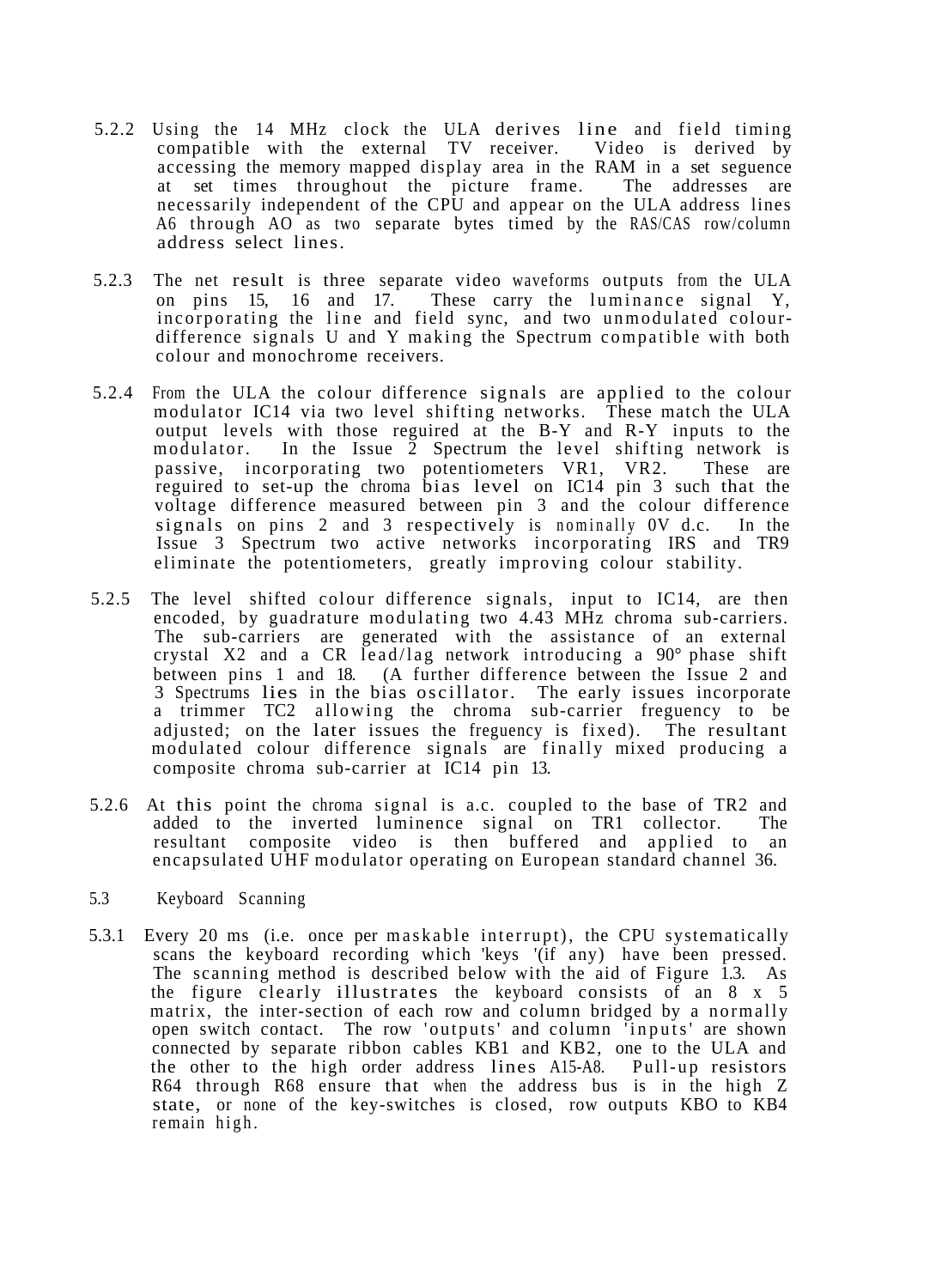

FIG 1.3 KEYBOARD MATRIX INTERCONNECTIONS

 $\frac{1}{6}$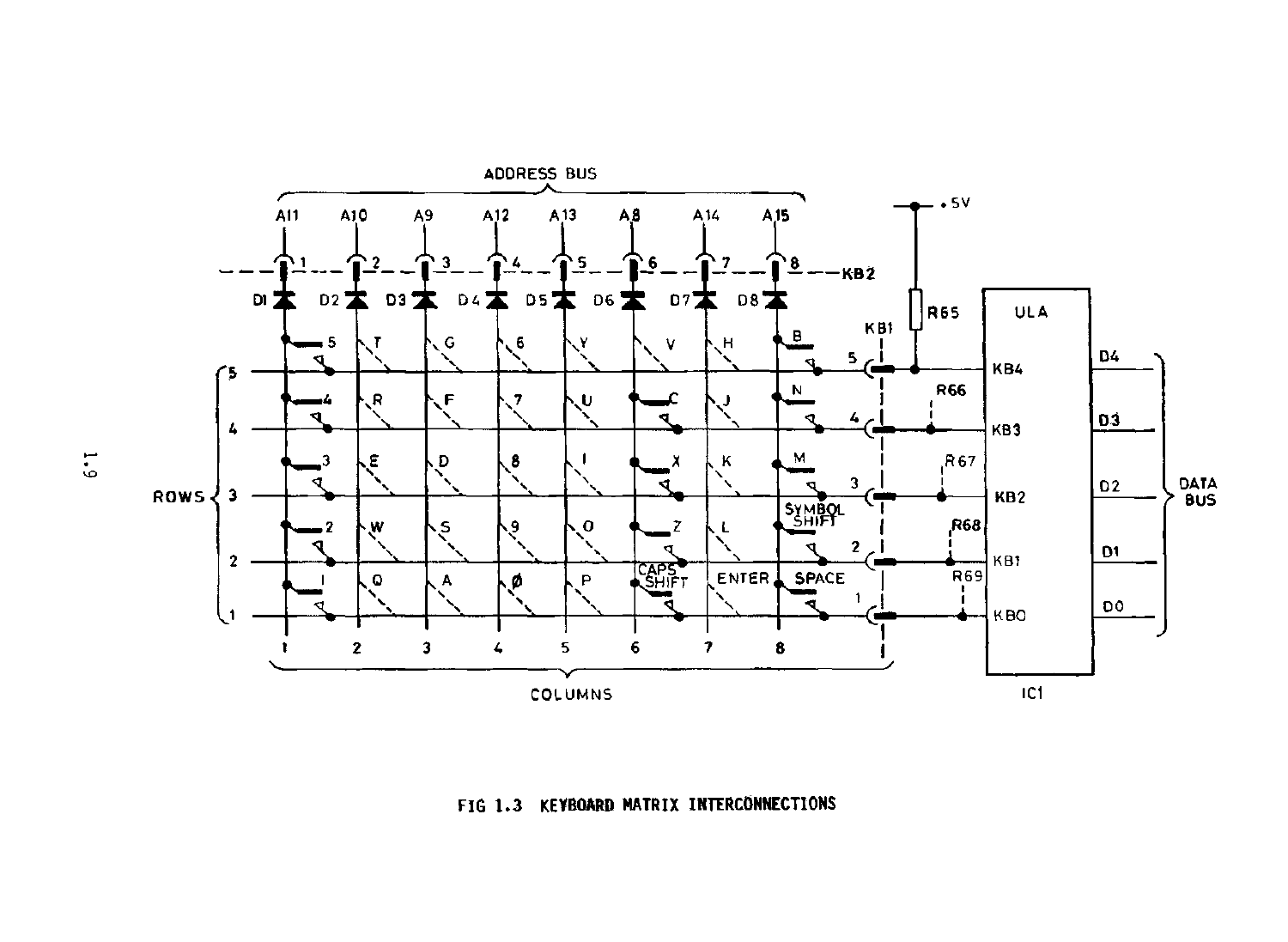- 5.3.2 When the keyboard scanning routines are entered the CPU performs successive I/O read cycles setting the IOREQ and RD lines to the IJLA, low. At the same time, the I/O port addresses placed on the upper half of the address bus are modified with each cycle such that each of the address lines A15 through A8 is set low in turn, the other lines remaininghigh.
- 5.3.3 The seguence starts with I/O port address FE driving address line A8 low. The keyboard matrix also sees this potential on column 6 applied via D6 and the ribbon cable KB2. Thus, when any of the switches on the inter-section with column 6 is pressed, the corresponding row output supplying the ULA via the second ribbon cable (KB1), is pulled low. The row signal(s) is subseguently inverted by the ULA and placed on one of the five low order data bus lines. For example, if the CAPS SHIFT key is pressed row one output drives data bus DO high and so on. The seguence ends with I/O address 7F when column 8 is addressed. In this instance, operation of the SPACE key drives DO high. Clearly, the keyboard scanning routines make the distinction between the CAPS SHIFT and SPACE key by knowing which address line is being driven.
- 5.4 Tape Interface
- 5.4.1 When LOADing or SAVEing programs using a cassette recorder, the ULA transfers information between the MIC and EAR sockets and the data bus, performing A/D and D/A conversions as reguired. Since the LOAD and SAVE functions are mutually exclusive, a single pin on the ULA (i.e. pin 28) is used both for input and output. Separate I/O read/write cycles to port address 254 configure the pin accordingly. During the LOAD operation the CPU executes successive I/O read cycles, reading the EAR input off data bus 6. When performing a SAVE operation, the CPU executes successive I/O write cycles, this time writing data to the MIC output via data bus 3.
- 5.4.2 To ensure that I/O cycles are correctly implemented, the IOREQ line supplying the ULA is gated with address line AO via TR6. Thus, if any memory transactions occur where AO is high (i.e. not port address 254) then the IOREQ input is forced high inhibiting any attempt to perform an I/O cycle.
- 5.4.3 Loudspeaker (BEEP) Operation. It should be noted that while SAVEing, the level of the MIC output is barely sufficient to drive the loudspeaker via D9 and TR7 (D10). However, during the execution of a BEEP instruction the CPU writes instead to port 254 on data bus 4. This effectively boosts the MIC output, driving the loudspeaker so that the BEEP tone can be easily heard. During the execution of such an instruction the cassette recorder is not running so there is no conflict at the MIC/EAR sockets.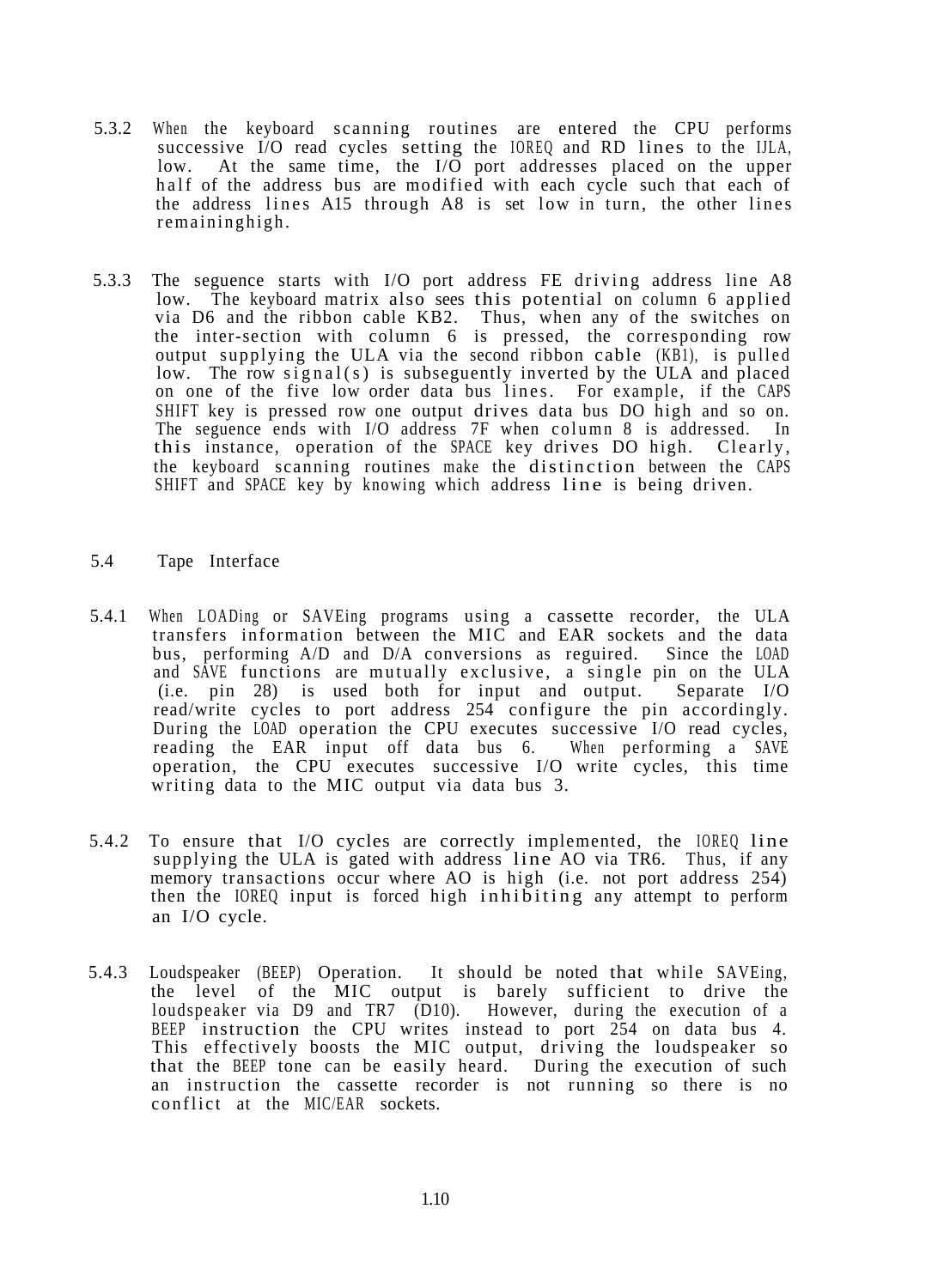## 6. POWER SUPPLIES

- 6.1 The on-board power supply unit receives a 9V unregulated supply from the external Sinclair ZX power pack and derives the following internal supply rails:
	- (a) regulated +5V for the 1C logic circuits, the ULA and the UHF modulator,
	- (b) -5V and +12V for the standard 16k dynamic RAM,
	- (c)  $+12V$  for the colour modulator circuits.
- 6.2 The external power pack incorporates a mains transformer, full wave rectifier and capacitive smoothing. A thermal fuse is fitted at the transformer input.
- 6.3 The on-board power supply unit incorporates a 7805 regulator, deriving the +5V power rail, and an inverter stage TR4/TR5. The latter raises the level of the  $+9V$  unregulated supply to in excess of  $+12V$ . The resultant sguare wave at the junction of TR4 collector and the inverter coil is subseguently rectified and smoothed by D5/C44 producing the +12V output for the RAM. Additional smoothing, imparted by R62/C45, produces the +12V supply for the TV circuits free from noise generated by the RAM. The sguare wave at TR4 collector also The sguare wave at TR4 collector also supplies the Zener/rectifier diode combination D16/D12 generating -5V for the RAM, and is available at the expansion port for use by peripherals. The  $+12V$ ,  $+5V$  and  $-5V$  are also made available.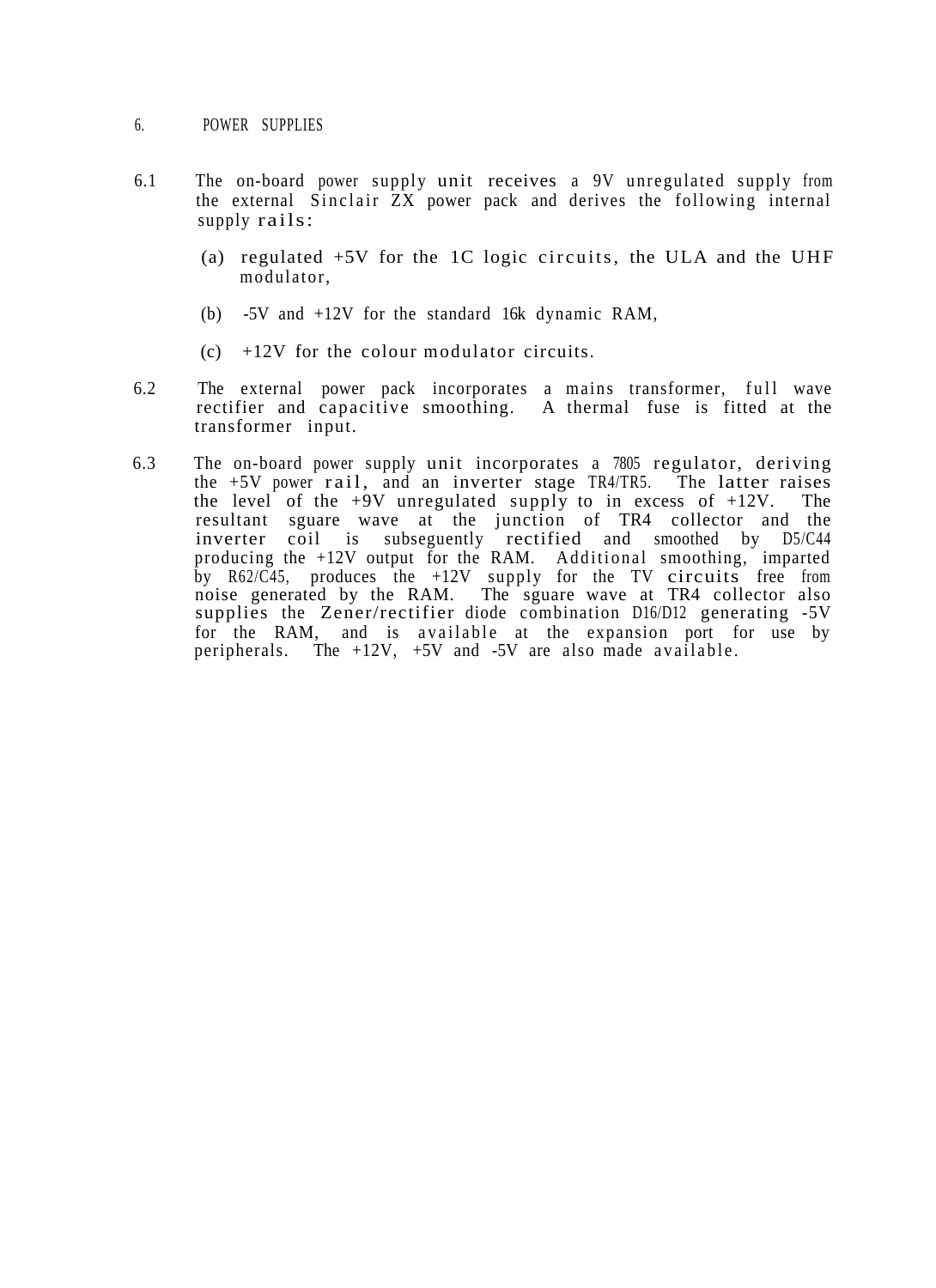#### SECTION 2

#### DISASSEMBLY/ASSEMBLY

| Sub-Section | CONTENTS<br>LIST OF | Page No. |
|-------------|---------------------|----------|
|             | Disassembly         | 2.1      |
|             | Assembly            | 2.1      |

- 1. DISASSEMBLY
- 1.1 Unplug all input/output leads and turn the computer upside-down to reveal five self-tapping screws. Remove the screws. Hold the two halves of the case together and return the computer to the keys uppermost position. The top half of the case can now be separated from the bottom half, although it remains connected to it by two flexible keyboard ribbon connectors. Care should be taken not to damage the ribbon connectors. As an aid to reassembly, the lie of the connectors within the case should be noted.
- 1.2 To remove the board from the lower half of the case, remove one selftapping screw (adjacent to IC22 socket) and lift out the board. It may be advantageous to make up two short pluggable extensions for the keyboard connectors in order to improve accessibility to the board.
- 1.3 To change either the keyboard membrane or the rubber keyboard mat it is first necessary to remove the escutcheon plate (template). This is attached to the case by double-sided adhesive tape around the edges. The template is removed by inserting a screwdriver at one end and levering it away from the case. It is not normally possible to remove the template without damage.
- 2. ASSEMBLY
- 2.1 Assembly is carried out using the reverse procedure to that of disassembly. Do not overtighten self-tapping fixing screws.
- 2.2 When replacing a keyboard component, note that the membrane keys into projections on the case. Place the keypad over the membrane and ensure that it is positioned and seated properly. Faulty installation can result in depressed keys being trapped under the template during subsequent key operations. To install the template, place doublesided adhesive tape around all four edges, locate it in position on the case and apply firm pressure around the edges (12 mm tape on sides and bottom, 6 mm at top).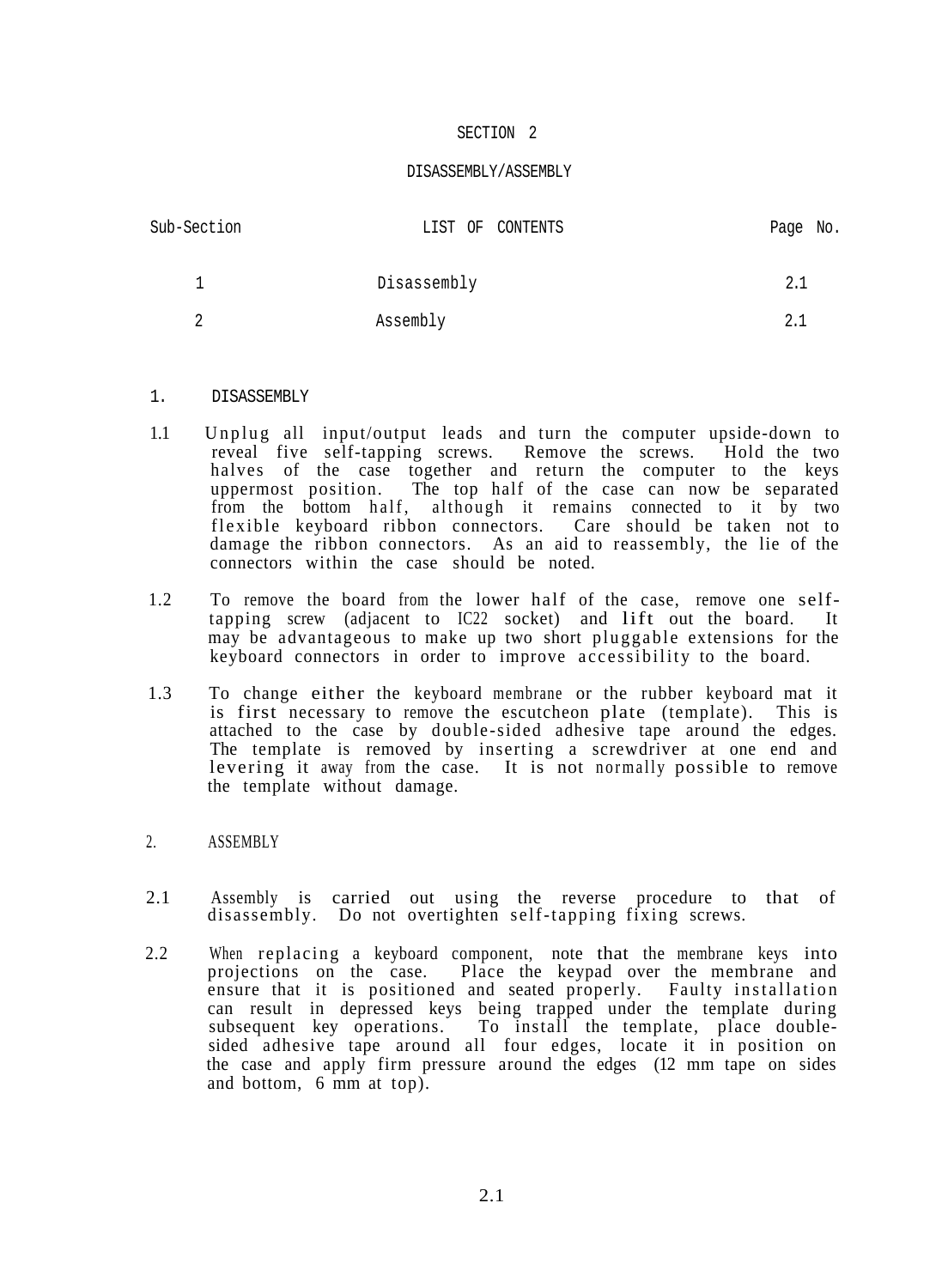2.3 When aligning the top half of the case with the bottom half ensure that the two keyboard ribbon cables are not trapped between projecting components within the case. In their correct positions there is sufficient room for the cables to take up a comfortably curved position inside the case. If a cable is trapped and bent double, an open circuit will sooner or later result.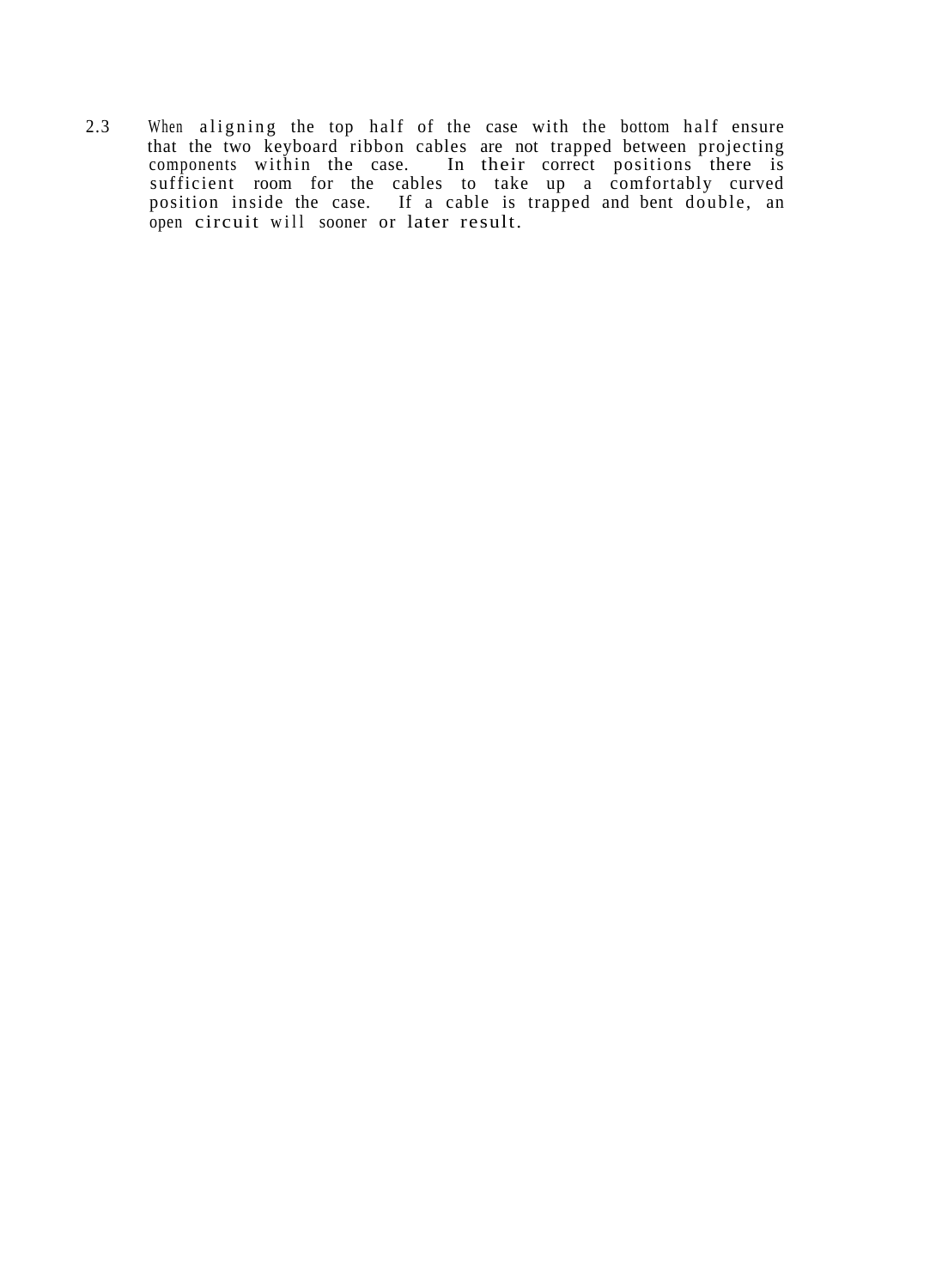#### SECTION 3

#### SETTING UP AND SYSTEM TEST

| Sub-Section | LIST OF CONTENTS       | Page No. |
|-------------|------------------------|----------|
|             | General Alignment      | 3.1      |
|             | Introduction           | 3.1      |
|             | Voltage Check          | 3.1      |
|             | Colour Adjustment      | 3.1      |
|             | Sub-Carrier Oscillator | 3.2      |
|             | 14MHz Oscillator       | 3.2      |
|             | System Test            | 3.3      |

#### 1. GENERAL ALIGNMENT

1.1 Introduction. The Issue 3 Spectrum modification removes the need for adjustment of the colour tuning using potentiometers and trimmers. Therefore, the setting-up procedure for this board is confined to checking that the internally generated power supply voltages and two oscillator frequencies are correct. Adjustment instructions apply strictly to the Issue 2 Spectrum boards only but are generally relevant to the Issue 1 Spectrum as well.

To carry out the setting up procedure it is first necessary to remove the ZX SPECTRUM from the case (Section 2, Assembly/Disassembly). For convenience the keyboard may also be disconnected.

1.2 Voltage Check. Check that the internally generated power voltages are as follows:

| Circuit Reference | Nominal Value | Tolerance        |
|-------------------|---------------|------------------|
| IC6 pin 9         | + 5V          | $\pm$ 0.25V      |
| IC6 pin 1         | - 5V          | $-5.5V$ to $-4V$ |
| IC6 pin 8         | $+12V$        | $+$ 1.2V         |
| LT side of C52    | $+12VA$       | $+ 12V$          |

1.3 Colour Adjustment. Potentiometers VR1 and VR2 are used to effectively null the voltages between pins 4 and 2 (for VR1) and pins 2 and 3 (for  $VR2$ ) on  $IC14$  (LM1889). To allow for thermal drift, the potentiometers are set for non-zero voltages; furthermore these voltage off-sets are set to satisfactory but non-optimum levels in production, and optimum values may be used to advantage in servicing. The relevant figures are given in the following table - voltages are given relative to pin 3 of LM1889.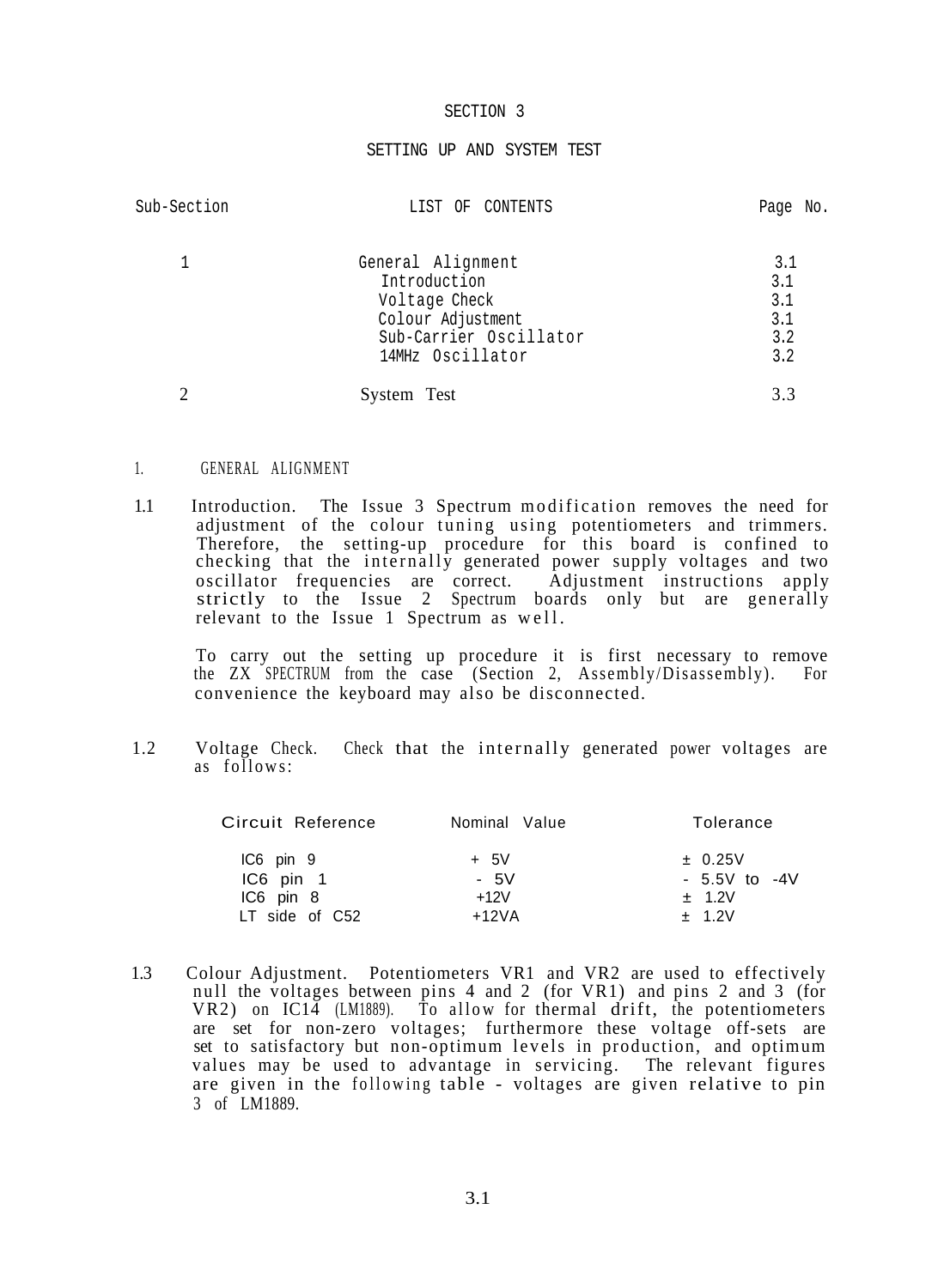| Pot.            | Pin No.        | IC14 Factory Setting<br>(mV) | Voltage Tolerance |               | Optimum (mV) Overall Range<br>(mV) |
|-----------------|----------------|------------------------------|-------------------|---------------|------------------------------------|
| VR1             | $\overline{4}$ | $130 \pm 20$                 | $+50$             |               | $-5$ $+45$ to $+150$               |
| VR <sub>2</sub> | 2              | $75 \pm 20$                  | $-50$             | $-50$<br>$+5$ | $-45$ to $-100$                    |

1.4 Sub-Carrier Oscillator. The chrominance sub-carrier oscillator frequency should be 4.433619 MHz  $\pm$  50 Hz. This frequency may be checked/adjusted by usinq one of two methods, listed in (a) or (b) below.

Apply power to the power socket usinq a bench power supply set at 9V. Current consumption will be approximately 500 mA to 700 mA for the 16k Spectrum and 700 mA to 900 mA for the 48k Spectrum.

- (a) Feed the Spectrum modulator output via a co-axial cable into a standard colour TV receiver. Measure the frequency of the locked TV chroma sub-carrier.
- (b) Connect pin 17 of IC14 (LM1889) via a 4.7 pF capacitor and a lead to the frequency meter. It is recommended that this is done usinq a jiq made up from an 1C test clip. Pin 18 of this clip must be removed to minimise stray capacitance. Connect a 10k ohm resistor between the input terminals of the frequency meter. Measure the frequency and adjust trimmer TC2 if the measured frequency is outside tolerance.
- 1.5 14 MHz Oscillator. This frequency is not readily set by workinq to a specified frequency and tolerance. On Issue 2 boards trimmer TCI should be adjusted to minimise the effects of beat frequencies which cause waves of distortion to flow across the screen. These are particularly apparent with certain colour combinations, e.g. red INK or green PAPER, and the phenomenon is sometimes referred to as 'dot crawl'. It is stressed that adjustment of this frequency is not straight-forward, as deviations due to temperature chanqe are easily visible; tuning should be adjusted to minimise rather than remove this effect. Proceed as follows:
	- (a) Set up the Spectrum to display qreen PAPER with red INK.
	- (b) Type-in three or four lines of characters and monitor the screen.
	- (c) Adjust trimmer TCI to minimise the effects of distortion.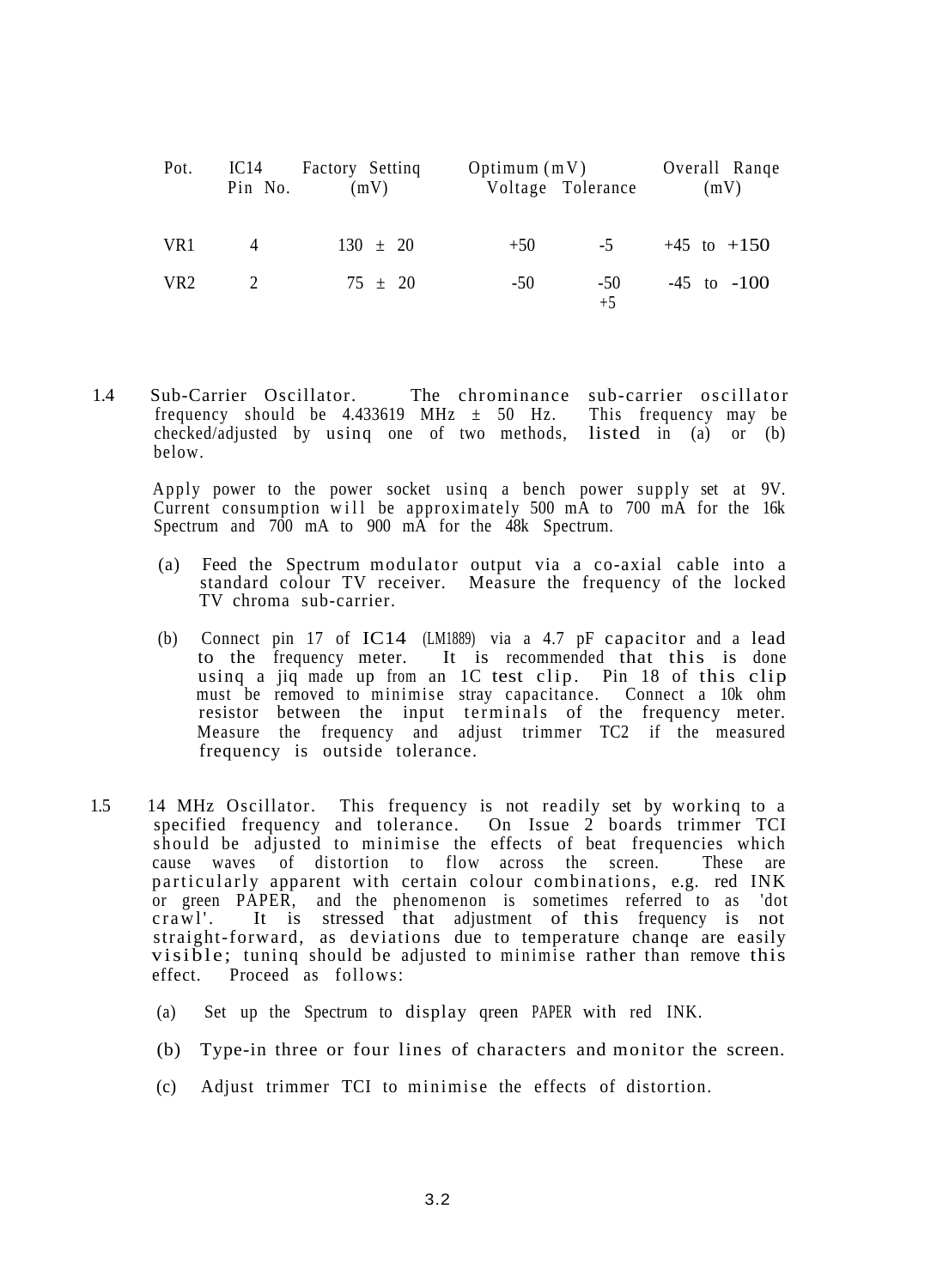## 2. SYSTEM TEST

- 2.1 The system test for the Spectrum may be undertaken using the ZXTP taped program (see 1.1 Test Equipment in Section 4) loaded conventionally; this requires that the keyboard is connected. The test should be carried out with the Spectrum connected to its own power supply.
- 2.2 The test program exercises all of the Spectrum circuitry with the exception of the SAVE function. To test this function a small, possibly one line program should be typed in, SAVED and then VERIFIED as described in the instruction manual.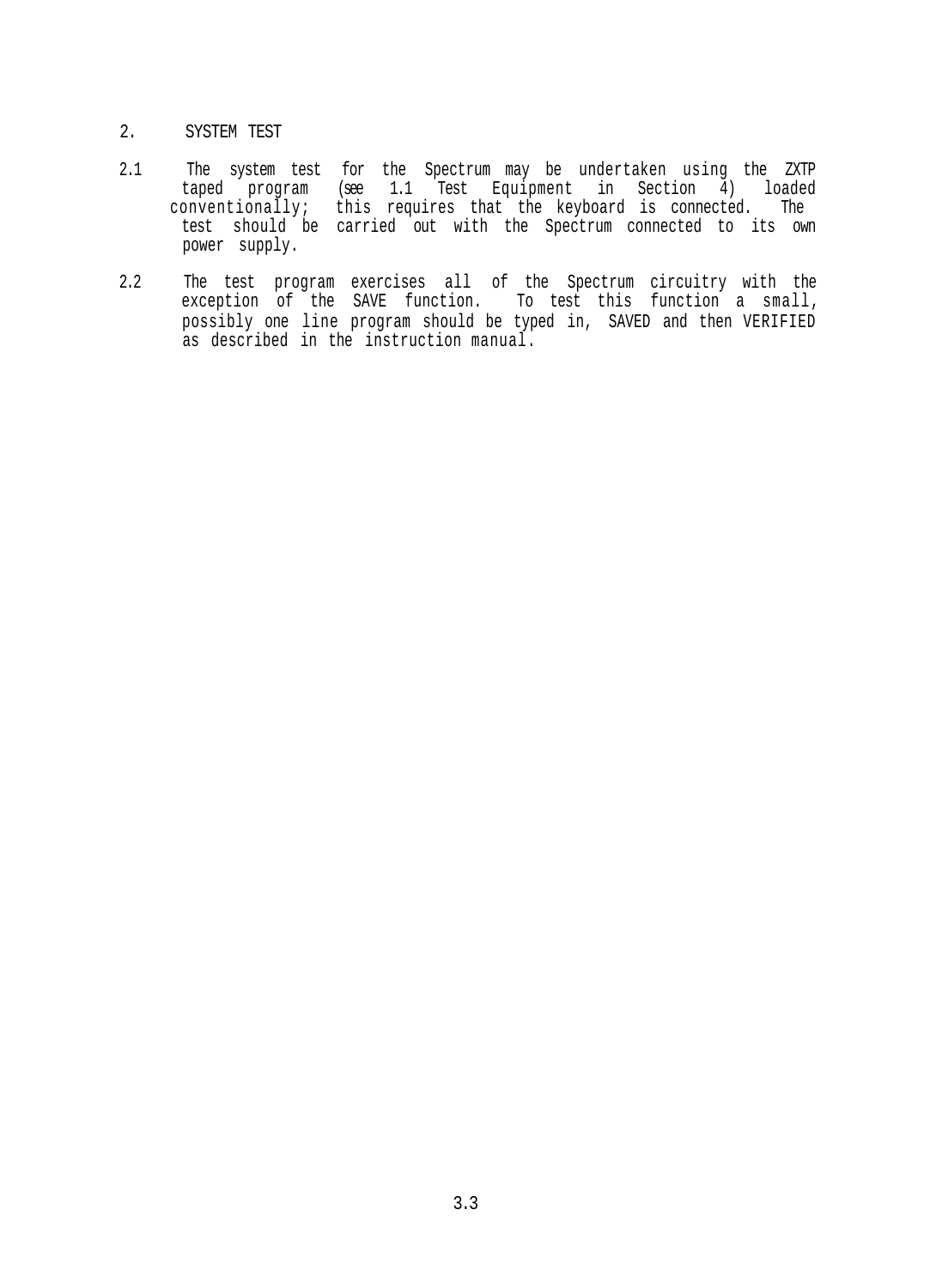# SECTION 4

# FAULT DIAGNOSIS AND REPAIR

| Sub-Section    | LIST OF CONTENTS                                                  | Page No.     |
|----------------|-------------------------------------------------------------------|--------------|
| $\mathbf 1$    | Introduction                                                      | 4.2          |
|                | Test Equipment<br>Modification History                            | 4.2<br>4.3   |
|                | Modifications - Issue 1 Board                                     | 4.4<br>4.5   |
|                | Modifications - Issue 2 Board<br>32k Extension Memory - (16k-48k) | 4.5          |
|                | Hitachi vs NEC ROM                                                | 4.6          |
|                |                                                                   |              |
| $\overline{2}$ | Fault Diagnosis                                                   | 4.6          |
|                | Techniques                                                        | 4.6          |
|                | Power Supply Unit<br>Initialisation                               | 4.7<br>4.7   |
|                | Memory Check<br>Keyboard Structure                                | 4.8<br>4.10  |
|                | Fault-Finding Guide                                               | 4.11         |
|                |                                                                   |              |
| $\overline{3}$ | Repair                                                            | 4.19         |
|                |                                                                   |              |
| $\overline{4}$ | 16k to 48k Upgrade                                                | 4.19         |
|                | Integrated Circuits/Link Settings                                 | 4.19         |
|                | Issue 2 Board<br>Issue 3 Board                                    | 4.20<br>4.20 |
|                |                                                                   |              |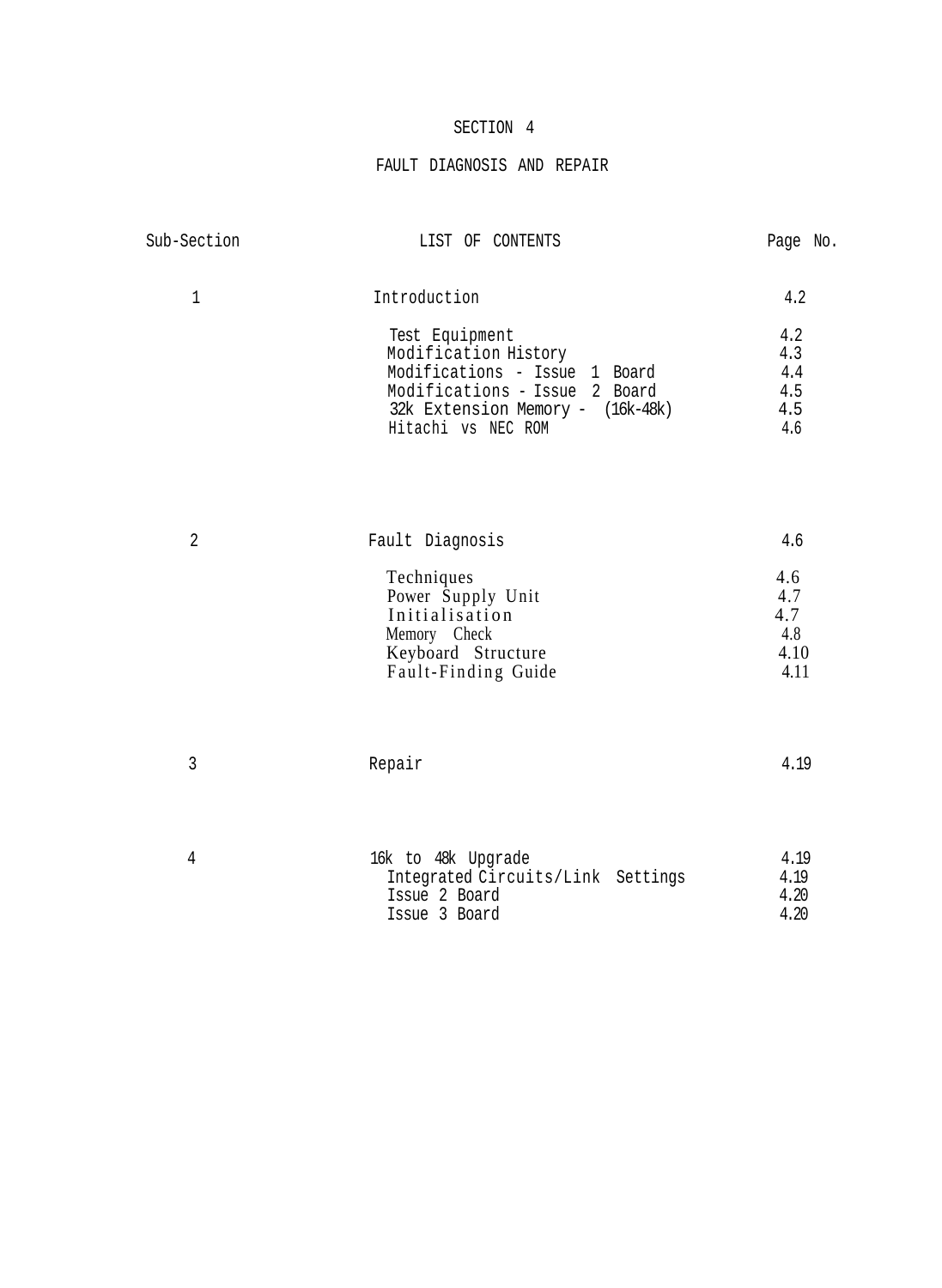#### 1. INTRODUCTION

# 1.1 Test Equipment

Section 4 is intended as a guide to fault diagnosis and repair of the ZX SPECTRUM. It is assumed that users have a reasonable knowledge of electronic servicing, theory and standard fault-finding techniques and have access to the test equipment and tools required to carry out the task. The table below contains a list of the minimum recommended test equipment and materials.

EQUIPMENT Oscilloscope with Oscilloscope probe (xlO) Variable power supply unit Mono cassette recorder Mains extension lead Multimeter Colour Television ZX Printer ZXTP test tape Blank tape Double-sided adhesive tape SPECIFICATION/MANUFACTURER Rise Time: 0.02 us/cm 0 to 30V d.c. With RECORD and PLAYBACK facilities 'Safebloc' type General purpose Open Market Sinclair Open Market 12mm and 6mm wide, Tesafix 959 (B.D.F. TESA) or 3M equivalent

Engineers who are already familiar with the Sinclair ZX81 will find some similarities in the ZX SPECTRUM. The Spectrum, however, is a more sophisticated device with colour and sound circuitry.

The ZX SPECTRUM is supplied with either 16k or 48k of on-board RAM. The 16k version is wired so that it can be expanded to 48k by the addition of a number of appropriate plug-in ICs. For details of the memory upgrade, see sub-section 4 of this section.

See Section 5, Figures 5.1 and 5.2 for the layouts of the Issue 2 and Issue 3 boards respectively.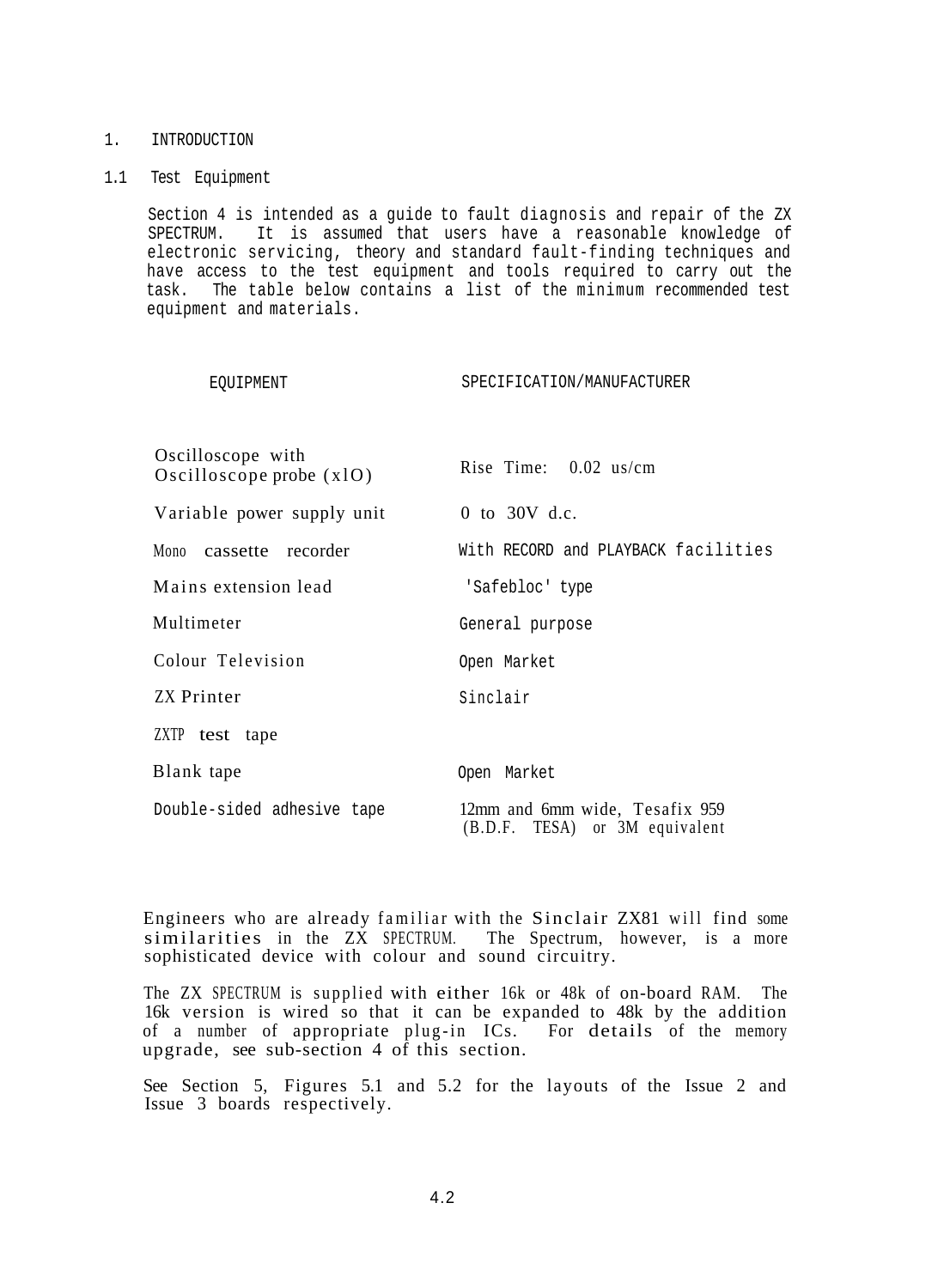## 1.2 Modification History

Two major modifications have been implemented on the Spectrum boards:

(a) A modified layout of board (i.e. Issue 1, Issue 2 and Issue 3)

Issue 1. This layout allowed for the 16k RAM to be mounted direct on the board, with the 32k extension consisting of a subsidiary board mounting onto special OIL connectors. Approximately 26,000 units were manufactured.

Issue 2. This layout allows for all 48k of RAM to be mounted direct on the board; sockets, ready for a memory update, are fitted on 16k versions. A small number of Issue 2 units were manufactured using disc capacitors for 47 pF and 100 )jF values, but subseguently axials were introduced.

Issue 3. This layout incorporates advanced circuitry for the colour tuning, removing the need for potentiometers and trimmers and the associated adjustment. It also allows for OKI ICs to be used in the 32k extension memory. The heatsink is also redesigned and is relocated at the back of the case.

(b) The Ferranti ULA, type 5C102, plus spider addition replaced by ULA type 5C112.

5C102. This ULA has a timing fault which was cured by connecting a 74LSOO 1C mounted on a miniature board and spider. This ULA was fitted to approximately 40,000 units.

5C112. This improved ULA has no spider modification, but has either a diode or resistor or transistor connected to it. The either a diode or resistor or transistor connected to it. details are:

Diode/resistor mod : 4k7 resistor from +12V to pin 30 on IC2 and diode (IN 4148) from pin 30 of IC2 to pin 33 of IC1.

Transistor mod : TR6 (ZTX313) connected as follows:

Base to IC2, pin 30.

Emitter to IC1, pin 33.

Collector to IC2, pin 11.

6C001 This ULA alters the timing of the colour burst signal, and improves the performance of the Spectrum with certain television sets (e.g. Hitachi, Grundig) . It also causes the screen picture to be shifted by one character width to the left.

NOTE: The values of certain components vary depending on which board and which ULA is used as follows: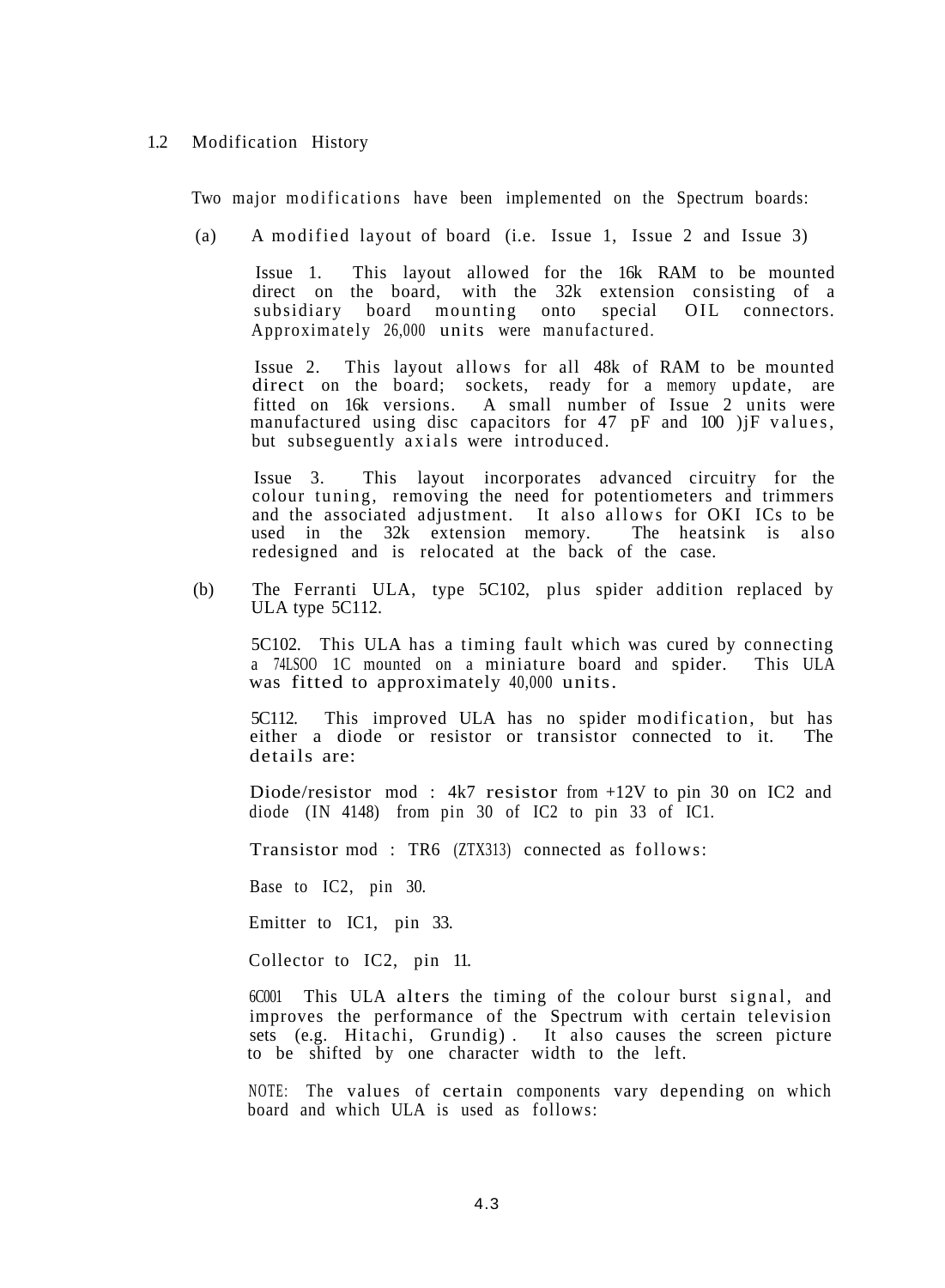| Board Issue No<br>ULA Type                       | 2<br>5C112                                             | 2<br>6C001                     | 6C001                         |
|--------------------------------------------------|--------------------------------------------------------|--------------------------------|-------------------------------|
| Component                                        |                                                        |                                |                               |
| R47<br>R49<br>R <sub>56</sub><br>R <sub>63</sub> | 220a<br>8 k2<br>220 <sub>n</sub><br>220<br>$\mathbf n$ | I k<br>10 k<br>470<br>470<br>n | I k<br>10 k<br>fi<br>Ιk<br>Ik |

### 1.3 Modifications - Issue 1 Board

A number of modifications were introduced, and these should be checked for and, if necessary, introduced retrospectively:

- (a) 100 pF capacitor between RAS and ground necessary only when using ULA 5C102.
- (b) 470 pF capacitor between IC2, pin 28 and ground required only when IC2 and RAM ICs are all of NEC manufacture.
- (c) 1 k resistor between RAS and 23V and 1 k resistor between CAS and 12V, only when RAM ICs are of National manufacture.  $R57$  (330n) must be removed, and the 470 pF capacitor is not required.
- (d) 47 k resistor between pin 13 of LMI889 and ground required only if the difference between white and yellow colours is inadequate.
- (e) If disc capacitors are used for C41 and C49 (47 nF) they must be replaced by axial components.
- (f) Capacitor C46 (1 uF electrolytic) should be replaced by a high temperature component.
- (g) This modification is required for efficient operation of certain machine code software and should be implemented on all units. It has been implemented in manufacture for all ULAs 5C112-2 and later.

D14 replaced by C67 (100 pF) R24 changed from 3k3 to Ik R27 changed from 680 n to 470 n R73 (Ik) added between Id/32 and  $+5V$ 

(h) A significant cause of problems has been found to be failure of the internal power supply transistor TR4. The circuit may be improved by changing the value of R60 from 100 n to 270 fl and connecting a 4.7 uF electrolytic (perferably radial type) with positive end to TR5 emitter (positive end of C34) and negative end to TR5 base (to R58).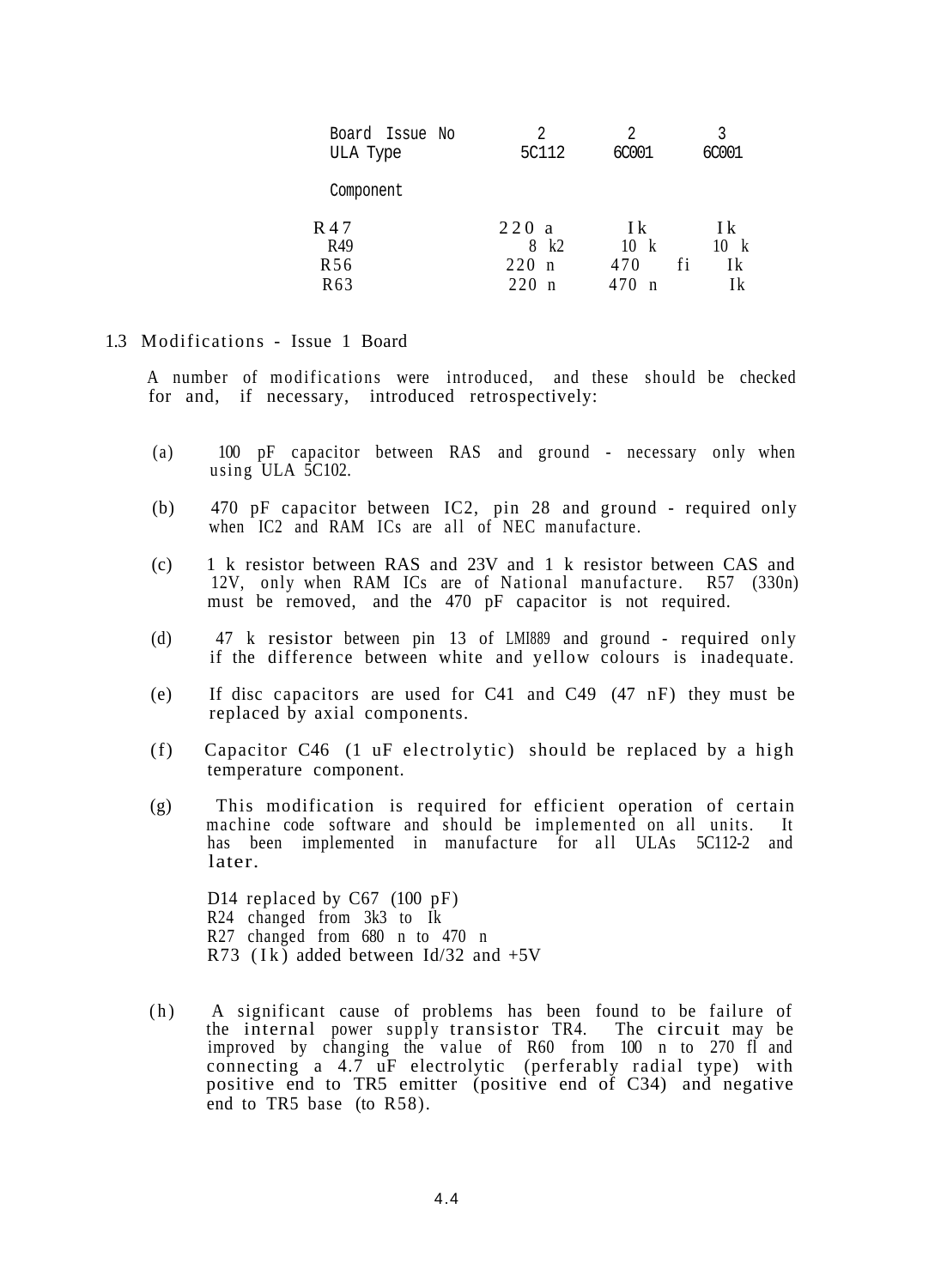1.4 Modifications - Issue 2 Board

A number of modifications have also been introduced for the Issue 2 board. These should be checked and, if necessary, introduced retrospectively.

(a) These components should be changed if colour quality needs upgrading :

R48 changed from 4k7 to 2k2 R49 changed from 18 k to 8k2 R50 changed from 8k2 to 4k7 R72 changed from 47 k (or 18 k) to 10 k C65 changed from 100 yF to 22 yF

- (b) Early Issue 2 boards were manufactured using a considerable number of 47 yF and 100 uF disc capacitors. C41 (47 nF) and C43 (100 nF) should be replaced with axial components to prevent undue risk of short circuits.
- (c) To prevent lifting of the keyboard template, a thin strip (6 mm wide) of double-sided tape was introduced to the top edge of the template. (Previously, only the other 3 edges had tape). This modification should be introduced whenever template lifting is found to be a problem.
- (d) See Items  $1.3(g)$  and (h) above.
- 1.5 Modifications Issue 3B Board

Although functionally similar to the Issue 3 board, the layout differs. The DC converter design has been improved, providing greater power supply reliability. Component changes are as follows (see Fig 1.5 for details):

 $C77$  ( $IOOnF$ ) added C49 changed from 47nF to 560pF R60 changed from 270fl to 68n TR4 can be either ZTX650 or TIPP31

1.6 32k Extension Memory - (16k to 48k)

Board Issue 1: The extension memory is supplied as a plug-in module which is inserted into sockets near the edge connector. The ICs used are either TI 4532-3 or TI 4532-4, and all ICs in a unit must be of the same type (i.e. all must be -3 or all must be -4).

Board Issue 2: The extra memory is obtained by plugging in 4 logic ICs and 8 memory ICs (see Sub-Section 4). The ICs used are either TI 4532-3 or TI 4532-4, and all ICs must again be of the same type. It should be noted that the RAM select signal is 0V for the -3 1C and +5V for the -4. A link on the board provides the required select level.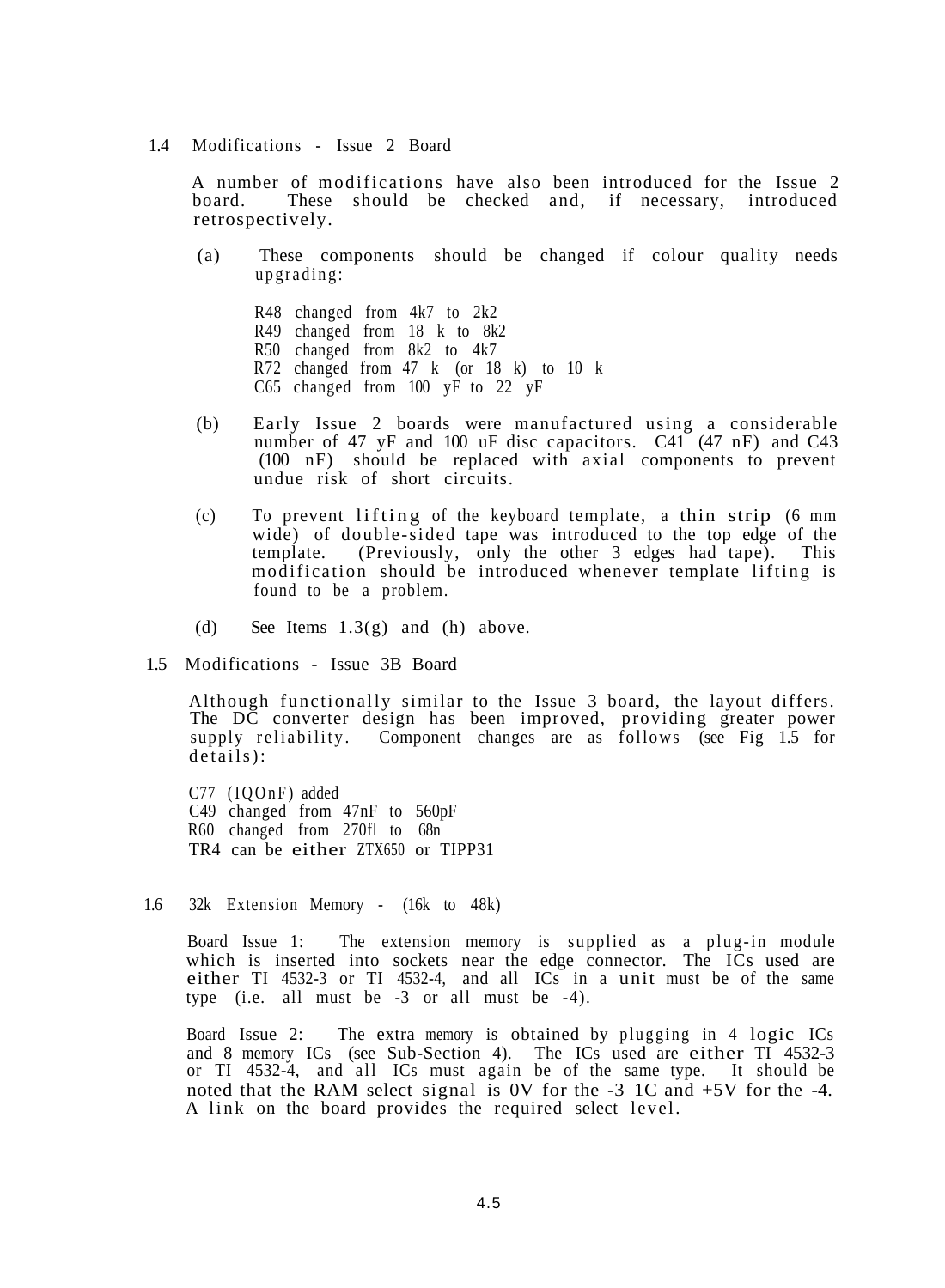Board Issue 3: This allows OKI ICs to be used in place of TI 4532. Again, all ICs must be of the same designation. Appropriate links (2) must be fitted in the grid located on the board between the edgeconnector and the 'mic' jack socket. Again the extra memory is obtained by plugging in 4 logic ICs and eight memory ICs.

# 1.7 Hitachi vs NEC ROM

During manufacture, wiring links are selected and inserted in the board according to whether a Hitachi or NEC ROM is used. These links are marked 'H' and 'N ' as appropriate and are located as follows.

Board Issue 1 - between the ROM and the heat sink

Board Issue 2 - beneath the raised portion of the heatsink

Board Issue 3 - adjacent to the loudspeaker

Clearly, if the ROM is changed for one of a different make, then these links must be changed as well.

# 2. FAULT DIAGNOSIS

# 2.1 Techniques

In a closed loop system such as a computer, because of the interdependence of numerous component parts, fault diagnosis is not necessarily straight-forward. In addition, because of the high speed cyclic operation, interpretation of any waveforms on control, data and address lines as being valid depends to a large extent on practical experience of the system. There are however, certain checks with There are however, certain checks with valid waveforms and levels that can be carried out before substituting any integrated circuits. Experience has shown that the best method of initially checking waveforms and levels can be to compare with the same point in a known serviceable board. The following pages provide a basic fault-finding procedure and furnish a list of possible faults along with suggested ways of curing them.

With a densely populated board such as the ZX SPECTRUM, a careful physical examination of the board can sometimes indicate an obvious fault. Burst-out discrete components or an overheated track show up immediately, as do the attentions of an enthusiastic amateur. Bearing in mind the latter, short ^circuits , caused ,by hairline solder splatter can be or several ohms resistance and can cause some very misleading fault symptoms.

Provided first principles are adhered to and a common-sense approach is adopted, it will be found after a short space of time that fixing a faulty Spectrum is very much a routine operation.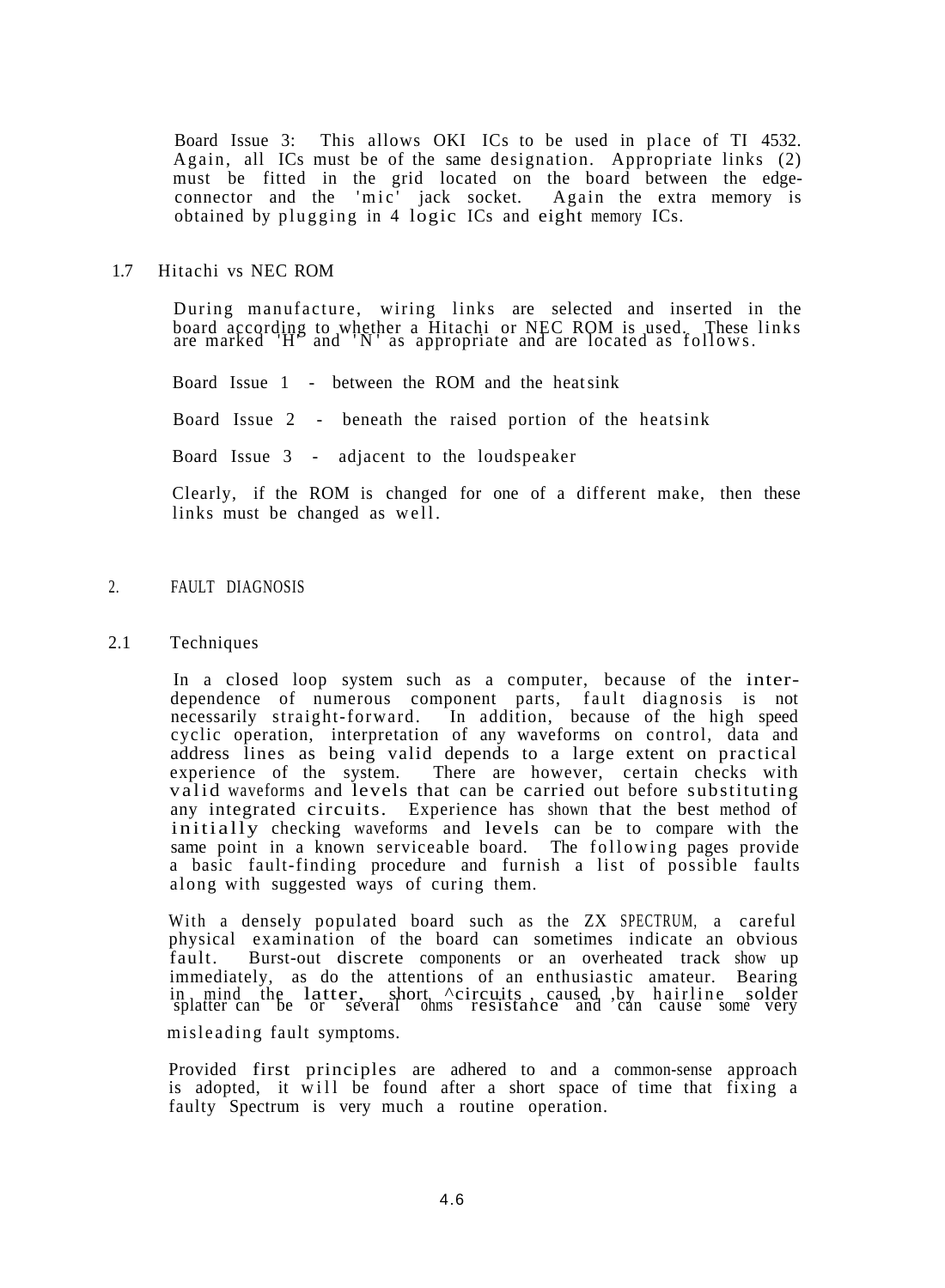## 2.2 Power Supply Unit

The unstabilised external power supply unit is a source of some problems. The design is such that, at minimum input voltage (215V a.c.) and 1.4A output, the voltage trough should not be less than 7.0V; at maximum input voltage (265V a.c.) and 60QmA output, the voltage peak should be less than 13V.

## 2.3 Initialisation

At switch-on the computer should automatically 'initialise' and produce a clear screen with the statement

# (01982 Sinclair Research Ltd

displayed in the lower left section of the screen. This indicates that most of the system is working. If the Spectrum does not initialise, carry out the following basic checks.

Basic Checks. It is difficult to be specific in a fault-finding guide because of the large variety of fault conditions which can occur, but the following procedure, starting with a table of checks set out in order of priority, will however isolate the major fault area.

| <b>FUNCTION</b>                                                                      | CIRCUIT REF.                                           | WAVEFORM/VOLTAGE                                                                          |
|--------------------------------------------------------------------------------------|--------------------------------------------------------|-------------------------------------------------------------------------------------------|
| Voltage regulator +ve side of C50<br>input                                           |                                                        | $+9V$ d.c. $\pm 2.0V$ . At less<br>than $+7V$ the regulator may<br>not operate correctly. |
| Voltage regulator<br>output                                                          | +ve side of C34                                        | $+5V$ d.c. $\pm$ 0.25V - no<br>discernable ripple.                                        |
| On-board power supply<br>outputs:<br>$+5V$ d.c.                                      | IC6 pin 9                                              | $+5V$ d.c. $\pm$ 0.25V -<br>no<br>discernable ripple.                                     |
| $-5V$ d.c.<br>$+12V$ d.c.<br>+12VA(to IC14 only) LT end of C52                       | IC6 pin 1 -5V d.c.<br>$IV6$ pin 8 $+12V$ d.c.          | $+12V$ d.c.                                                                               |
| Clock pulses                                                                         | $IC1$ pin 32<br>TR3 base and<br>collector IC2<br>pin 6 | 14MHz squarewave at +5V<br>amplitude,                                                     |
| Address and data<br>lines (following<br>through to relevant RT side of R1-R8<br>ICs) |                                                        | RT side of R17-R23 Waveform of amplitude 3.5V                                             |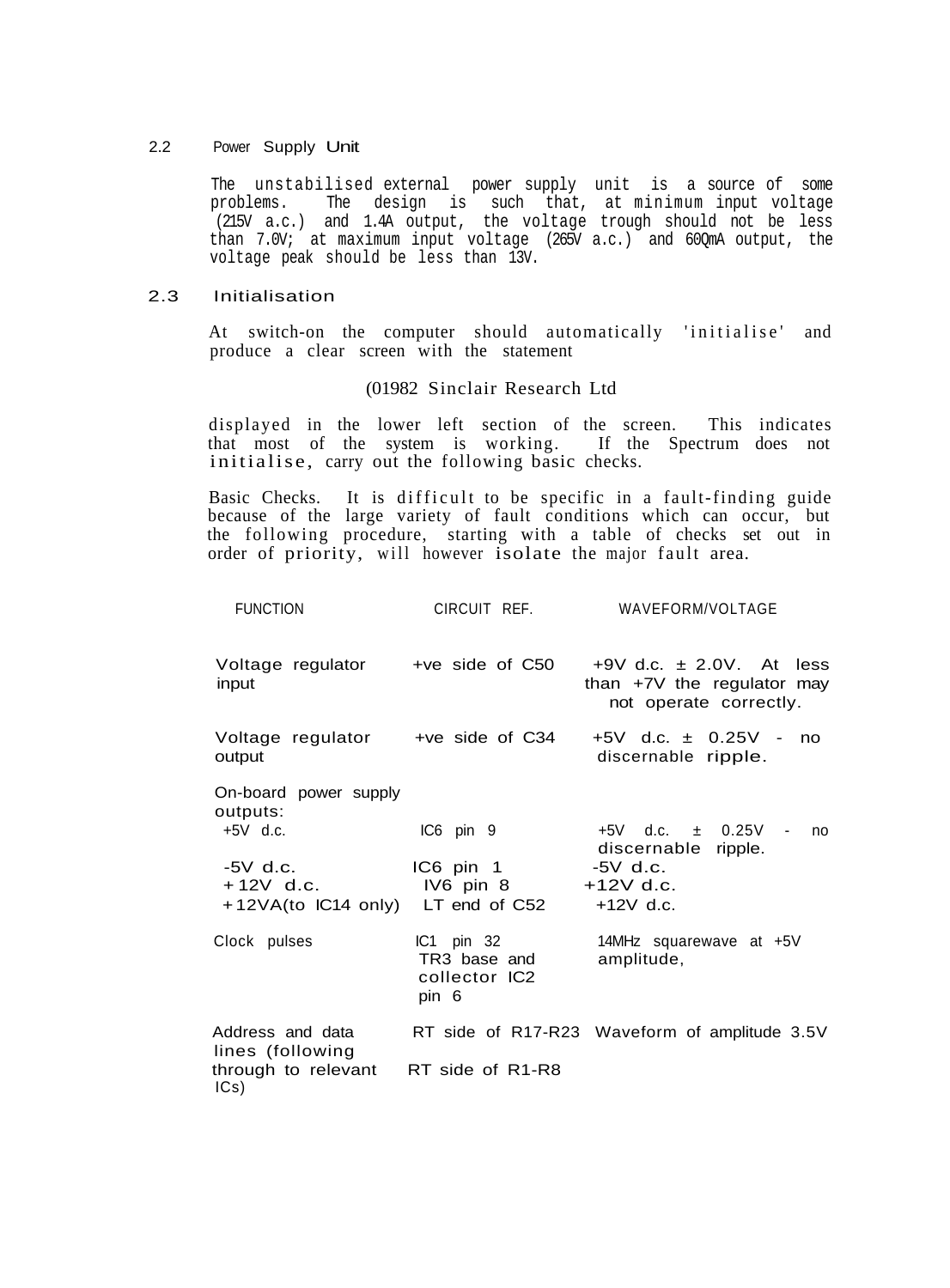If these tests prove satisfactory check IC1 pin 14, IC2 pin 11 and IC5 pin 28 for +5V. Also check for ground at IC1 pin 40, IC2 pin 29 and IC5 pin 14. If all is still satisfactory at this point and IC1 is the plug-in type, replace IC1. If replacement of IC1 does not cure the fault, check the address and data lines of IC1, IC2 and IC5 for active data.

It is possible that one of the Z80A or RAM control lines has become faulty therefore, comparing with a known serviceable board if possible, check the waveforms at the following points at origin and destination:

| (a) IC2:    | $Pin$ 22 - WR   | Pin 16 - INT<br>Pin 20 - IDREQ<br>Pin 19 - MREQ<br>$Pin 21 - M$ |  | Pin $17$ - NM1<br>Pin 24 - WAIT<br>Pin 25 : fflCTEQ<br>Pin /b KtbM |
|-------------|-----------------|-----------------------------------------------------------------|--|--------------------------------------------------------------------|
| $(b)$ IC22: | Pin $15$ - CA3~ | Pin 4 - "RAT                                                    |  | Pin 3 - WITE                                                       |

If no fault has been found and the computer still has not initialised, the fault could lie in the RAM. If the computer is a 48k machine the 32k of expansion RAM can be isolated. An easy way of doing this, assuming that the ICs are not fitted into sockets, is to remove the  $+5V$  from IC25. This is probably best done by very carefully cutting This is probably best done by very carefully cutting the track to IC25 pin 16. If this operation clears the fault condition, the expansion RAM will have to be further isolated. In either instance the point has been reached where it is necessary to start replacing ICs.

Where the fault persists after isolating the  $32k$  expansion RAM it would be necessary to start changing individual ICs in the order of IC13 to IC6  $(RAM)$ , IC1  $(ULA)$ , IC2  $(Z80A)$ . After each change of 1C the unit must be powered up to check for correct initialisation .

A method of fault-finding that can be used on both the 16k and 48k versions is to make up a 'test 1C' device. This may be done by using an 1C test clip, to which is attached a serviceable 1C (of the relevant type e.g. 4116 or 4532), to bridge across each suspect 1C in turn. This method is not guaranteed to work but can often save a lot of time unnecessarily changing suspect ICs.

Memory Check

Where a Spectrum has initialised correctly but a RAM memory fault is suspected, it is possible to find the faulty address and relate it to a faulty 1C by carrying out the following procedure:

Key in the instruction:

PRINT PEEK 23732 + PEEK 23733 \* 256

The value printed should be: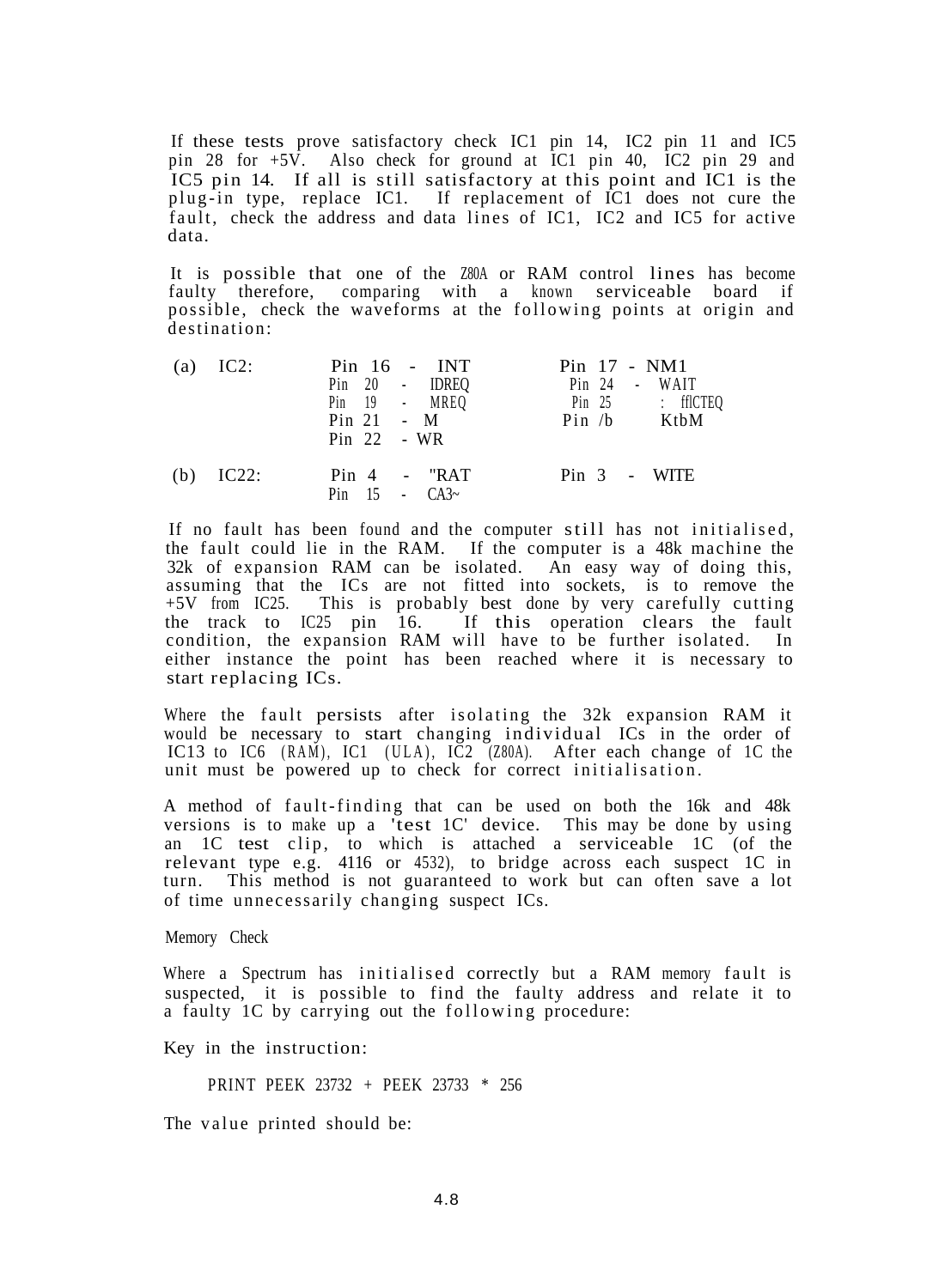(a) for a 48k unit - 65535  $(b)$  for a 16k unit - 32767

The value printed in each instance is the last valid memory location, and in a serviceable unit would be as set out above. Therefore, if a different value, n, is printed the faulty location will be  $n + 1$ . If the value returned is less than 32767 the fault lies in the original 16k of RAM. The following example illustrates the method of relating a faulty location to a faulty 1C.

Example. If a  $48k$  Spectrum is giving a memory of  $25.25k$  key in the following instruction:

PRINT PEEK 23732 + PEEK 23733 \* 256

Assume the answer displayed is 43200, therefore the faulty location is 43201 (stops at last valid location). Key-in:

POKE 43201,85 : PRINT PEEK 43201 (= answer A)

If answer A is 85, key-in:

POKE 43201,170 : PRINT PEEK 43201 (= answer B)

If answer B is anything other than 170 look up in the following table which 1C to change (e.g. if answer B is 234 change IC21). Similarly, if answer A is other than 85 refer to the table to find the faulty 1C.

| Data 85<br>$IC6-IC13$ | Data 170<br>$IC15-IC22$ | Size of<br>Error | Error<br>Bit   | Faulty RAM location if:<br>< 32767 | > 32767 |
|-----------------------|-------------------------|------------------|----------------|------------------------------------|---------|
| 84                    | 171                     |                  | $\theta$       | IC <sub>6</sub>                    | IC15    |
| 87                    | 168                     | 2                |                | IC7                                | IC16    |
| 81                    | 174                     | 4                | 2              | IC <sub>8</sub>                    | IC17    |
| 93                    | 162                     | 8                | 3              | IC <sub>9</sub>                    | IC18    |
| 69                    | 186                     | 16               | $\overline{4}$ | IC10                               | IC19    |
| 117                   | 138                     | 32               | 5              | IC11                               | IC20    |
| 21                    | 234                     | 64               | 6              | IC12                               | IC21    |
| 213                   | 42                      | 128              |                | IC13                               | IC22    |

If there is more than one faulty RAM location the first fault identified will have to be repaired before it is possible to proceed.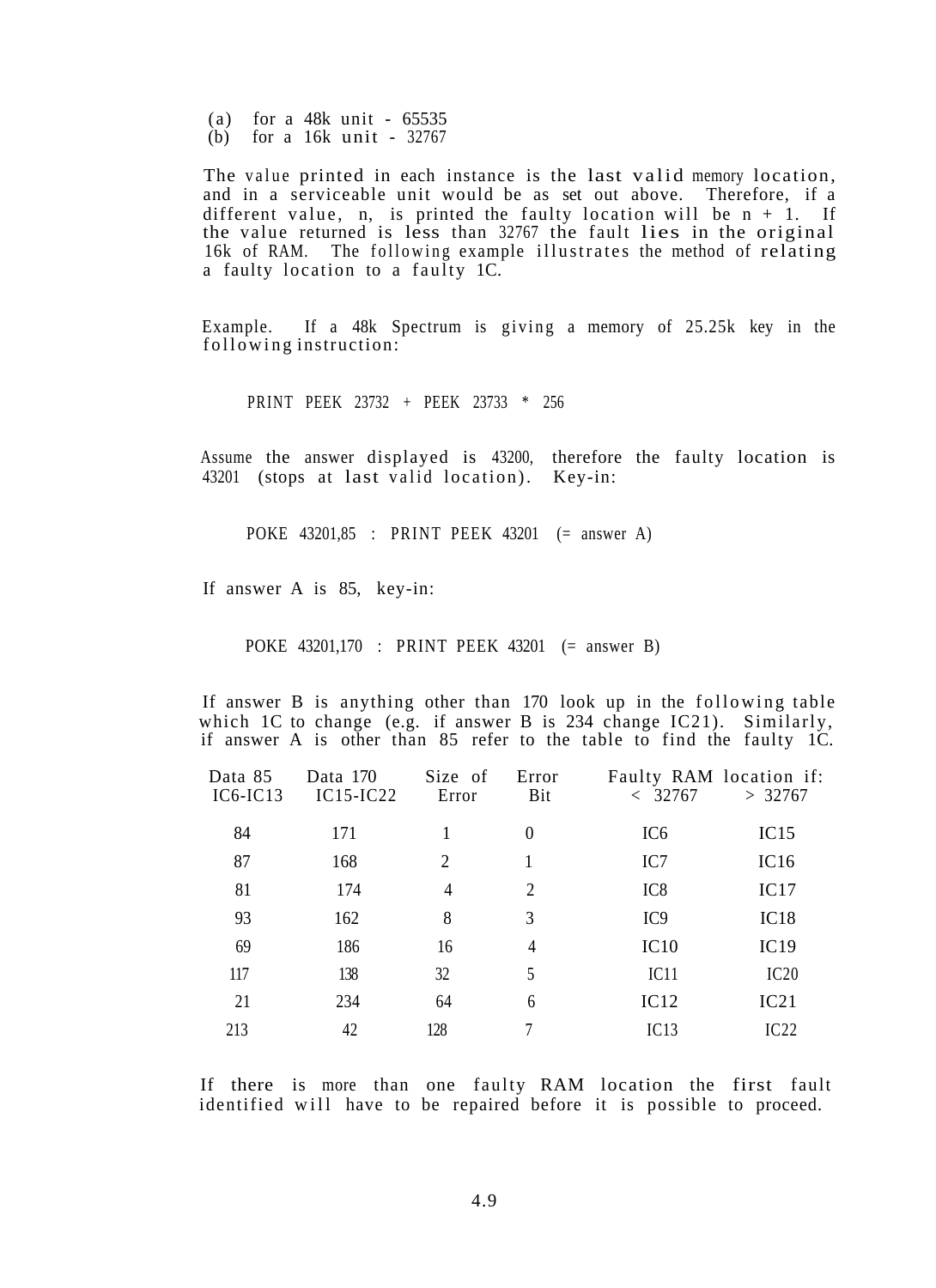## 2.5 Keyboard Structure

The keyboard is connected horizontally in eight blocks of five keys anch frigtically m. If if e l blows that tighty keys ckoffigive keys faxis 1 the

fault is with KB2 circuitry or the 8-way membrane, and that if any block of eight keys fail the fault is with KB1 circuitry or the 5-way membrane. Possible keyboard faults are listed in paragraph 2.6



FIGURE 4.1 KEYBOARD FORMAT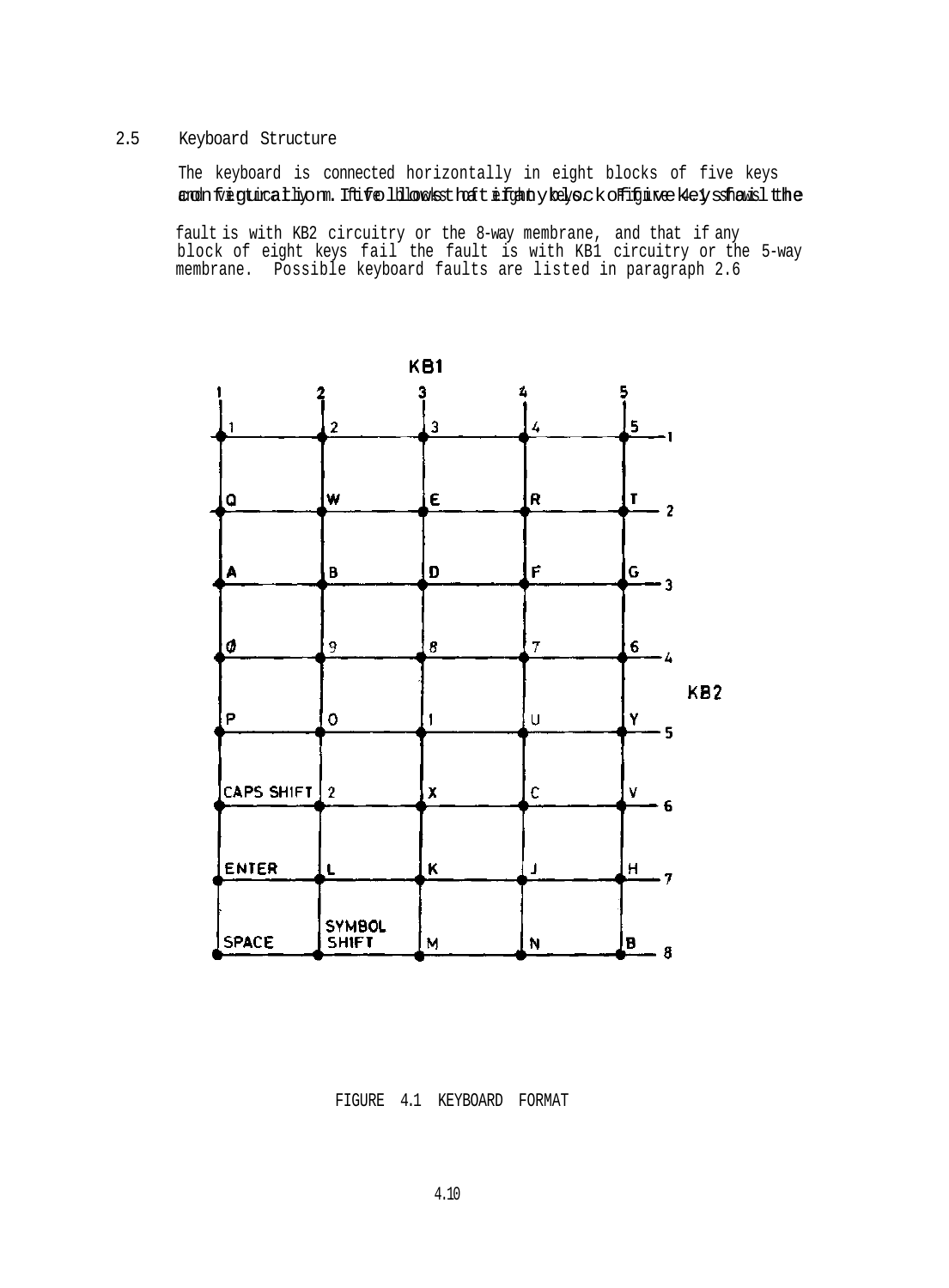# 2.6 Fault-Finding Guide

As with any complex digital equipment the possible fault permutations are vast, thus the following table is not intended to be an exhaustive list of the faults that might occur on the Spectrum. It is intended as a guide only to possible courses of action to follow when faults show up in particular areas of the circuit. These areas are listed in the table with sub-headings, in no particular order of priority. It is envisaged that the ZXTP test tape has been loaded, or an attempt has been made to load the tape, in order to check for a faulty condition.

| AREA                                                                                           | <b>SYMPTOM</b>                                         | <b>ACTION</b>                                                                                                                                                    |
|------------------------------------------------------------------------------------------------|--------------------------------------------------------|------------------------------------------------------------------------------------------------------------------------------------------------------------------|
| TV screen dead,<br>smoke appears on<br>switch-on.                                              | TR4 base-collector<br>shorted.                         | Remove TR4                                                                                                                                                       |
|                                                                                                | Short persists with<br>TR4removed.                     | Check TR5 and C44.<br>1.<br>Visually check track.<br>2.<br>Check TR4.<br>3.                                                                                      |
|                                                                                                | TR4 blows again.                                       | Change TR4 and TR5 (even<br>1.<br>though TR5 checks out).<br>Check that TR5 circuit<br>2.<br>components are to latest<br>specification.                          |
| Not initialising.                                                                              | No $(C)$ 1982<br>Sine!air. Research<br>Ltd1 statement. | Follow fault-finding<br>procedure, paragraph 2.2<br>Aabove.                                                                                                      |
| No video.                                                                                      | No video.                                              | 1. Change IC1.<br>2. Check TR1 and TR2.                                                                                                                          |
| NOTE: Table 4.1<br>sets out typical<br>signals found on<br>IC14 pins $1-18$<br>IC14 pins 1-18. | No video after<br>ULA changed.                         | 1. Visually check IC1<br>and<br>socket,<br>3.<br>for<br>Check<br>shorting<br>between C65 and R53.<br>Carry out fault-finding<br>4.<br>procedure, para 2.2 above. |
|                                                                                                |                                                        | 1.<br>Check voltage drop across<br>R64.<br>Check $+5V$ regulator $0/P$<br>2.<br>and +9V regulator I/P.<br>Check PWR socket<br>3.<br>not<br>shorted.              |

4. Check power unit.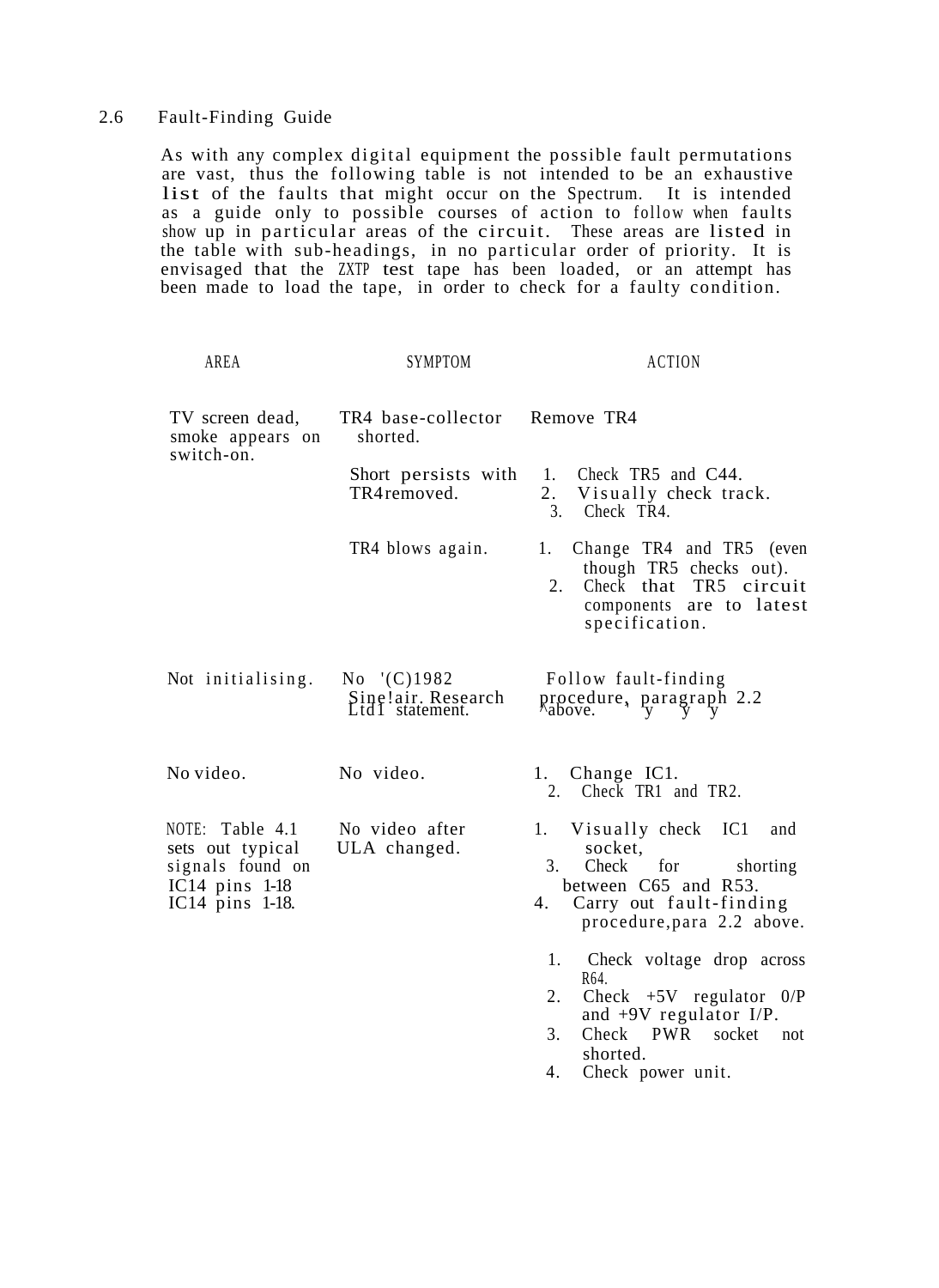| AREA                                |                                   | SYMPTOM | <b>ACTION</b>                                                                                                                                                                                                  |
|-------------------------------------|-----------------------------------|---------|----------------------------------------------------------------------------------------------------------------------------------------------------------------------------------------------------------------|
| No video, (contd)                   | No VIDEO INPUT at<br>IC14 pin 12. |         | 1. Check waveform at IC14<br>pin 13. If correct check<br>TR1 and TR2.<br>Check waveforms at<br>2.<br>IC <sub>1</sub><br>pins 15, 16 and 17:<br><b>PIN 15</b><br>$^{\ast 3}$ $^{\vee}$ $\Box$                   |
|                                     |                                   |         | +3V._<br><b>PIN 16</b>                                                                                                                                                                                         |
|                                     |                                   |         | +3.5 V<br><b>PIN 17</b><br>$+1.1 -$<br>65 n S                                                                                                                                                                  |
|                                     |                                   |         | If correct check VR1, VR2<br>(Issue 1 and Issue 2 boards).                                                                                                                                                     |
|                                     |                                   |         | Change IC1.<br>3.<br>4.<br>If $+5V$ and VIDEO INPUT<br>correct change modulator.                                                                                                                               |
| Corrupt Paper,<br>after ULA change. |                                   |         | Check IC1 socket.<br>1.<br>Check PWR socket is not<br>2.<br>intermittent.<br>Check IC1 pin $14$ for $+5V$<br>3.<br>with no discernible<br>ripple.                                                              |
|                                     | No 3 MHz at IC2<br>pin 6.         |         | Low amplitude - check<br>1.<br>R25.<br>Check TR3.<br>2.<br>Check IC1 pin 32 for 3<br>3.<br>MHz.<br>Check<br>IC1 pin $39$ for 14<br>4.<br>MHz.<br>Check crystal XI.<br>5.<br>Check IC1 pin 13 for $+3V$ .<br>6. |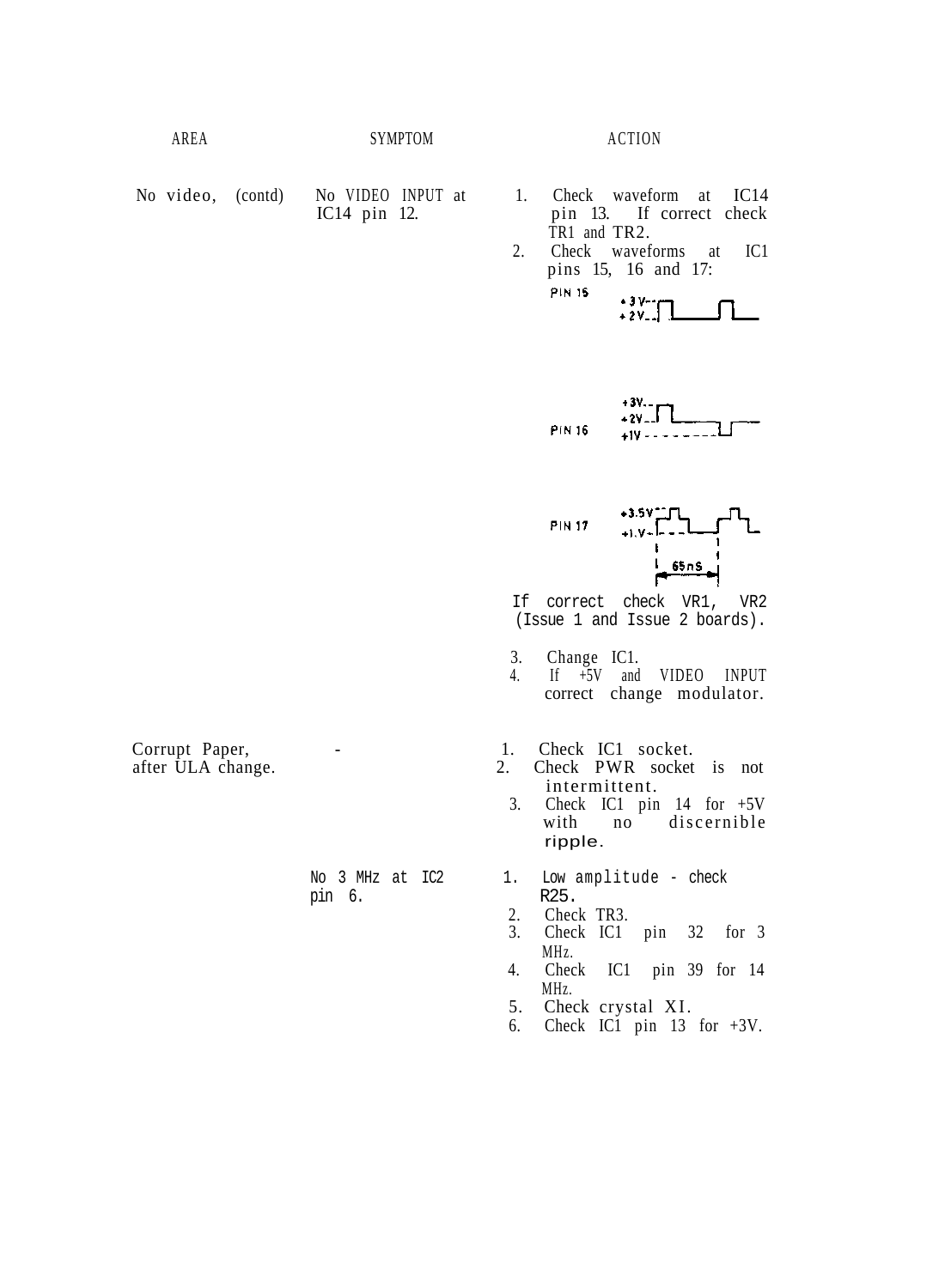| AREA                                                    | <b>SYMPTOM</b>                                         | <b>ACTION</b>                                                                                                                                                                                                                                        |  |  |  |  |
|---------------------------------------------------------|--------------------------------------------------------|------------------------------------------------------------------------------------------------------------------------------------------------------------------------------------------------------------------------------------------------------|--|--|--|--|
| Video Incorrect.                                        | Dark Screen.                                           | Check tuning.<br>1.<br>2.<br>Change modulator.                                                                                                                                                                                                       |  |  |  |  |
|                                                         | Dim 'Sinclair' Io9 <sup>o</sup> -                      | $1^{\prime}$<br>Check $+12V$ "<br>2.<br>Check<br>C65<br>for<br>high<br>impedance.<br>3.<br>Check R52.<br>4.<br>Check +5V on IC14 pin 3.                                                                                                              |  |  |  |  |
|                                                         | Wavy lines across<br>screen.                           | 1.<br>down<br>each<br>Press<br>on<br>electrolytic capacitor to<br>see if lines disappear.<br>Ιf<br>change<br>that<br>SO<br>capacitor.<br>Check crystal X2.<br>2.<br>Check/change TR1 and/or<br>3.<br>TR <sub>2</sub> .<br>4.<br>$Check/change$ IC14. |  |  |  |  |
|                                                         | Self resetting.                                        | Check TR6.                                                                                                                                                                                                                                           |  |  |  |  |
|                                                         | Random dynamic<br>squares.                             | Change C54.                                                                                                                                                                                                                                          |  |  |  |  |
|                                                         | Paper area too low.                                    | Change IC1.                                                                                                                                                                                                                                          |  |  |  |  |
|                                                         | Diagonal lines in<br>the border area.                  | Change R47.                                                                                                                                                                                                                                          |  |  |  |  |
|                                                         | Distorted video.                                       | Check for<br>IC <sub>1</sub><br>1.<br>$+3V$<br>at<br>pin 13.<br>2.<br>Change C30.                                                                                                                                                                    |  |  |  |  |
| Colour tuning<br>faults (Issue 1<br>and Issue 2 boards) |                                                        | Visually check IC14 circuits.                                                                                                                                                                                                                        |  |  |  |  |
|                                                         | VR1 or VR2 fails to<br>adjust IC14 pin 13<br>waveform. | Monitor<br>IC14<br>2<br>1.<br>pin<br>trimming VR2.<br>Monitor<br><b>IC14</b><br>2.<br>pin<br>4<br>trimming VR1.<br>Change IC14.<br>3.                                                                                                                |  |  |  |  |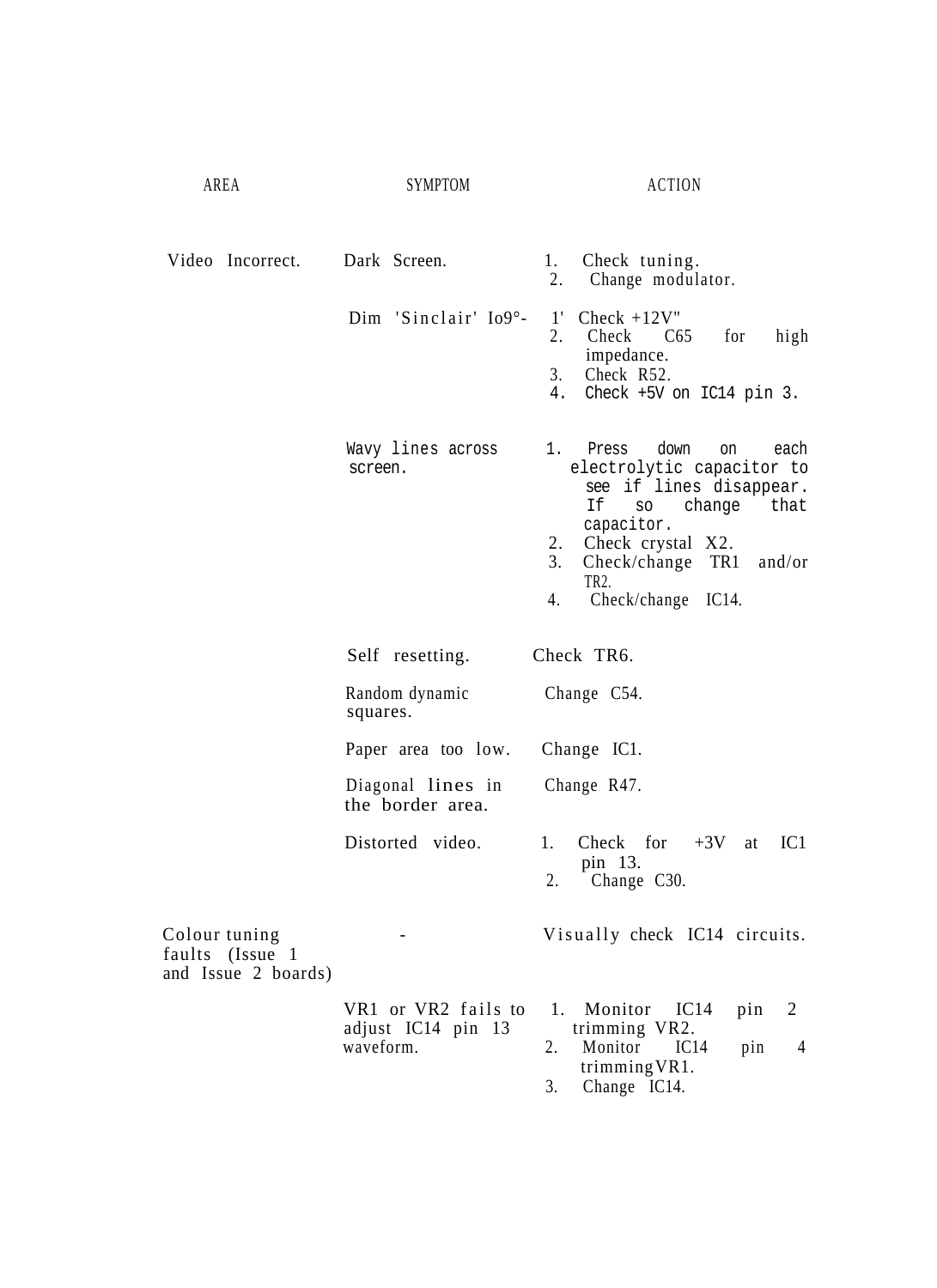Colour tuning VRl or VR2 d.c. Change IC14. faults, (cont'd) shifts IC14 pin 13 waveform. Alternate dark lines Change IC14. on screen. No colour after trimming TC2: ICH pin 17 not 1. Check crystal X2. oscillating 2. Change ICH. 3. Change X2. ICH pin 17 1. Check for broken track, oscillating but 2. Change TC2. fails to tune. 3. Change ICH. ICH pin 17 output 1. With 'Sinclair' logo on correct but still screen ICH pin 2 and no colour (boards ICH pin 4 should be as at all Issue Nos). follows:  $P/N$  2 PIN 4 65nS 2. If ICH pins 2 and 4 are correct, change modulator. Colour faults Pin screen. Change crystal X2. (Issue 1 - Issue 3 boards.

Blue haze around If untunable Issue 1 and 'Sinclair1 \*-™°' issue 2 boardsj chage ICH.

Screen too yellow. Change ICH.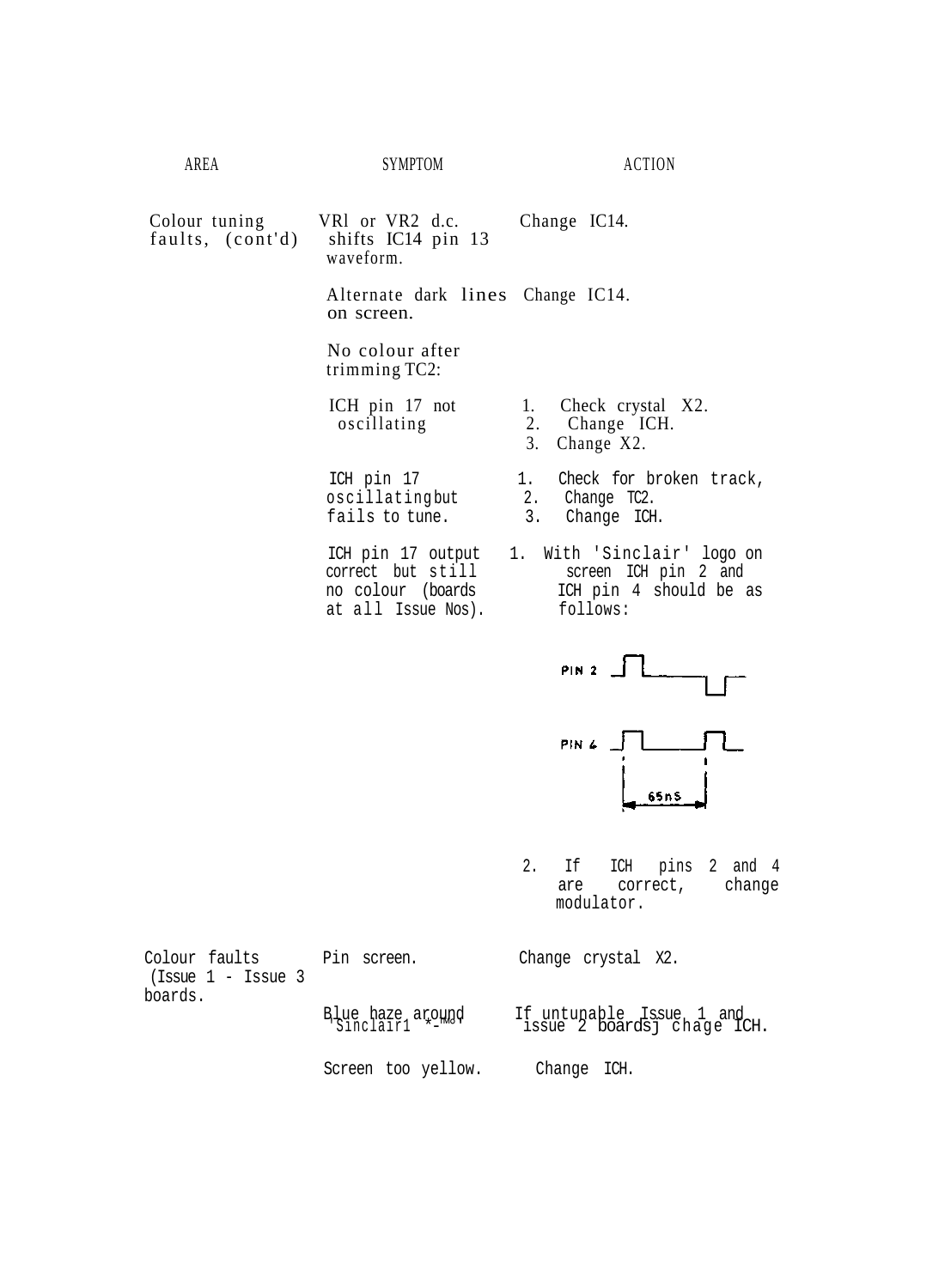| AREA                                                                                 | <b>SYMPTOM</b>                                  | <b>ACTION</b>                                                                                       |  |  |  |
|--------------------------------------------------------------------------------------|-------------------------------------------------|-----------------------------------------------------------------------------------------------------|--|--|--|
| Colour faults<br>(cont'd)                                                            | Intermittent<br>colour.                         | 1. Change TC2 (Issue 1 and<br>Issue 2 boards).<br>Change IC14.<br>2.                                |  |  |  |
|                                                                                      | Red, Blue or<br>Green 'Sinclair'<br>logo.       | Change IC1.                                                                                         |  |  |  |
|                                                                                      | Washed-out<br>colours.                          | Check TR2.                                                                                          |  |  |  |
| Keyboard faults.                                                                     | KB1 fault.                                      | Check for short on 2<br>1.<br>- or<br>more of the 5 tracks.<br>2.<br>Change membrane.               |  |  |  |
|                                                                                      | KB2fault.                                       | Check for short on 2<br>1.<br><sub>or</sub><br>more of the 8 tracks.<br>2.<br>Change membrane.      |  |  |  |
|                                                                                      | Dead keyboard.                                  | Change IC1.                                                                                         |  |  |  |
|                                                                                      | Wrong keyboard<br>response.                     | Change IC1.                                                                                         |  |  |  |
|                                                                                      | Keyboard response<br>too fast.                  | Change IC1.                                                                                         |  |  |  |
| Regulator coil.                                                                      | Coil excessively<br>noise.                      | Change coil.                                                                                        |  |  |  |
| Speaker.<br>NOTE: Figure 4.2<br>shows typical<br>waveforms in the<br>speaker circuit | No speaker output.                              | 1. Check load input wave-<br>forms.<br>Check TR7.<br>2.<br>3.<br>Check D9.<br>Change speaker.<br>4. |  |  |  |
| Test program.                                                                        | 'Tape Loading Error' Reload program.<br>output. |                                                                                                     |  |  |  |
|                                                                                      | Paper area edges<br>distort.                    | Change IC1.                                                                                         |  |  |  |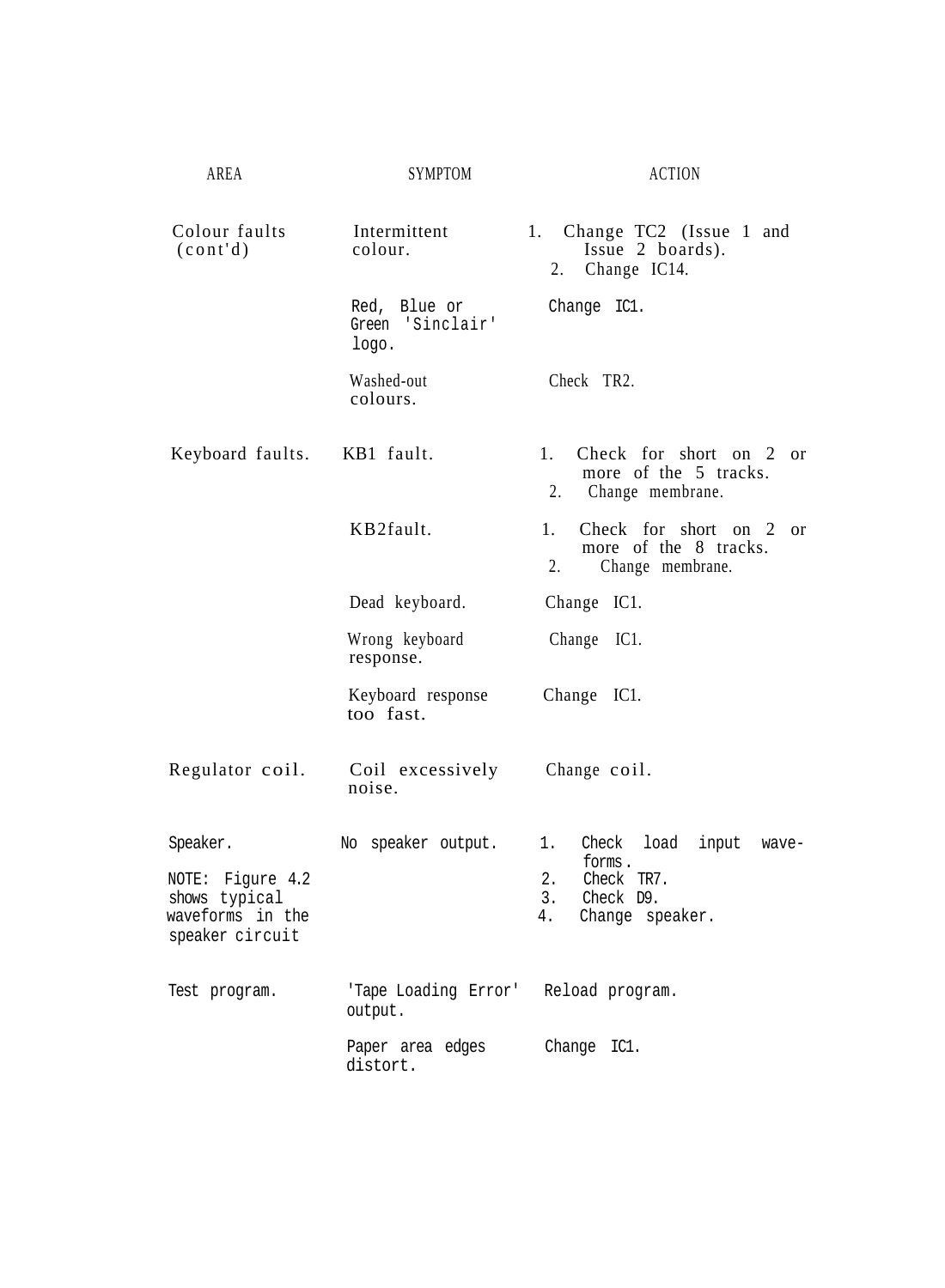| AREA                               | SYMPTOM                                             | <b>ACTION</b>                                                                                                                                                     |  |  |  |
|------------------------------------|-----------------------------------------------------|-------------------------------------------------------------------------------------------------------------------------------------------------------------------|--|--|--|
| Test Program.<br>$\text{(cont'd)}$ | Paper area corrupts 1. Change IC1.<br>during tests. | 2.<br>Carry out fault-finding<br>procedure (paragraph $2.2$ ).                                                                                                    |  |  |  |
|                                    | Border colours are<br>striped.                      | Change IC14.                                                                                                                                                      |  |  |  |
|                                    | Failure messages.                                   | Carry out fault-finding<br>procedure (paragraph 2.2).                                                                                                             |  |  |  |
|                                    | Test Passed1<br>message not flashing.               | Chan5e IC1-                                                                                                                                                       |  |  |  |
|                                    | Reduced memory<br>size.                             | 1. Perform memory test,<br>Change IC1.<br>2.                                                                                                                      |  |  |  |
| Program Loading.                   | Keyboard does not<br>allow loading.                 | See keyboard faults,                                                                                                                                              |  |  |  |
|                                    | Program fails to<br>load,                           | Check jack sockets<br>1.<br>are<br>fully inserted.<br>If loading stripes<br>2.<br>in<br>border<br>are<br>unusually<br>wide, check D13.<br>Check/change IC1.<br>3. |  |  |  |
|                                    | 'Program<br>appears.                                | Check/Change IC2.                                                                                                                                                 |  |  |  |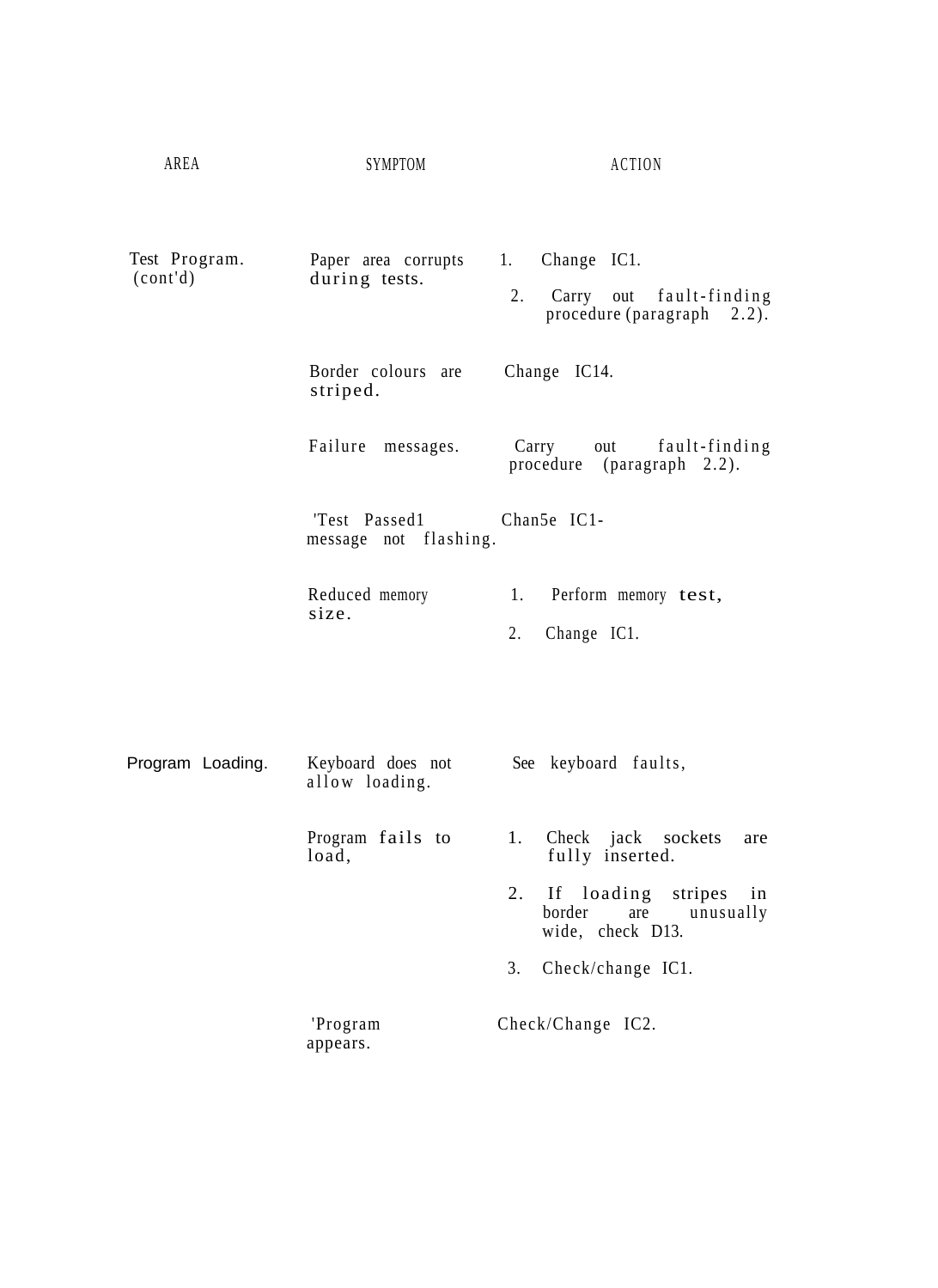





FIGURE 4.2 SPEAKER LOAD INPUT WAVEFORMS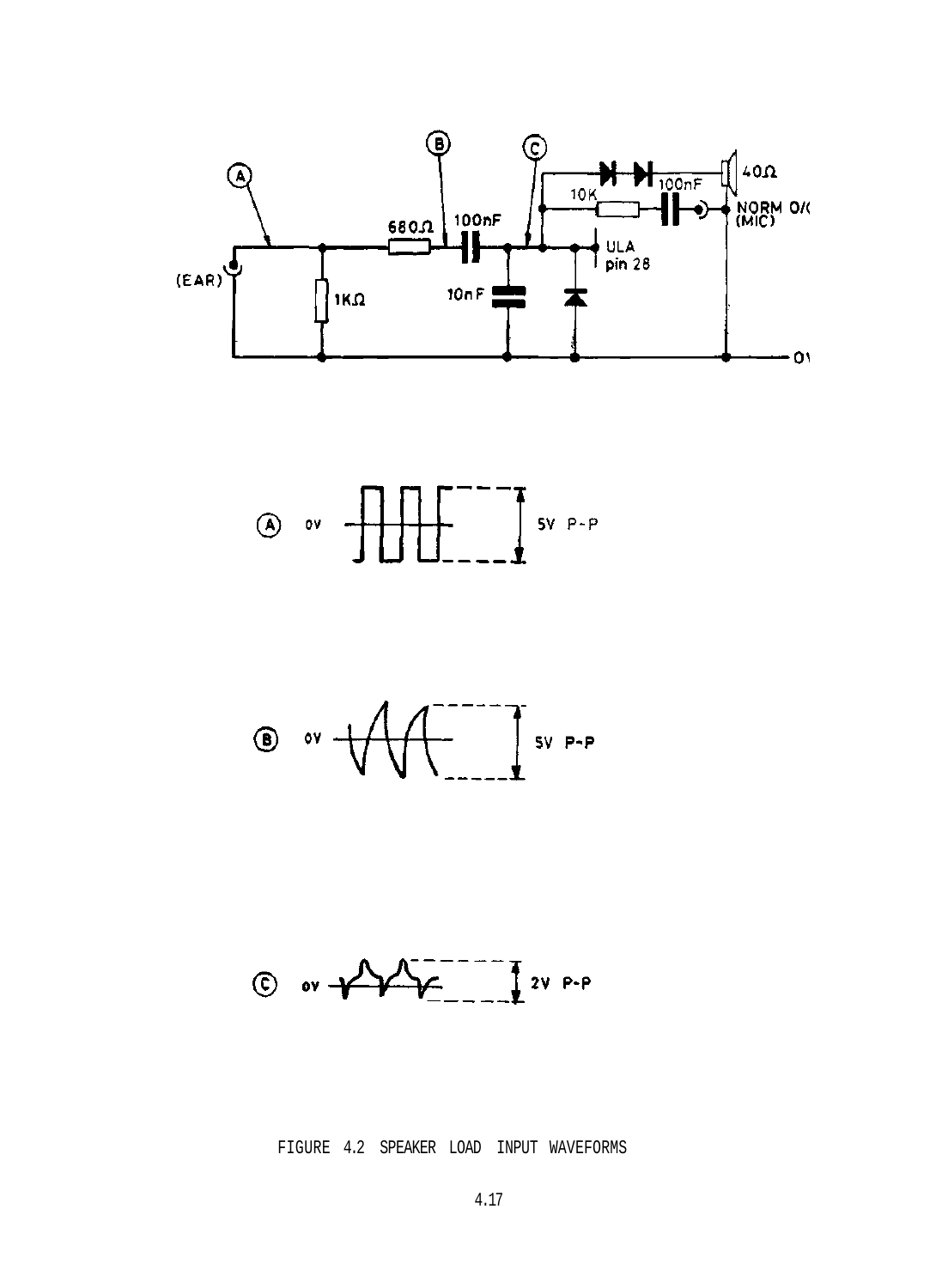Signal

| $\mathbf{1}$         | (CHROMA LEAD) SINEWAVE BOOmV, 0.2yS, d.c. 9.5V                                                      |
|----------------------|-----------------------------------------------------------------------------------------------------|
| $\overline{2}$       | $(R - Y INFO)$<br>5ىر 30 31 <sub>1</sub><br>dc 5V<br>65:<br>μ\$                                     |
| $\mathfrak{Z}$       | (CHROMA BIAS) d.c. 4.8V                                                                             |
| $\overline{4}$       | $(B - Y INFO)$<br>$\frac{65}{1}$  <br>500mV dc 4.8V                                                 |
| 5                    | 0V (GROUND)                                                                                         |
| 12                   | (VIDEO INPUT) d.c. 12V unreg.                                                                       |
| 13                   | (CHROMA SUBCARRIER)<br>- dc 4V<br>2.21.45<br><b>REPETITION 65ms</b><br>i usi lusi.<br>ius ius ius i |
| 14                   | $(R.F$ SUPPLY)                                                                                      |
| 15                   | (SOUND TANK)<br>$'LINKED1$ 12V $d>c$ -                                                              |
| 16                   | (CHROMA SUPPLY                                                                                      |
| 17                   | (CHROMA OSCILLATOR OUTPUT) SQUAREWAVE 0.2 us 4V P-P.<br>D.C. 0.8V                                   |
| 18                   | (CHROMA LAG) SINEWAVE BOOmV P-P 2 uS<br>d.c. $9.5V$                                                 |
| 6,7,8<br>9,10,<br>11 | Not Connected                                                                                       |

NOTES:

Pin No.

(1) Rails and signals taken on switch-on, computer<br>displaying 'Sinclair1 y

- (2) No keys pressed
- (3) All d.c. levels positive wrt OV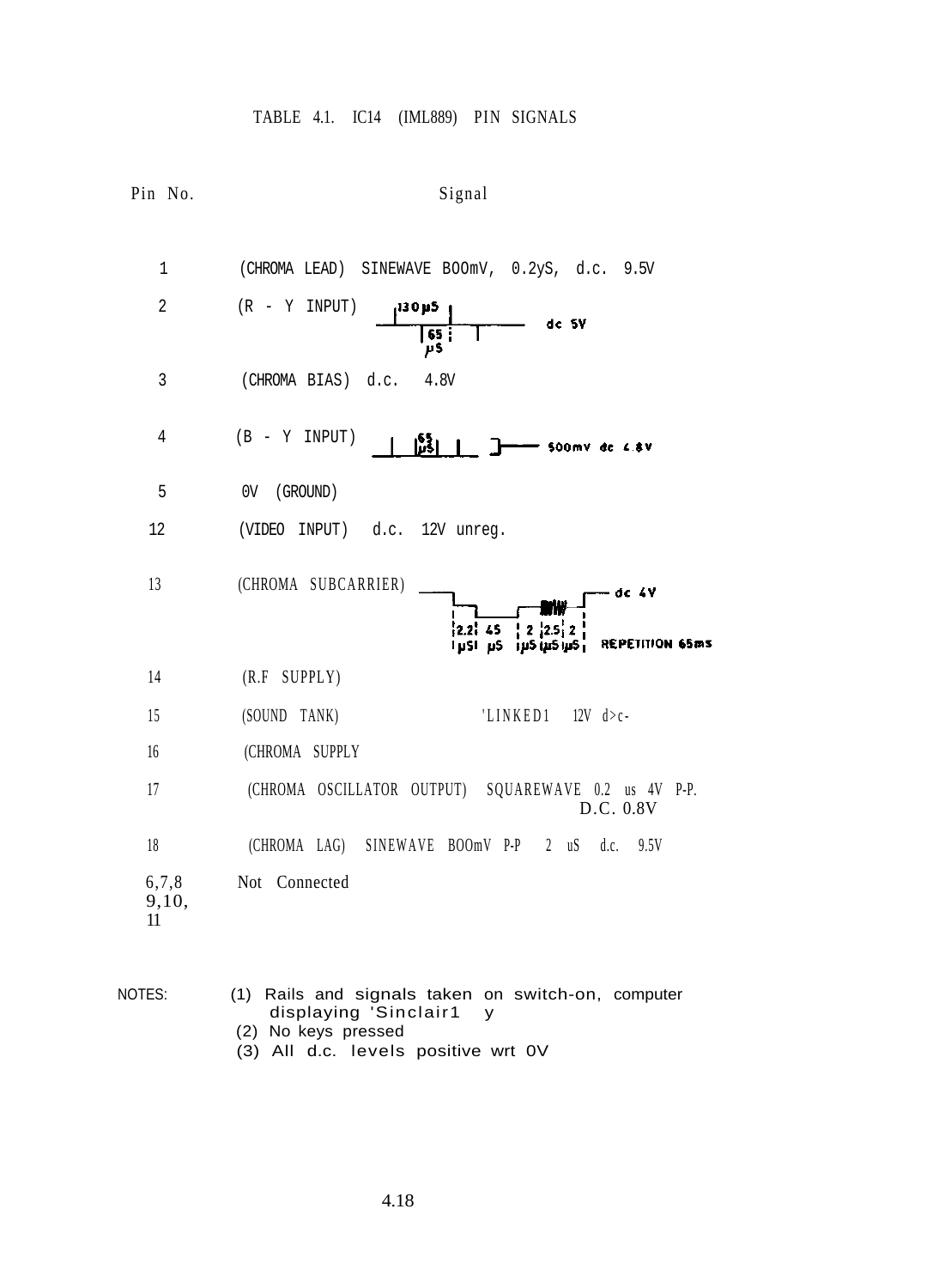### 3. REPAIR

- 3.1 Renewal of components should be carried out using recognised desoldering/heatsinking techniques to prevent damage to the component or to the printed circuit board. Other points to be noted are:
	- (a) When replacing a keyboard matrix, take care that the ribbon connectors are fully inserted into the board connectors, and are not kinked during insertion.
	- (b) Make sure there is a good contact made between the voltage regulator body and the associated heatsink in order to ensure adequate heat conduction. The heatsink hole in certain Issue 3 boards allows excessive play which could cause fouling of the edge connector. Take care in re-assembly that the heatsink is fitted away from the edge connector.
	- (c) When the regulator is being replaced it is recommended that a suitable proprietary thermal grease is applied to the rear surface of the component body.
	- (d) The modulator should be replaced as a complete unit.
	- (e) When replacing plug-in  $ICs$  it is advisable to use the correct removal and insertion tools. Avoid contaminating the connection pins by hand!ing.
	- (f) When handling ICs take normal anti-static precautions. It is recommended that only a suitably earthed, low power soldering iron be used.
	- (g) After any component has been renewed the circuit board should be examined carefully, to ensure that there are no solder 'splatters' which may cause short circuits between tracks or connector pins.
- 4. 16k TO 48k UPGRADE
- 4.1 Integrated Circuits/Link Settings

For both the Issue 2 and the Issue 3 boards the memory upgrade is accomplished by plugging four logic ICs and eight memory ICs into existing board sockets. Depending on the types of memory 1C used, appropriate circuit links must be fitted on the board. Figure 4.3 shows the layout of the area of the board containing the empty sockets. The Issue 3 board is shown which also gives positions (top left of diagram) of the links.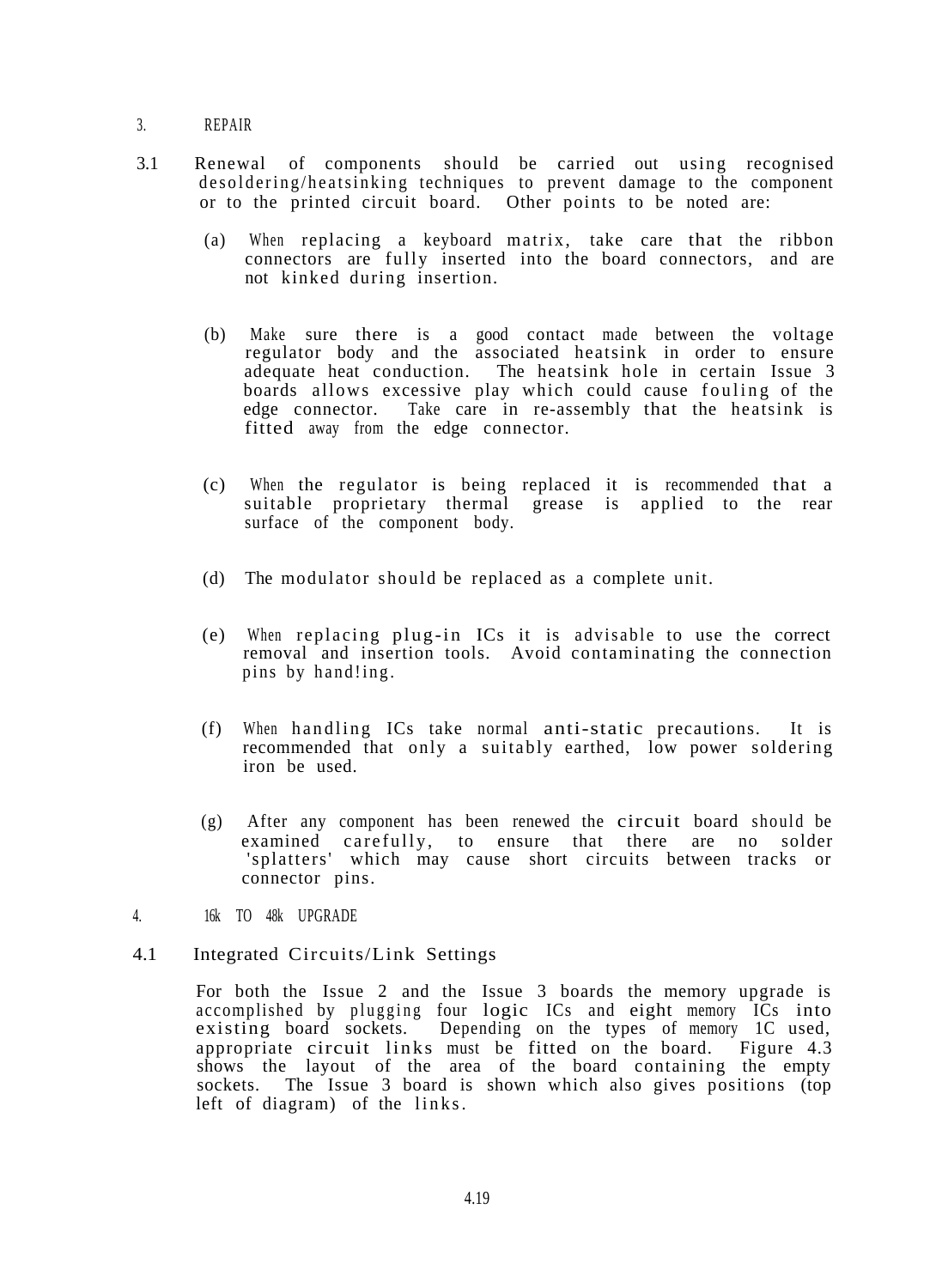4.2 Issue 2 Board

The ICs used on this board are as follows:

| 1 <sup>c</sup>                      | TYPF.                                   |
|-------------------------------------|-----------------------------------------|
| $IC15 - IC22$                       | TI 4532-3 or TI 4532-4 200ns (or 250ns) |
| IC23                                | 74LS32                                  |
| IC24                                | 74LSOO                                  |
| IC <sub>25</sub> , IC <sub>26</sub> | 74LS157 (NOT National Semiconductors)   |

| NOTES: (1) All external RAM ICs must be of the same type |                                                             |  |                                 |  |  |  |  |
|----------------------------------------------------------|-------------------------------------------------------------|--|---------------------------------|--|--|--|--|
|                                                          |                                                             |  | $(i.e. all -3 or -4 variants).$ |  |  |  |  |
|                                                          | $(2)$ LINK 3 on the board $(IC26, pin 10)$ should be fitted |  |                                 |  |  |  |  |

- if IC15-IC22 are type  $4532-3$ .
- (3) LINK 4 should be fitted if  $IC15$ -IC22 are type 4532-4.

.3 Issue 3 Board

The ICs used on this board are as follows:

- 1C TYPE IC15 - IC22 TI 4532-3, TI 4532-4 or OKI MSM3732 200 ns (or 250ns) IC23 74LS32 IC24 74LSOO IC25, IC26 74LS157 (NOT National Semiconductors)
- NOTES: (1) All extension RAM ICs must be of the same type.<br>(2) Two links must be fitted on the board (grid Two links must be fitted on the board (grid) located between edge connector and m/c jack socket) depending on memory manufacturer and type (high or low enable). See Figure 4.4 for link positions vs manufacturer and 1C type.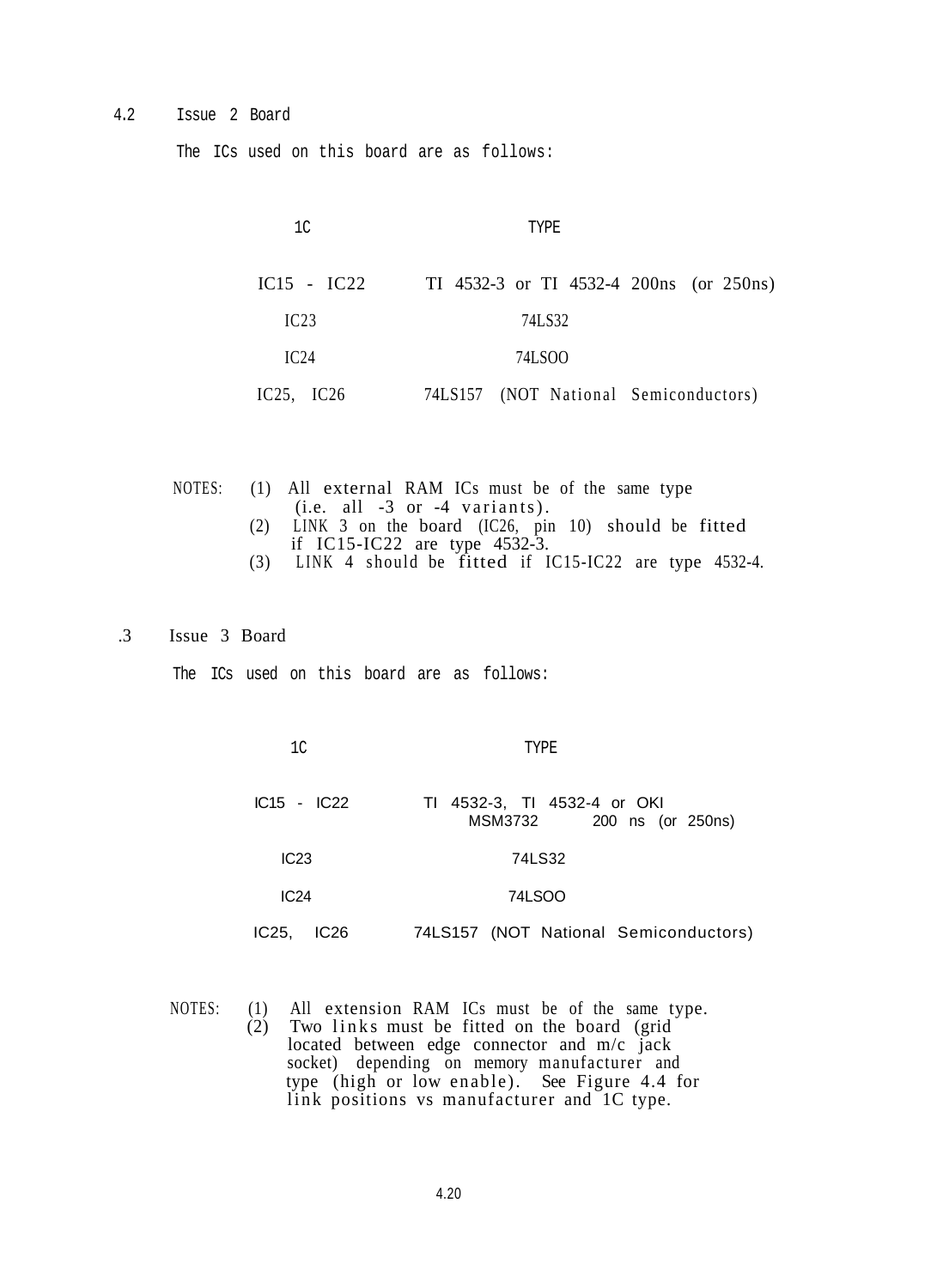

FIGURE 4.3 EXPANSION MEMORY IC LOCATIONS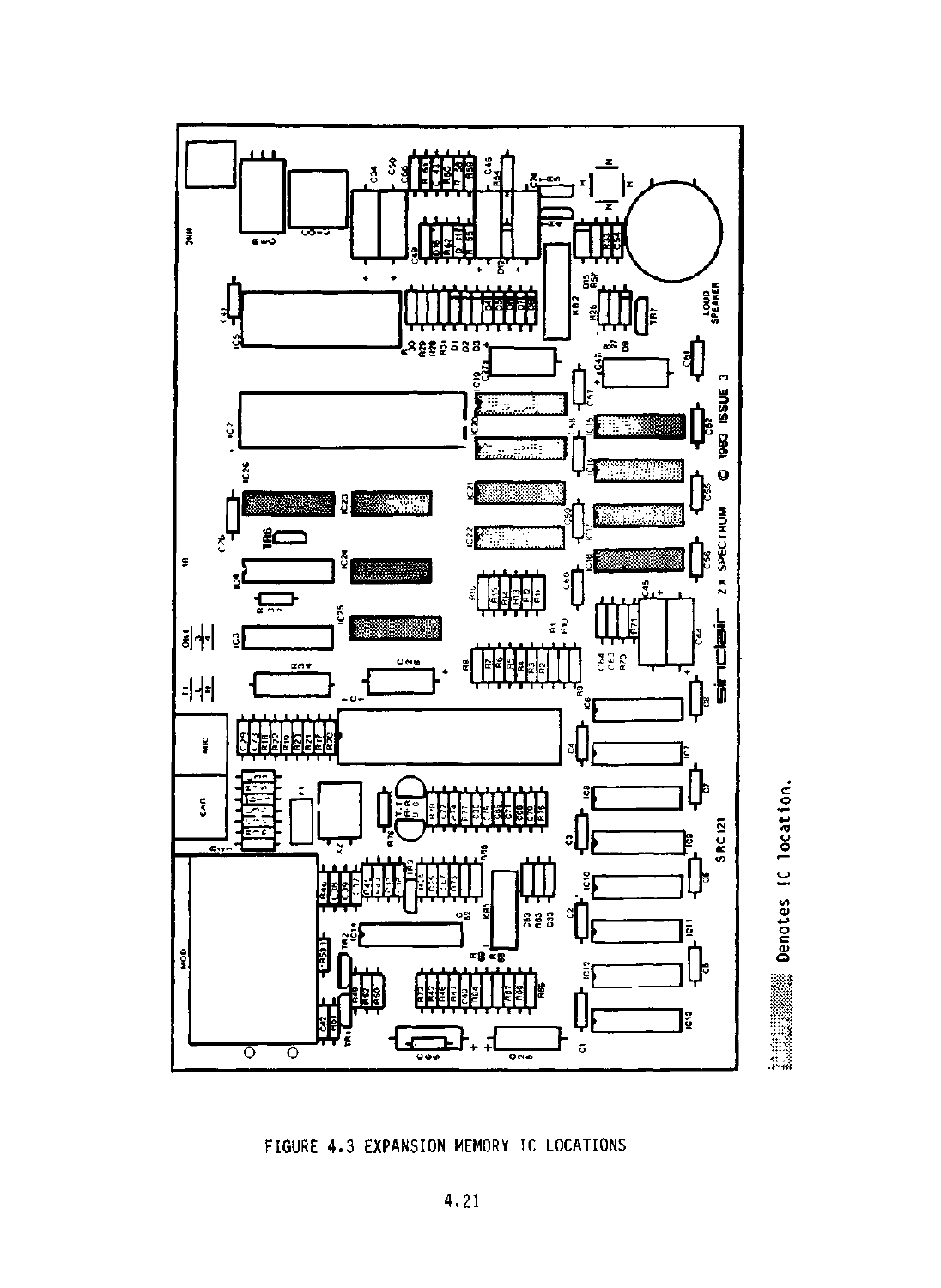

# OKI HIGH ENABLE

OKI LOW ENABLE



TI 4532-4

 $T1 = 4532-3$ 

FIGURE 4.4 ISSUE 3 LINKS vs 1C MANUFACTURER AND TYPE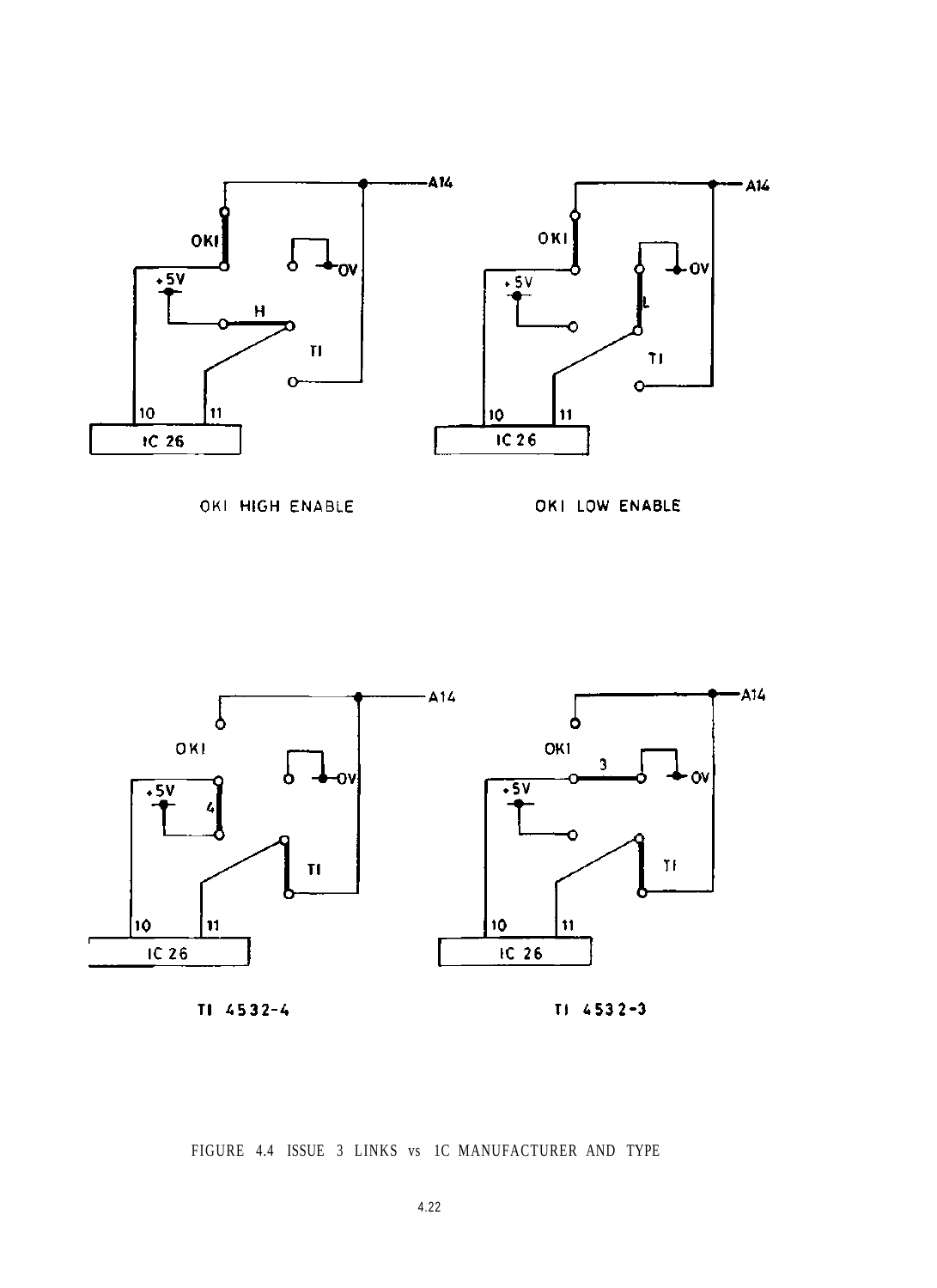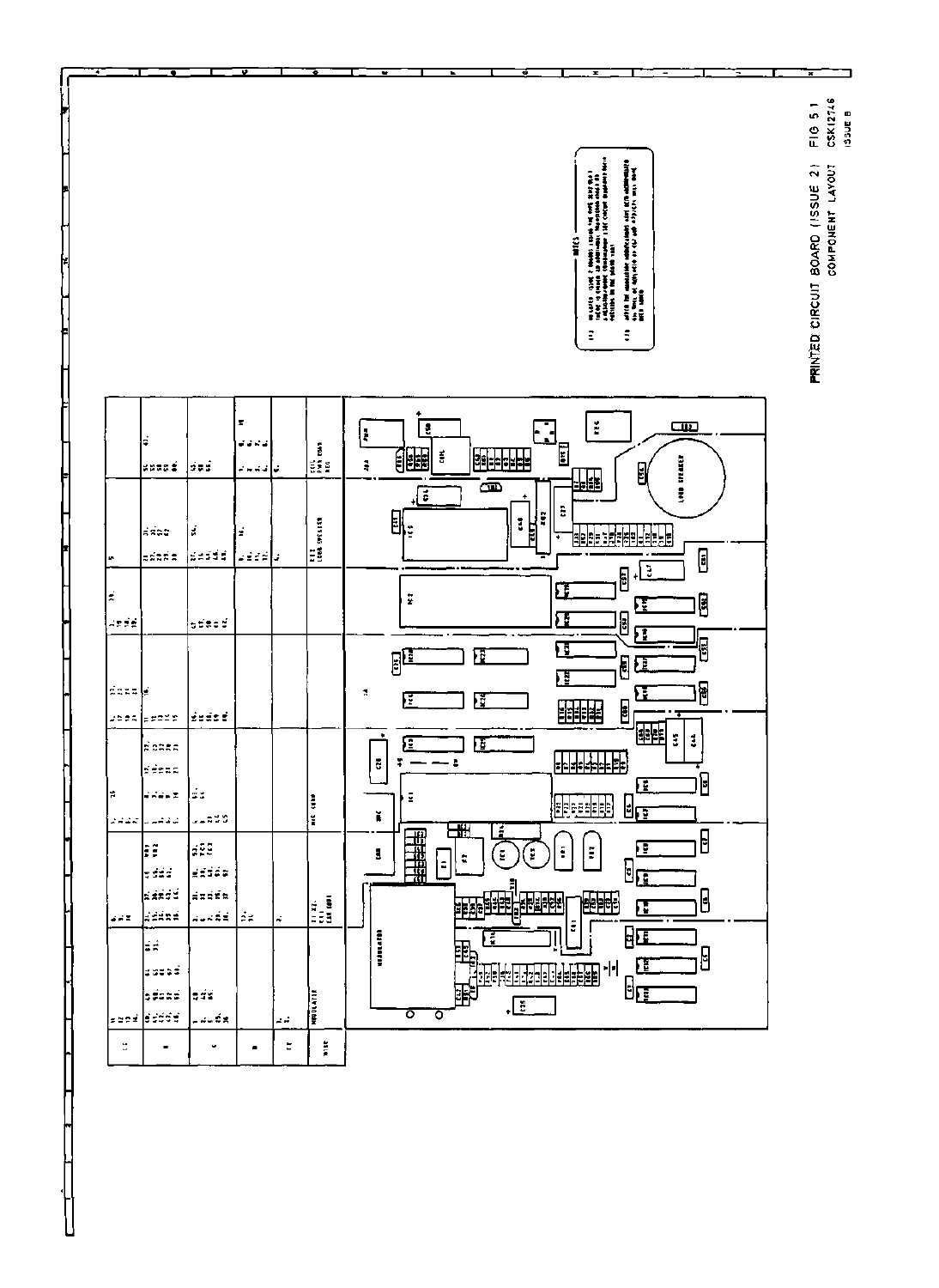#### SECTION 5

#### PARTS LIST

| Sub-Section | LIST OF CONTENTS   | Page No. |
|-------------|--------------------|----------|
|             | Introduction       | 5.1      |
|             | Notes to Table 5.2 | 51       |

- 1. INTRODUCTION
- 1.1 Parts lists for the ZX SPECTRUM are provided in table form; one for the case assembly (Table 5.1) and another for the board assembly (Table 5.2). The latter covers the Issue 2 and 3 Spectrums and is related to the board layout diagrams given in Figure 5.1 and 5.2. Table 5.2 also lists the alternative components which the service engineer will occasionally find on production versions of the Issue 2 board or may introduce retrospectively in order to improve performance. These components are listed in the column headed 'ISSUE 2 MODS' with references to notes against them. These notes are explained below-
- 2. NOTES TO TABLE 5.2
	- (1) The alternative values given for R47, R49, R56 and T63 are used if the ULA fitted is Type 6C001.
	- (2) The alternative values for R48, R50, R72 and C65 are introduced to improve the colour quality .
	- (3) C74 is essential on all Issue 2 boards and should be fitted retrospectively. At the same time R60 must be replaced with the larger value.
	- (4) The introduction of alternative components for R24 and R27 is essential. At the same time C67 replaces D14 and R73 is added.
	- (5) Issue 2 boards fitted with the Type 5C112 ULA have either a transistor (TR6) or diode/resistor modification (see Issue 2 circuit diagram for details).
	- (6) On Issue 3 boards only crystal X2 must have a close tolerance specification (i.e. 10 ppm absolute, 10 ppm  $20^{\circ}$ C to  $60^{\circ}$ C, 5 ppm per year.)
	- (7) On Issue 3B boards, the d.c. converter design has improved reliability. R60 is changed from 270n to 68ft and C49 is changed from  $47nF$  to  $560pF$ . Capacitor C77 (100nF) has been added.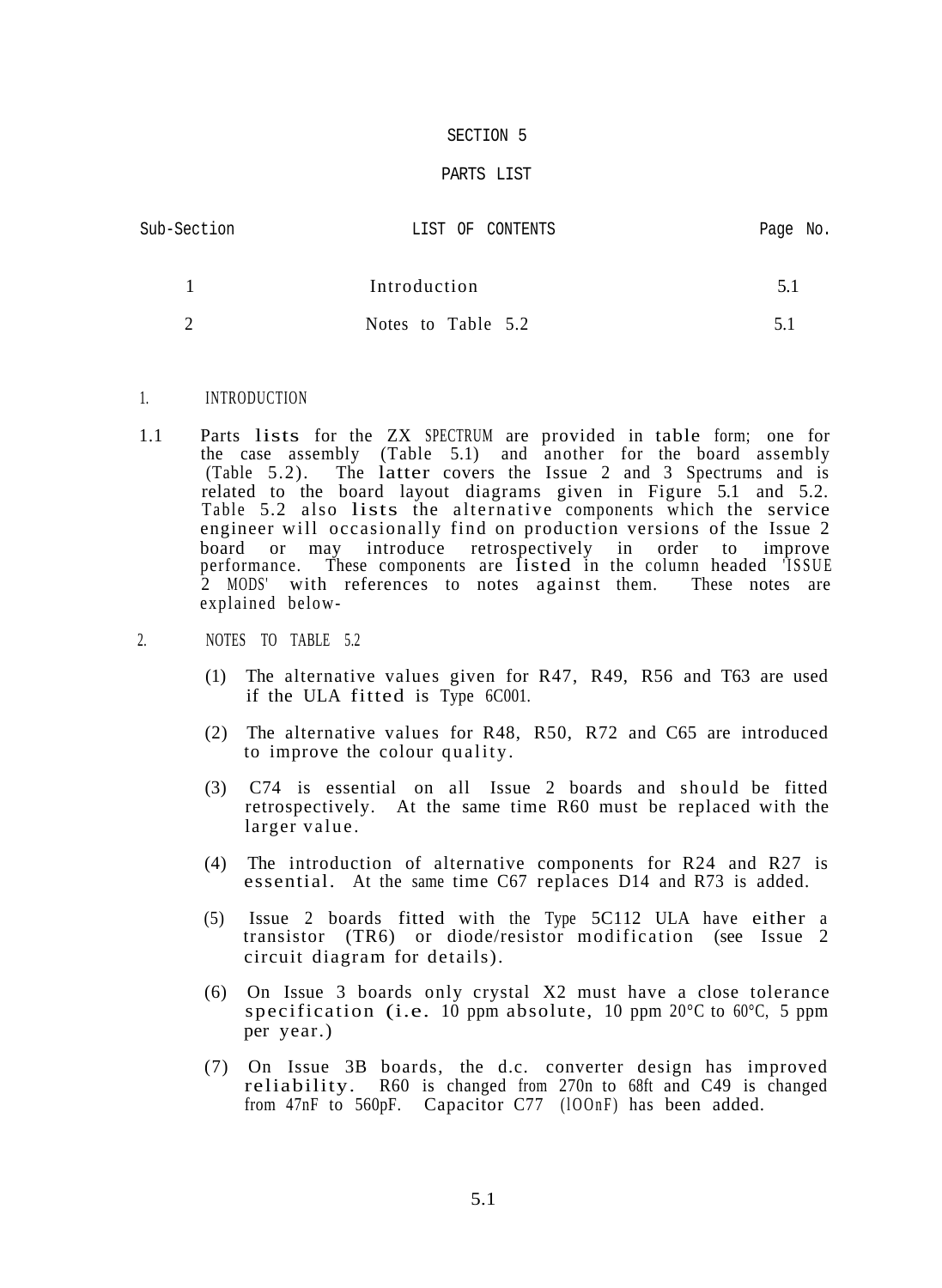2.1 General Capacitor Change. Early Issue 2 units were manufactured using a considerable number of 47 nF and 100 nF disc capacitors. Where these occur the service engineer should take the opportunity to replace C41 and C49 with axial types.

TABLE 5.1 CASE ASSEMBLY

DESCRIPTION MANUFACTURER

 $N.F.$ 

Assembled board as appropriate (Table 5.2)

Moulded Upper Case

Moulded Lower Case

Keyboard Mat (Rubber)

Keyboard Membrane

Keyboard Template

Rubber Feet

Self Tap Screws (case fixings), 5 off

Double-sided adhesive tape - 12 mm wide; Tesafix 959 B.D.F. Tesa

Double sided adhesive tape - 6 mm wide; Tesafix 959 B.D.F. Tesa

Self Tap Screw (board fixing), 1 off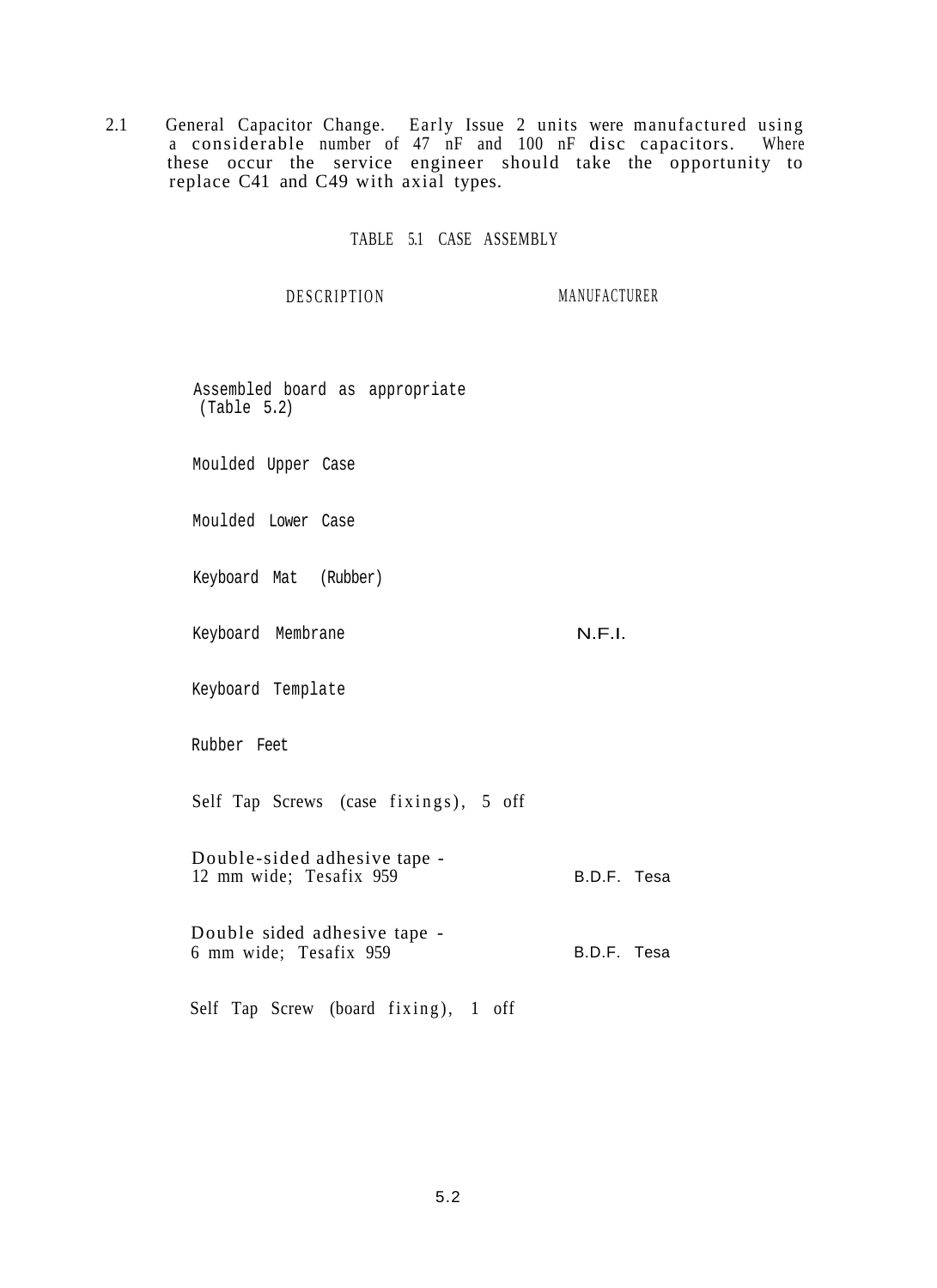**PRINTED CIRCUIT BOARD (ISSUE 3)** FIG. 5.2<br>COMPONENT LAYOUT DEK12756<br>COMPONENT LAYOUT DEK12756

| lse a a<br>536981683381                   | iss s             | 39 <b>323</b>        |       |           | years<br>Ξ<br><b>HE!</b> | þ<br>非同非用<br>ŀ<br>亚<br>÷<br>ł<br><b>Change and McC</b><br>È<br>t<br>$\overline{\mathbb{S}}$<br>ë<br>₹<br>E<br>Ė<br>33212   |
|-------------------------------------------|-------------------|----------------------|-------|-----------|--------------------------|----------------------------------------------------------------------------------------------------------------------------|
| E<br><b>Ressa</b>                         | Ξ                 | le.<br>assa)<br>eraz | E     | E         | ΙE                       | $\mathbf{H}_{\epsilon}$<br>嗣<br>Ξ<br>的神<br>目<br>ŧ                                                                          |
|                                           | E<br><b>Basas</b> |                      |       | E<br>9985 |                          | t.<br>9<br>Γ<br>9<br>ę<br>ভি<br>旧<br>Π                                                                                     |
| Ξâ                                        | 53823             |                      | Ė     | essa      |                          | 圧<br>Ή<br>厏<br>日<br>眶<br>目す<br>FF<br>๛                                                                                     |
| Rtees                                     |                   |                      |       | 3986      | ż                        | 3<br>π<br>÷<br>π<br>দি<br>e.<br>Bi<br>甲骨骨<br>ம                                                                             |
| a E s<br><b>SEER SEER</b><br><b>SEBSE</b> |                   |                      |       | ΞĒ        | $z_1, \hat{z}_2$         | 毕<br>Γξ<br>ž<br>ă,<br>H<br>Ε<br><b>Friday Tip</b><br>$\overline{\mathbf{3}}$<br>ᆊ<br>÷<br>╞                                |
| lä a<br>28858                             | as SE             |                      |       | 259       |                          | π<br><b>seperate and allege</b><br>ž<br>$\frac{1}{2}$<br>Ŧ                                                                 |
| sge<br>25555 00856                        | ΞE<br>saasela     |                      | lee i | ష         | <b>Siza</b>              | €€€€€€<br>H<br>7<br>π<br>Ì.<br>来非律的<br>þ<br>≈<br><b>SAC 121</b><br>$\overline{\phantom{a}}$<br>$\theta_{\bar{\text{E}}}$   |
| 3985<br>35222 <b>268</b> 63               | isaeae.           |                      | E     | Ξ£        | ã                        | y<br>豳<br>π<br>Ð<br>â                                                                                                      |
| 39336<br>lessas la<br>22333 <b>as533</b>  |                   |                      | 9g.   | l≣§a      | Ĩ                        | 。<br>近<br>ΓŦ<br>E<br>မြ<br>匡<br>$\theta$ اءِ $\overline{\theta}$<br>$\overline{11}$<br>ர்ய<br>ᡒ<br>$\overline{\mathbf{o}}$ |
| Ξ                                         | ã                 |                      | Ξ     | ś         | 10001011001              |                                                                                                                            |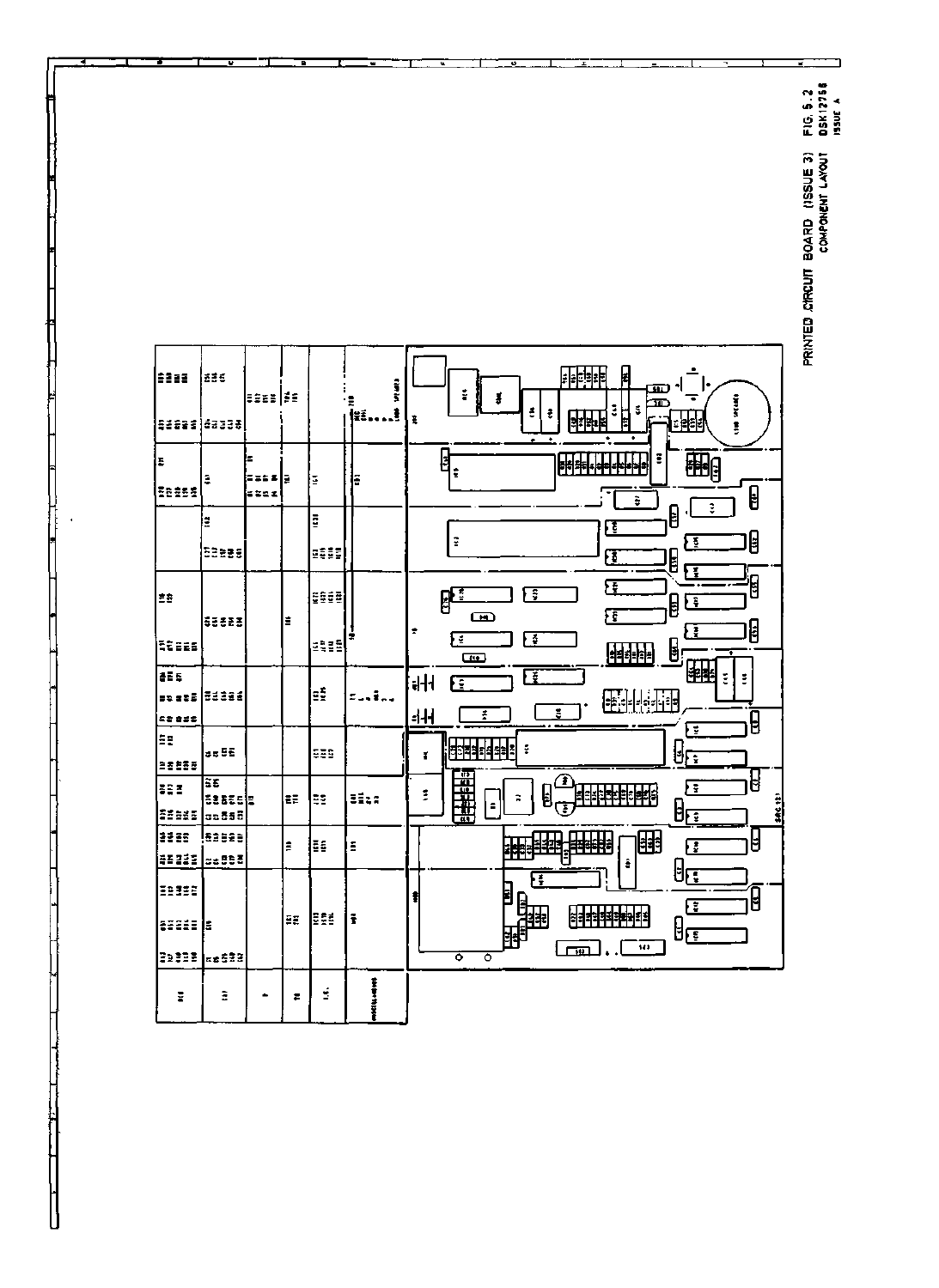# TABLE 5.2 BOARD ASSEMBLY

| Circuit         | Issue                                                    | 2               | Issue 2 | <b>Notes</b> | Issue 3         | Rating/             | Manufacture |
|-----------------|----------------------------------------------------------|-----------------|---------|--------------|-----------------|---------------------|-------------|
| Reference       |                                                          | Mod             |         |              |                 | To!                 | Type        |
| CAPACITORS      |                                                          |                 |         |              |                 |                     |             |
|                 | (Unless otherwise stated all capacitors are axial types) |                 |         |              |                 |                     |             |
| $C1-C8$         | $47$ nF                                                  |                 |         |              | 47<br>nF        | 25V, 10%            | Ceramic     |
| C <sub>25</sub> | $22 \text{ yF}$                                          |                 |         |              | 22<br>yF        | $10V, -10\% + 80\%$ | Elect.      |
| C <sub>26</sub> | 47 nF                                                    |                 |         |              | 47 nF           | 25V, 10%            | Ceramic     |
| C27             | yF<br>$\mathbf{1}$                                       |                 |         | $\mathbf{1}$ | vF              | $50V, -10%$         | Ceramic     |
| C28             | $22 \text{ yF}$                                          |                 |         |              | $22 \text{ yF}$ | $10V, -10\% + 80\%$ | Elect.      |
| C29/C30         | 47 nF                                                    |                 |         |              | 47 nF           | 25V, 10%            | Ceramic     |
| C31/C32         | 100nF                                                    |                 |         |              | 100nF           | 25V, 10%            | Ceramic     |
| C <sub>33</sub> | 47 nF                                                    |                 |         |              | $47$ nF         | 25V, 10%            | Ceramic     |
| C34             | $22 \text{ yF}$                                          |                 |         |              | $22 \text{ yF}$ | $10V, -10\% + 80\%$ | Elect.      |
| C <sub>35</sub> | 10 nF                                                    |                 |         |              | 10 nF           | 25V, 10%            | Ceramic     |
| C36             | 47 nF                                                    |                 |         |              | $\blacksquare$  | 25V, 10%            | Ceramic     |
| C37/C38         | $33$ pF                                                  |                 |         |              | 33 pF           | 25V, 10%            | Ceramic     |
| C39             | 10 nF                                                    |                 |         |              | 10 nF           | 25V, 10%            | Ceramic     |
| C40/C42         | 47 nF                                                    |                 |         |              | 47 nF           | 25V, 10%            | Ceramic     |
| C <sub>43</sub> | 100 <sub>nF</sub>                                        |                 |         |              | 100nF           | 25V, 10%            | Ceramic     |
| C44/C45         | 100yF                                                    |                 |         |              | 100yF           | $16V, 10\% + 80\%$  | Ceramic     |
| C46             | $1 \quad yF$                                             |                 |         |              | $1 \quad$<br>уF | $50V, -10\% + 80\%$ | Elect.      |
| C <sub>47</sub> | 22 yF                                                    |                 |         |              | $22 \text{ yF}$ | $10V, -10\% + 80\%$ | Elect.      |
| C48             | 47 nF                                                    |                 |         |              | $47$ nF         | 25V, 10%            | Ceramic     |
| C49             | 47 nF                                                    |                 |         | (7)          | 47/560pF        | 25V, 10%            | Ceramic     |
| C50             | $22 \text{ yF}$                                          |                 |         |              | $22 \text{ yF}$ | $10V, -10\% + 80\%$ | Elect.      |
| C <sub>51</sub> |                                                          |                 |         |              |                 |                     |             |
| C52/C53         | 150pF                                                    |                 |         |              | 150pF           | 25V, 10%            | Ceramic     |
| C54             | 470pF                                                    |                 |         |              |                 | 25V, 10%            | Ceramic     |
| C55-C62         | 47 nF                                                    |                 |         |              | $47$ nF         | 25V, 10%            | Ceramic     |
| C63             | 47 pF                                                    |                 |         |              | 47 pF           | 25V, 10%            | Ceramic     |
| C64             | 100pF                                                    |                 |         |              | 100pF           | 25V, 10%            | Ceramic     |
| C65             | 100yF                                                    | $22 \text{ yF}$ |         | (2)          | $22 \text{ yF}$ | $20V, 10\% + 80\%$  | Elect.      |
| C66             | 47 nF                                                    |                 |         |              | 47 nF           | 25V, 10%            | Ceramic     |
| C67             | $\qquad \qquad \blacksquare$                             | 100pF           |         | (4)          | 100pF           | 25V, 10%            | Ceramic     |
| C68-C71         |                                                          |                 |         |              | 100nF           | 25V, 10%            | Ceramic     |
| C72/C73         |                                                          |                 |         |              | 16 pF           | 25V, 10%            | Ceramic     |
| C74             |                                                          | 4.7WF           |         | (3)          | 4.7uF           | 5V min              | Elect.      |
| C <sub>75</sub> |                                                          |                 |         |              | 100nF           | 25V, 10%            | Ceramic     |
| TC1/TC2         |                                                          |                 |         |              |                 |                     |             |
| C76             |                                                          |                 |         |              | 47 nF           | 25V, 10%            | Ceramic     |
| C77             |                                                          |                 |         | (7)          | 100nF           | 25V, 10%            | Ceramic     |
|                 |                                                          |                 |         |              |                 |                     |             |

# COIL

| Circuit<br>Reference | Issue 2         | Mod                      |                | Issue 2 Notes Issue 3 Rating/ | Tol        | Manufacture<br>Type |
|----------------------|-----------------|--------------------------|----------------|-------------------------------|------------|---------------------|
| Coil                 | <b>SPECTRUM</b> | $\overline{\phantom{0}}$ | $\sim$ 10 $\,$ | <b>SPECTRUM</b>               | $\sim$ $-$ | 1703                |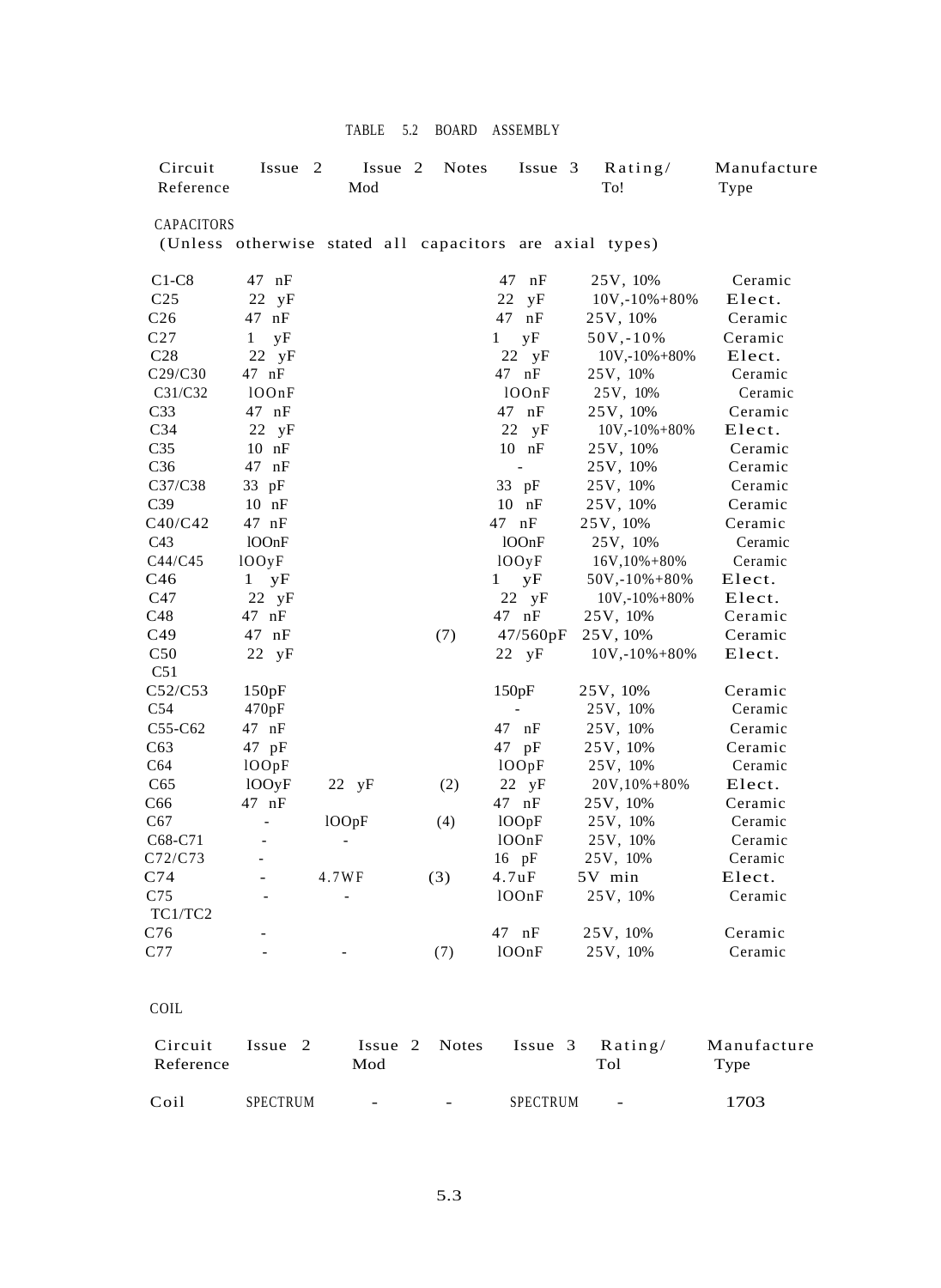#### CONNECTORS

| Reference                       | Description                                                        | Manufacturer/<br>Part Number |
|---------------------------------|--------------------------------------------------------------------|------------------------------|
| EAR<br><b>MIC</b><br><b>PWR</b> | 3.5 mm jack socket<br>3.5 mm jack socket<br>2.1 mm co-axial socket |                              |
| K <sub>R</sub> 1                | 5-way ribbon connector                                             | Molex 5229-05CPB             |
| KB <sub>2</sub>                 | 8-way ribbon connector                                             | Molex 5229-08CPB             |

# CRYSTALS

| Circuit<br>Reference | Issue 2      | Issue 2 Notes<br>Mod |             | Issue 3      | Manufacture<br>Type |
|----------------------|--------------|----------------------|-------------|--------------|---------------------|
| -XI                  | 14.000000MHz | $\sim$               | <b>Note</b> | 14.000000MHz |                     |
| X2                   | 4.433619MHz  | $\sim$               | (6)         | 4.433619MHz  |                     |

# DIODES

| Circuit<br>Reference | Issue 2      | Issue 2<br>Mod | <b>Notes</b>                 | Issue 3      | Manufacture<br>Type |
|----------------------|--------------|----------------|------------------------------|--------------|---------------------|
| $D1-D9$              | 1N4148       |                | $\overline{\phantom{0}}$     | 1N4148       | Signal              |
| D <sub>10</sub>      | 1N4148       |                | $\overline{\phantom{a}}$     |              | Signal              |
| D11-D13              | 1N4148       | -              | $\qquad \qquad \blacksquare$ | 1N4148       | Signal              |
| D <sub>14</sub>      | 1N4148       |                | (4)                          | -            | Signal              |
| D15                  | <b>BA157</b> | -              |                              | <b>BA157</b> | Rectifier           |
| D <sub>16</sub>      | 5V1          | -              |                              | 5V1          | Zener               |

# INTEGRATED CIRCUITS

| Issue 2         | Issue 2<br>Mod           | <b>Notes</b>       | Issue 3         |          | Manufacture<br>Type |
|-----------------|--------------------------|--------------------|-----------------|----------|---------------------|
|                 |                          |                    |                 |          | Ferranti            |
|                 | $\overline{\phantom{a}}$ |                    | Z80A/M780       |          |                     |
| 74LS157N        |                          |                    | 74LS157N        |          | Not National        |
| <b>SPECTRUM</b> | <b>SPECTRUM</b>          |                    | <b>SPECTRUM</b> |          | NEC/Hitachi         |
| 4116            |                          |                    | 4116            |          | 150<br>ns           |
| LM1889          |                          |                    | LM1889          |          |                     |
| TI4532          |                          |                    | TI4532/         | 48k only | Texas/              |
|                 |                          |                    | MSM3732         |          | OKI                 |
| 74LS32N         |                          |                    | 74LS32N         | 48k only |                     |
| 74LSOON         |                          |                    | 74LSOON         | 48k only |                     |
| 74LS157N        |                          |                    | 74LS157N        | 48k only | Not National        |
|                 | 5C <sub>102</sub>        | 5C112<br>Z80A/U780 | (1)             | 6C0001   |                     |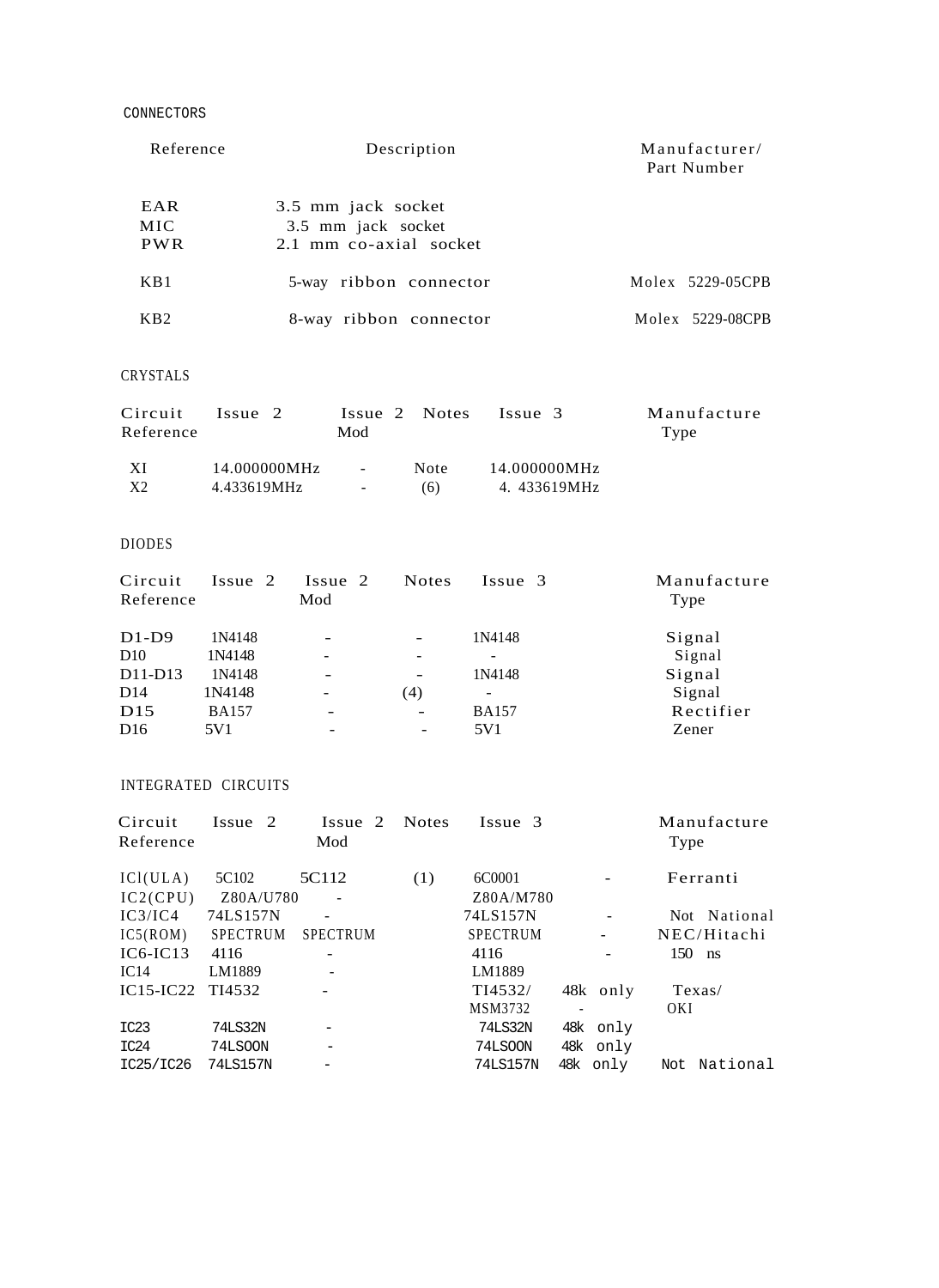| Circuit<br>Reference  | Issue 2          | Issue 2<br>Mod   | <b>Notes</b> | Issue 3                           | Rating<br>Tol | Issue 3B |  |
|-----------------------|------------------|------------------|--------------|-----------------------------------|---------------|----------|--|
| $R1-R8$               | 470R             |                  |              | 470R                              |               |          |  |
| R9-R16                | 8K <sub>2</sub>  |                  |              | 8K <sub>2</sub>                   |               |          |  |
| R17-R23               | 330R             |                  |              | 330R                              |               |          |  |
| R <sub>24</sub>       | 3K3              | 1KO              | (4)          | 1KO                               |               |          |  |
| R <sub>25</sub>       | 180R             |                  |              | 180R                              |               |          |  |
| R26/R27               | 680R             |                  |              | 470                               |               |          |  |
| R <sub>28</sub>       | 10KO             |                  |              | 10K                               |               |          |  |
| R29                   | 1KB              |                  |              | 10K                               |               |          |  |
| R30                   | 1KO              |                  |              | 10K                               |               |          |  |
| R31                   | 220KO            |                  |              | 220K                              |               |          |  |
| R32                   | 100R             |                  |              | 100R                              |               |          |  |
| R33                   | 680R             |                  |              | 680R                              |               |          |  |
| R34                   | 15R              |                  |              | 15R                               | $1/2$ or $1W$ |          |  |
| R35                   | 10KO             |                  |              | 10K                               |               |          |  |
| R36                   | 680R             |                  |              | 680R                              |               |          |  |
| R37                   | 1KO              |                  |              | $\ensuremath{\mathsf{IK}}\xspace$ |               |          |  |
| R38                   | 3K3              |                  |              |                                   |               |          |  |
| R39                   | 3K3              |                  |              |                                   |               |          |  |
| R40                   | 1KO              |                  |              |                                   |               |          |  |
| R41                   | 1KB              |                  |              |                                   |               |          |  |
| R42                   | 1KO              |                  |              | 1KO                               |               |          |  |
| R43                   | 3KO              |                  |              | 3KO                               | $2\%$         |          |  |
| <b>R44</b><br>R4B/R46 | 5K1<br>1KO       |                  |              | BK1<br>1KO                        | 2%            |          |  |
| R47                   | 22OR             | 1KO              | (1)          | 1KO                               |               |          |  |
| R48                   | 4K7              | 2K2              | (2)          | 2K2                               |               |          |  |
| R49                   | 8K <sub>2</sub>  | 10KO             | (1)          | 10KO                              |               |          |  |
| <b>RBO</b>            | 8K <sub>2</sub>  | 4K7              | (2)          | 4K7                               |               |          |  |
| R61/R52               | 2K2              |                  |              | 2K2                               |               |          |  |
| R53                   | 390R             |                  |              | 390                               |               |          |  |
| <b>R54</b>            | 100K             |                  |              | 100K                              |               |          |  |
| <b>R55</b>            | 56R              |                  |              | 56R                               |               |          |  |
| R56                   | 220R             | 470R             | (1)          | 1KO                               |               |          |  |
| R57                   | 330R             |                  |              |                                   |               |          |  |
| <b>R58</b>            | 1KO              |                  |              | 1KO                               | $2\%$         |          |  |
| R59                   | 1K8              |                  |              | 1K8                               | 2%            |          |  |
| R <sub>60</sub>       | 100R             | 270R             | (3), (7)     | 270R                              |               | 68R      |  |
| R61/R62               | 15R              |                  |              | 15R                               |               |          |  |
| R63                   | 220R             | 470R             | (1)          | 1KO                               |               |          |  |
| R64                   | 15R              |                  |              | 15R                               |               |          |  |
| R65-R69               | 10KO             |                  |              | 10KO                              |               |          |  |
| R70/R71               | 220 <sub>R</sub> |                  |              | 220 <sub>R</sub>                  |               |          |  |
| R72                   | 470Korl8K        | 10 <sub>KO</sub> | (2)          | 10KO                              |               |          |  |
| R73                   |                  | 1KO              | (4)          | 1KO                               |               |          |  |
| R74/R75               |                  |                  |              | 10KO                              |               |          |  |
| R76/R77               |                  |                  |              | 1KO                               |               |          |  |
| R78                   |                  |                  |              | 470R                              |               |          |  |
| VR1/VR2               | 2K2              |                  |              |                                   |               |          |  |

# RESISTORS (1/4W, 5% unless otherwise stated)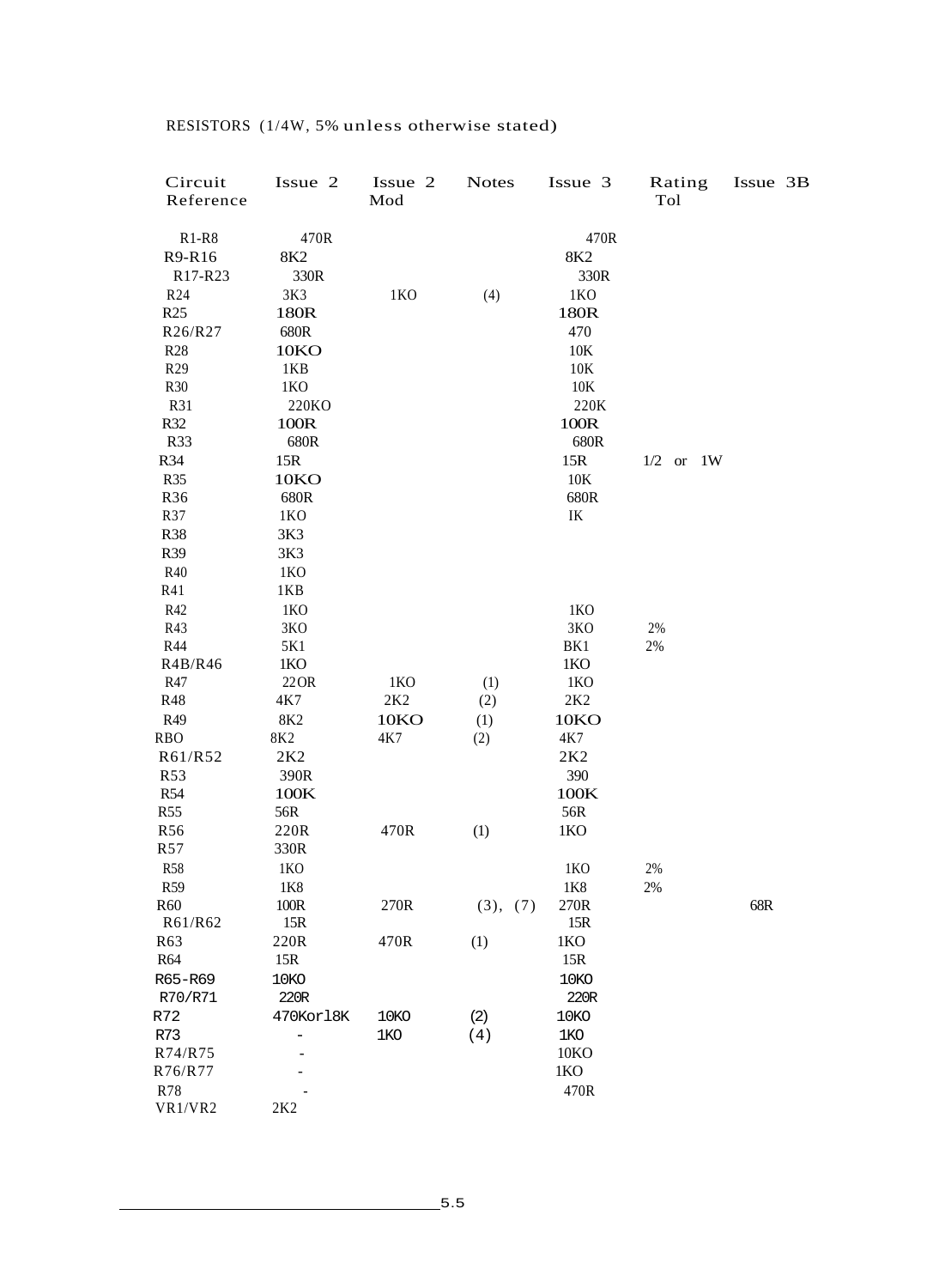# TRANSISTORS

| Circuit<br>Reference | Issue 2       | Issue 2<br>Mod | <b>Notes</b> | Issue 3      |
|----------------------|---------------|----------------|--------------|--------------|
| TR1/TR2              | ZTX313        | ۰              |              | ZTX313       |
| TR <sub>3</sub>      | ZTX313        |                |              | ZTX313       |
| TR4                  | ZTX650/TIPP31 |                |              | ZTX650       |
| TR5                  | ZTX213        |                |              | ZTX213       |
| TR6                  | ZTX313        | ۰              | (5)          | ZTX313       |
| TR7                  |               |                |              | ZTX450       |
| TR8/TR9              |               |                |              | <b>BC184</b> |

## MISCELLANEOUS

| Reference                     | Description                                                                                            | Manufacturer/<br>Part Number |
|-------------------------------|--------------------------------------------------------------------------------------------------------|------------------------------|
| <b>REG</b>                    | 5V regulator                                                                                           | 7805                         |
| <b>MOD</b>                    | UHF Modulator with E36<br>vision carrier (UK only)                                                     | Astec<br>UM1233              |
| Loudspeaker                   | 40 ohm T.V. Type                                                                                       |                              |
| Modulator Screen<br>Insulator |                                                                                                        | 1740                         |
| Heatsink                      | Special (Issue 2 or 3)                                                                                 |                              |
|                               | Regulator Fixings(1) Screw, ch hd. 4BA x 15/16 in<br>(2) Washer, shk prf, 4BA<br>$(3)$ Nut, hex, $4BA$ |                              |
| OIL SKT                       | 16-way (10-off) for 48k<br>expansion RAM (16k model only)                                              |                              |
| OIL SKT                       | $14$ -way (2-off) for $48k$<br>expansion RAM (16k model only)                                          |                              |
| OIL SKT                       | 28-way for IC1 (ULA)                                                                                   |                              |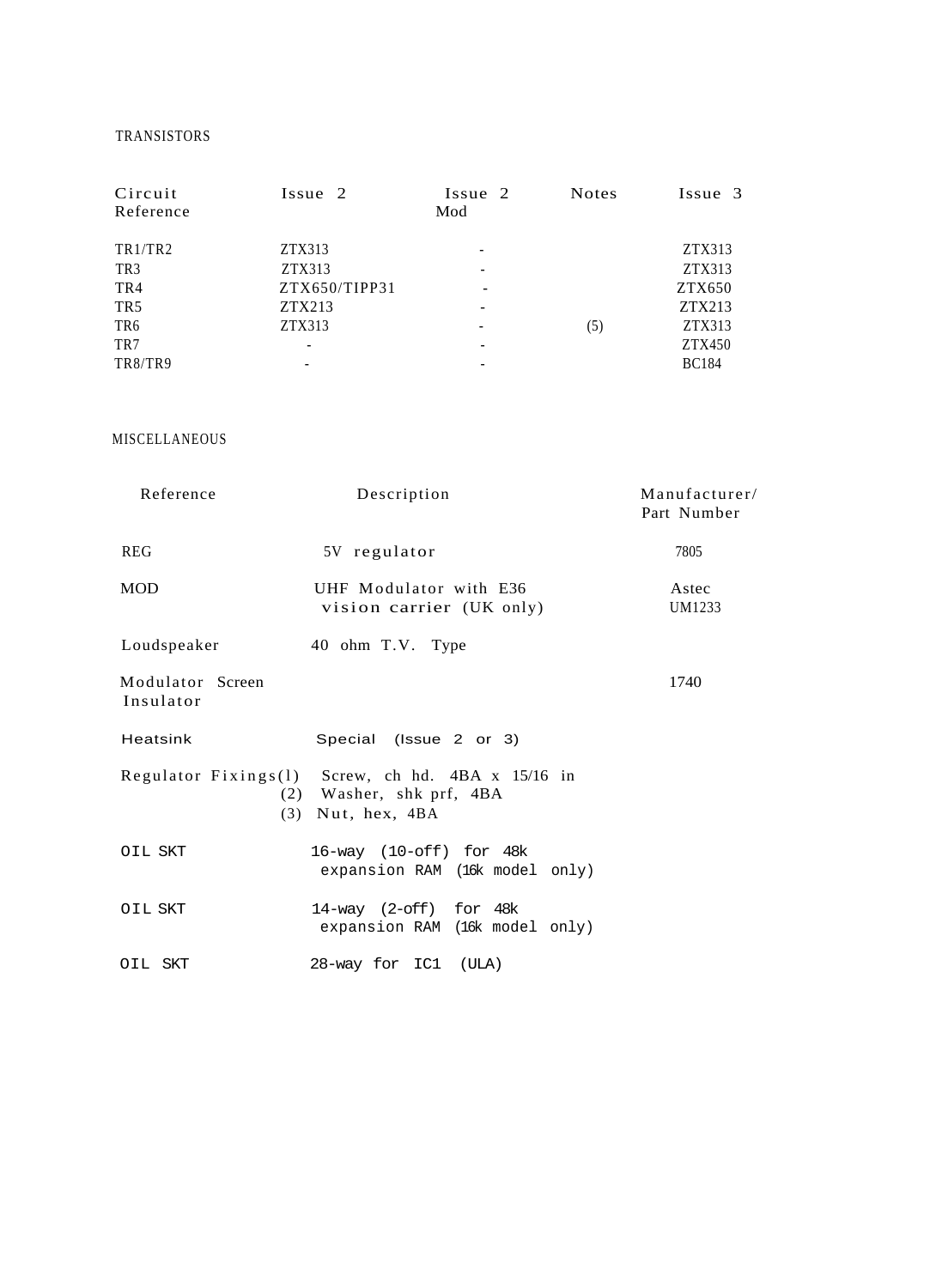# GENERAL DATA

|                                            |            | Earliest version - very pale brown keys.                                                                                                                           |
|--------------------------------------------|------------|--------------------------------------------------------------------------------------------------------------------------------------------------------------------|
| Second version                             |            | - grey keys                                                                                                                                                        |
|                                            |            | Third/Fourth versions - grey keys, but heatsink now visible through the edge<br>connector slot                                                                     |
| Early Spectrum plus - same as fourth type. |            |                                                                                                                                                                    |
| Dissembly                                  |            | after removing the screws, tilt back, face up and<br>carefully lift the top taking care not to break any<br>of the keyboard tails.                                 |
| Heatsink                                   |            | when operating computer with the heatsink removed to<br>obtain access a temporary heatsink must be used made<br>of anything as long as it fits under regulator.    |
| Circuit Diagram                            |            | - idealised version on centre pages shows all modific-<br>ations which should be made. Note that connecting<br>items such as standard capacitors may not be shown. |
| Edge Connector                             | $\sim 100$ | 28 pin double-sided to which no interface may be<br>inserted or removed whilst computer is switched on.                                                            |
| Plugs & Cables                             |            | - use only genuine Sinclair issue or HK plugs, etc.                                                                                                                |
| Power Supply                               |            | Where any possibility of fluctuating mains exists a<br>transient suppressor should be fitted.                                                                      |
| Links                                      |            | T1/T3 for Texas THS4532-3; T1/T4 for Texas TMS4532-4<br>1/H for OKI HSH3732H; 1/L for OKI MSM3732-L.                                                               |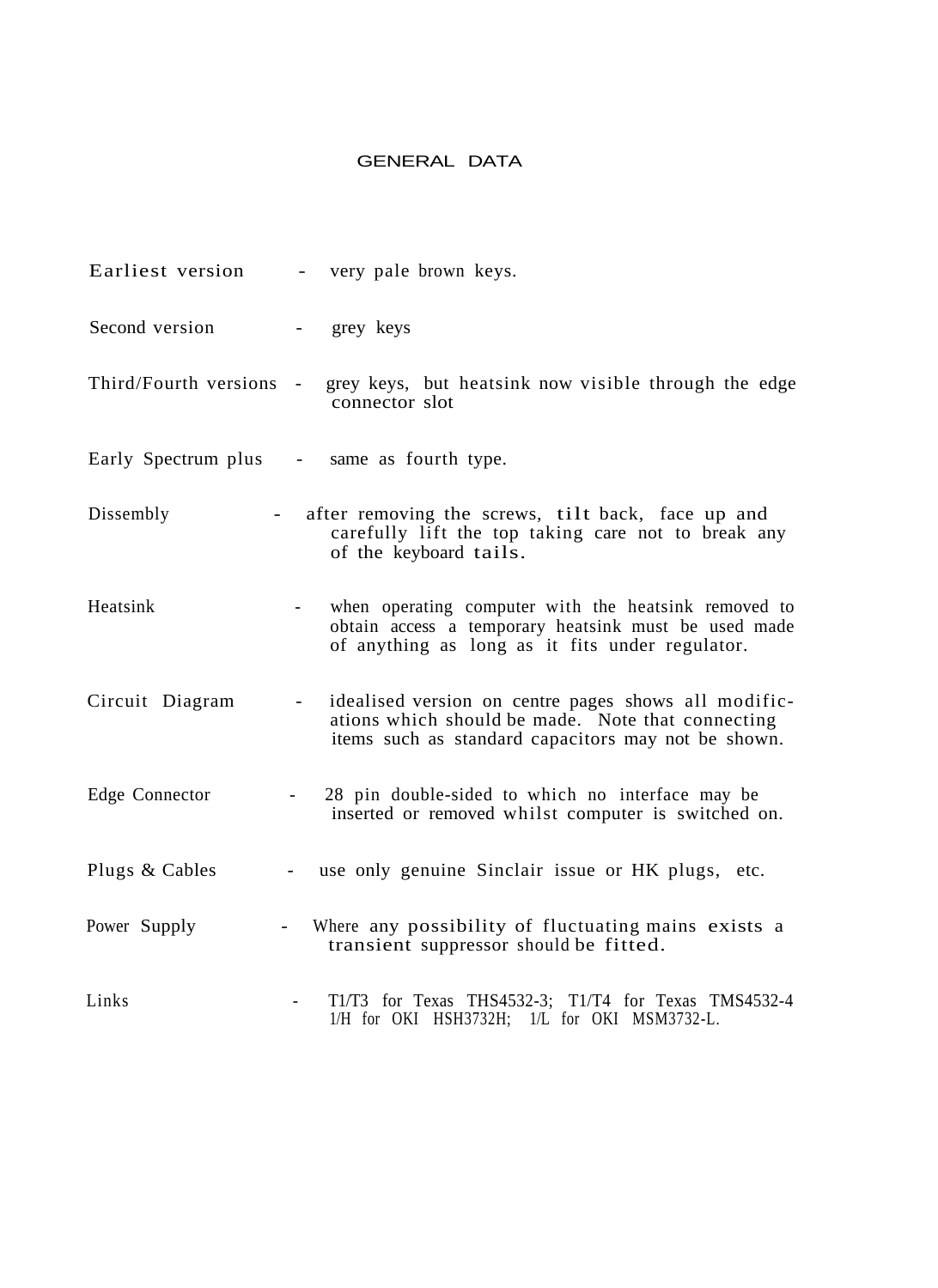Rank A823 CTV Chassis Philips G8 CTV Chassis Thorn 3000/3500 CTV Chassis Thorn 8000/8004/8500/8600 CTV Chassis Rank T20/20A CTV Chassis The Tunbridge & McCourt T.V. Repair Manuals The Tunbridge Video Repair Manuals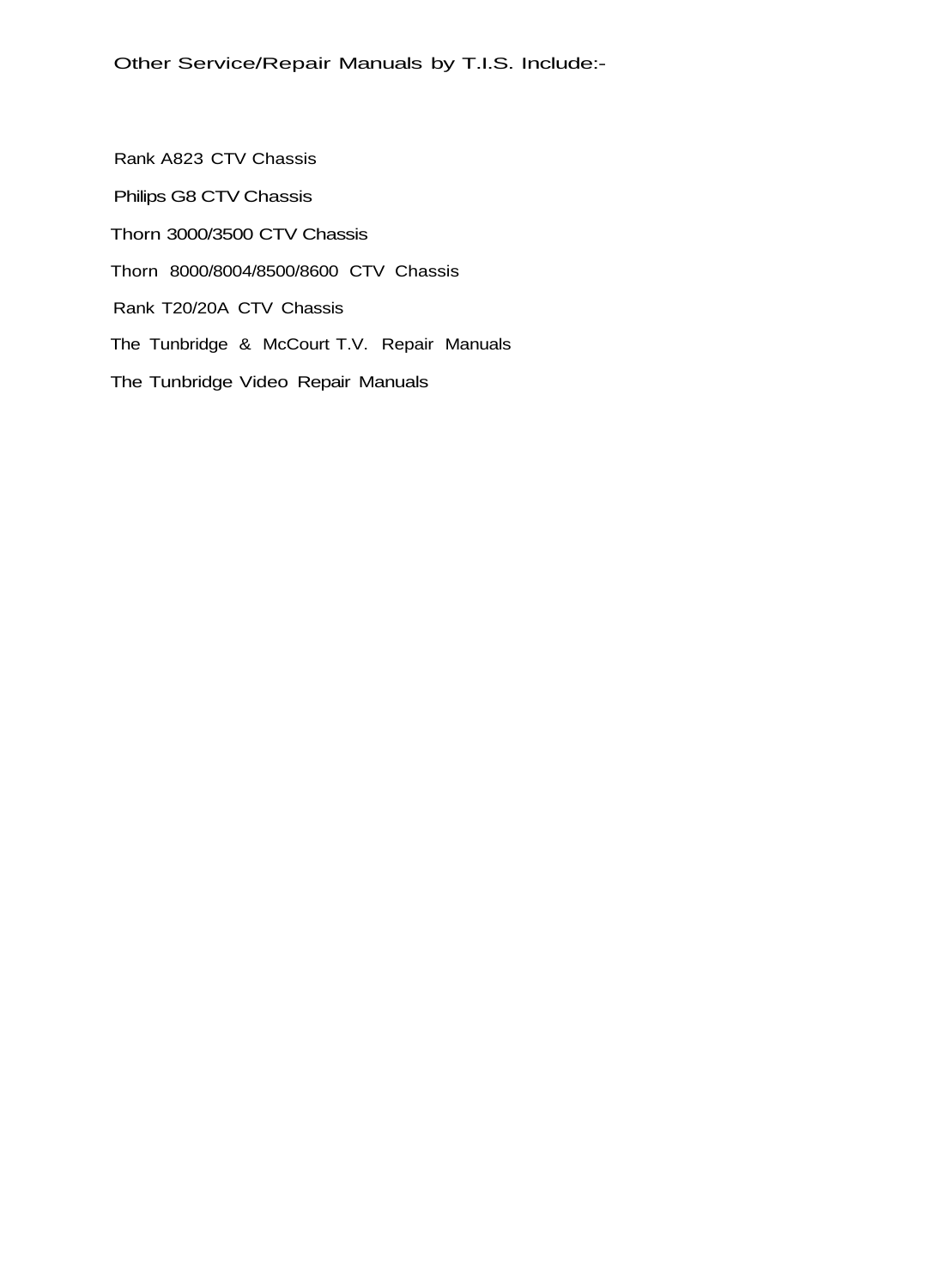# SERVICE DATA

Modification of earplug: Connect a 330 ohm resistor between signal and earth leads of earplug to allow earplug to be left in place while saving a programme.

Inserting or removing such items as joysticks, especially via a Kempston interface, while the computer is switched on will damage the power resistors and regulator.

Modification to voltage generator circuit: Where not fitted already, insert a 22uf capacitor between the TR4 and D15 as shown in the circuit diagram, this will ensure the correct 12v supply. On early models replace R60 by a 270 ohm resistor and fit C74 if missing. Ensure that the 12v supply is 12v.

Manufacturer's advised modifications: In early versions replace all ceramic capacitors by axial ones and replace C46 by a high-temperature luf type. All resistors to be changed to show the second value show in centre pages circuit diagram herein; same applies to capacitors.

Weak sound: Only if particularly noticeable should the sound section be changed to same as shown herein.

Tape and Sound Circuits: 5Vp-p at ear socket for 2Vp-p at IC1 verifies IC1.

Alignment: Only needed for early models. Place meter on pin 4 of IC4 and adjust VR1 to obtain 130mV; adjust VR2 to obtain -75raV at pin 2 with a 20mV allowable error either way. Use TC2 to set colour subcarrier frequency to 4.433619MHz to 50Hz either way. TCI only helpful to improve screen colour pattern.

Alignment: All models. Run the programme to display the eight colours in sequence from black to white. This is normally given as:-

> 10 FOR A=0 TO 7 20 FOR B=0 TO 3 30 PAPER A: PRINT" "; 40 NEXT B 50 NEXT A 60 GOTO 10

If this shows incorrect or missing colours then align as stated for early models. See repair data for later models.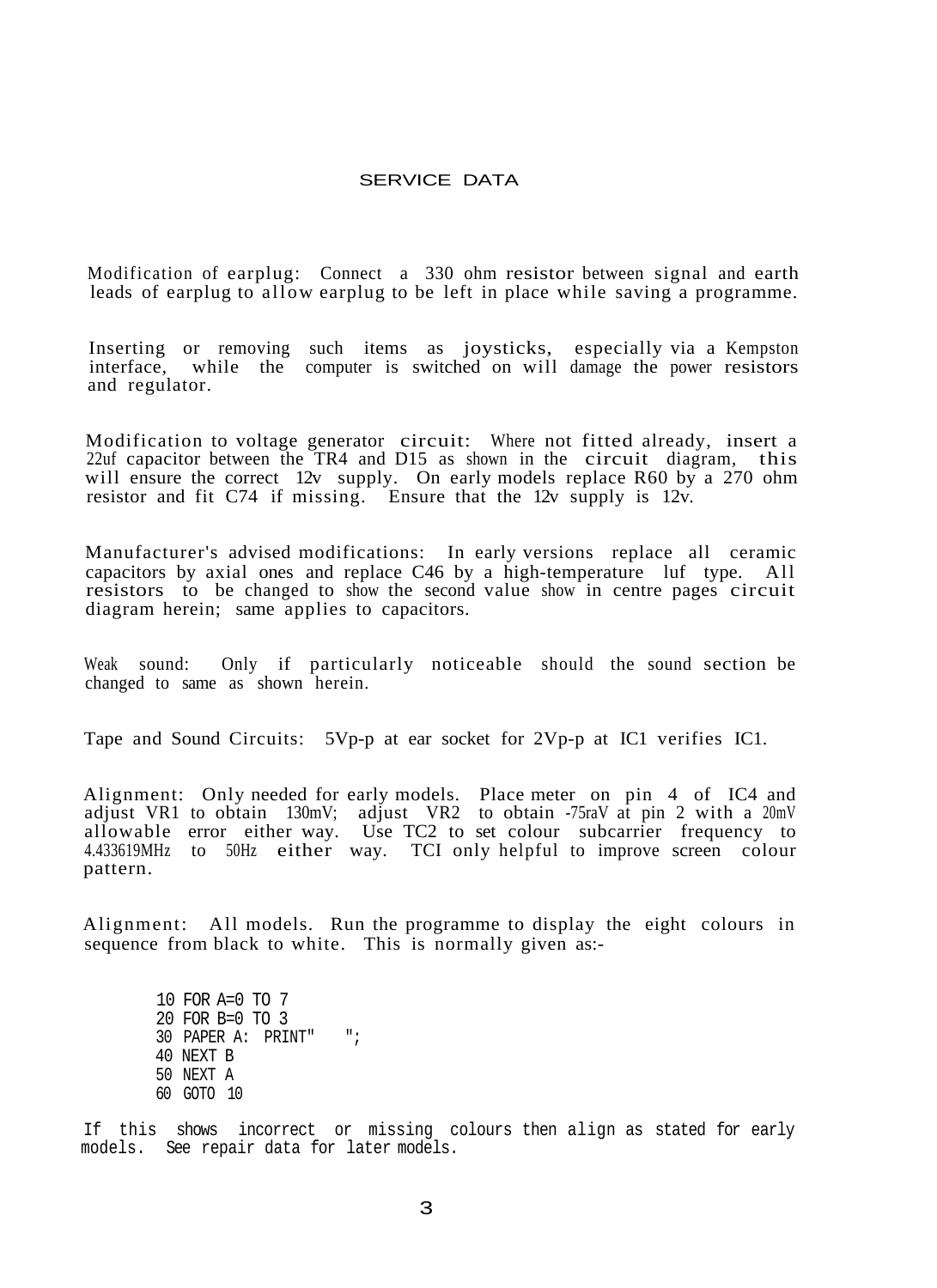## REPAIR DATA

## 1) GENERAL REPAIR PROCEDURE AND NOTES ON ALL FAULTS

These computers are reportedly very unreliable with some 50% of new ones alleged to have to be returned for replacement. Many faults are due to loose or badly fitted components so that a good checkover is essential for this reason, to determine if a factory failure first.

Check heatsink first for any reported fault, is it loose? Are there overtightened screws? Look for dry joints, cracks in print or cracked boards, badly fitted components, especially ICs; dirty or tarnished contacts, pins, holders, edge connectors; damaged keyboard tails and fins are certainly not uncommon for whatever reason.

Before investigating any fault check any add-ons and interfaces to the computer for broken solder, etc. caused by user wiggling them about. It is also essential to note if add-on is loose or faulty which will give a guide to any damage so caused. This will also determine if fault in add-on not computer. Knowing what add-ons are used can be a good guide to probable fault: for example, suspect TR4 blown and/or destroyed RAMS if a Kempton is used.

Check if customer has been inserting or removing any add-ons without first switching off and point out how this practice has damaged machine and costing him unnecessary expenditure. If this is admitted then check TR4 first then RAMS and see symptom 3.

#### 2} WONT LOAD FROM RECORDER

Almost invariably this will be caused by the alignment of the recorder head not being good enough. The recorder will play music, etc. and function well but it will still need adjusted to operate the Spectrum properly and it matters not whether it is an old or just newly bought recorder.

Disconnect Spectrum from recorder and with any tape playing use a long thin-bladed screwdriver to adjust the azimuth screw through the hole normally provided for this purpose. The object is to obtain the sharpest possible sounding note, noting that if note is in the least muffled sounding then there is no chance of the Spectrum loading from it.

If no hole is provided this should be done with the recorder cover removed. Although it is reccomnended that volume should be set at midpoint it is far better to vary volume setting to that at which maximum treble is obtained. Finally give head a good clean and recheck setting.

If the adjustment does not cure the problem then save a short programme from the computer (or use one previously saved) and if this doesn't load then it is safe to assume that there is a fault, probably in the computer. In this case, check connections to computer and the circuit from the edge connector to the first I.C.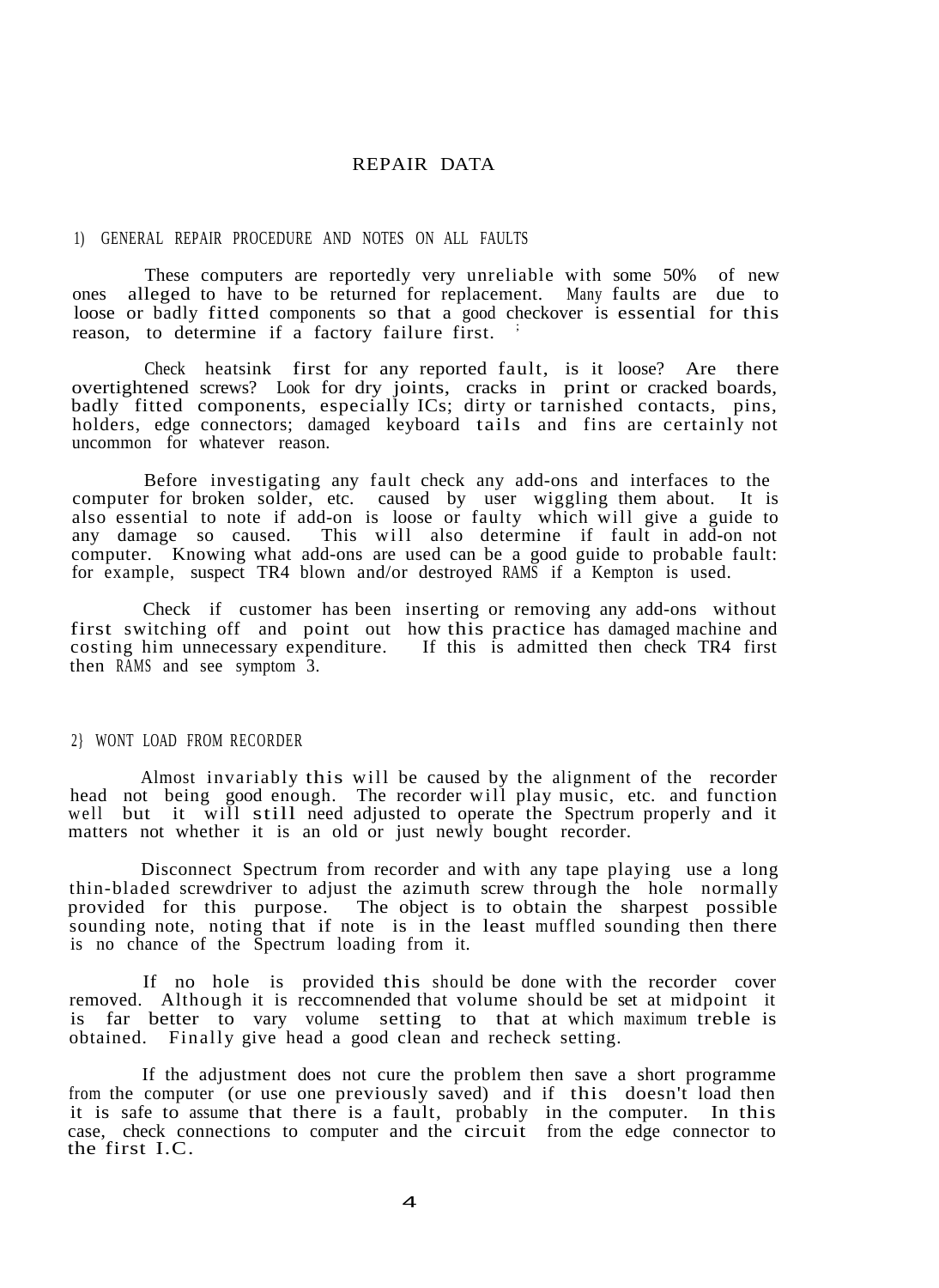



Later types board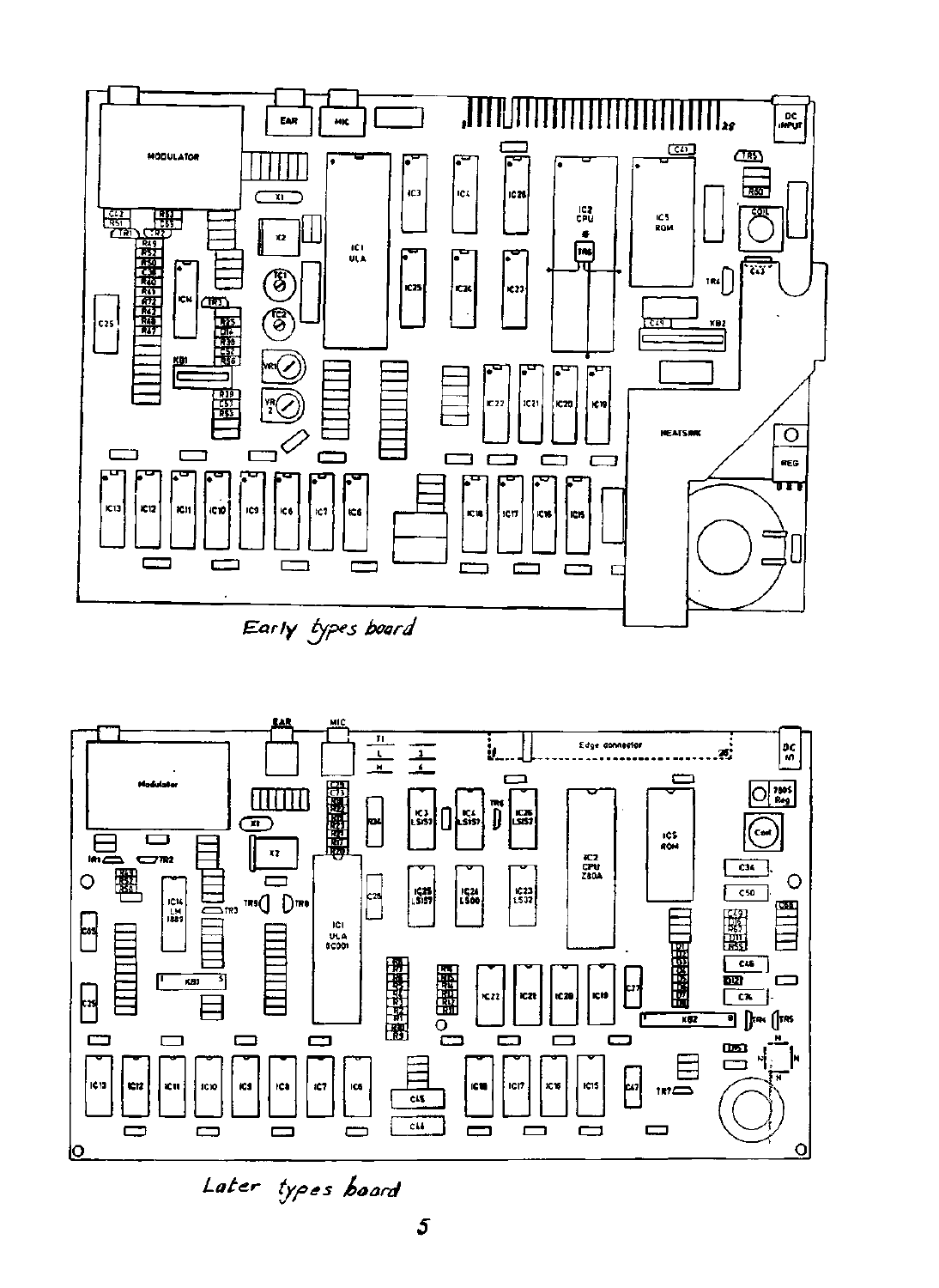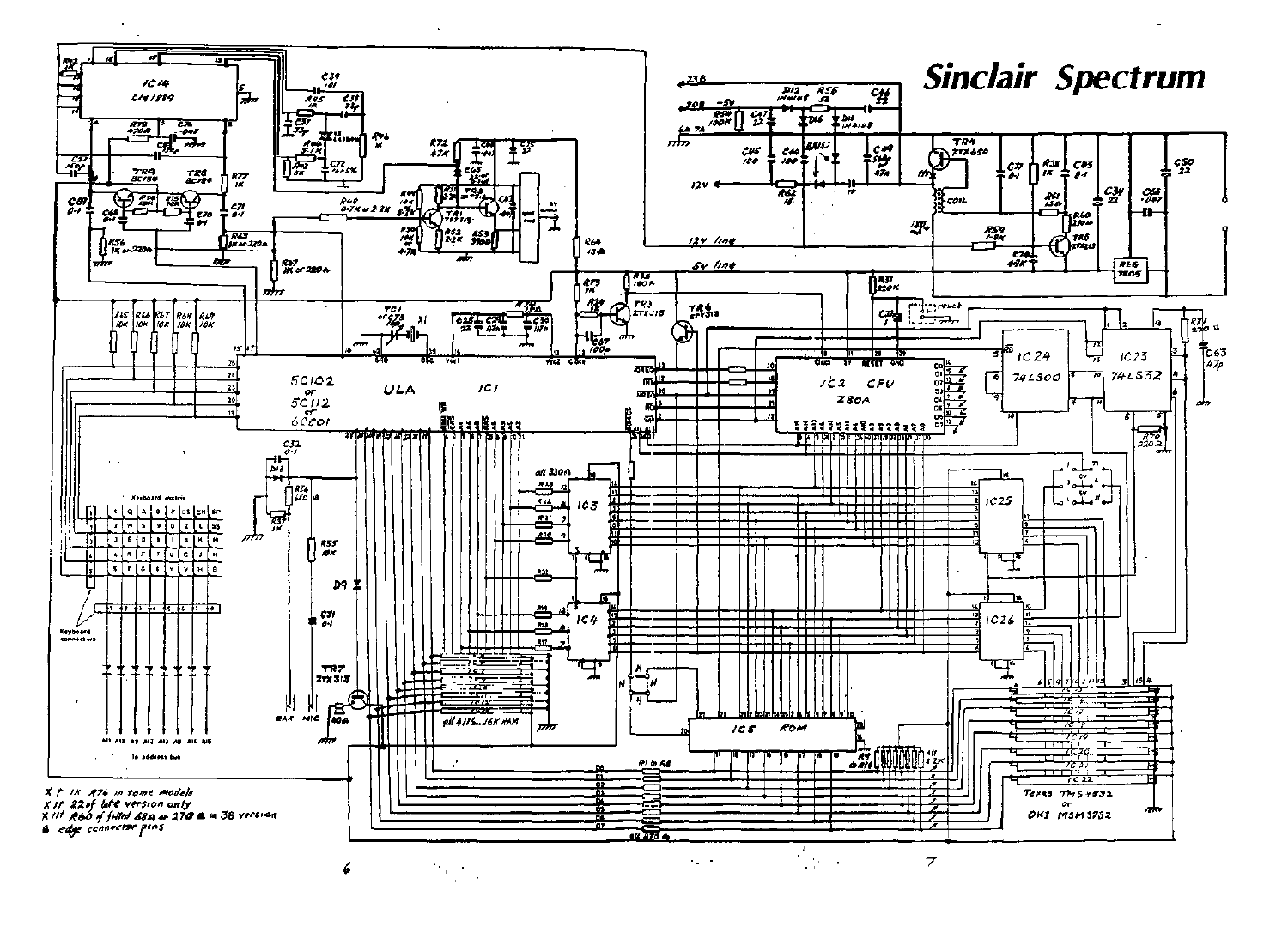

Early circuit showing presets Td, TC2, VRl and VR2 to match the early type boards.

Note:- the different pins 16/17 setup from Id in the generalised circuit diagram shown in the middle pages.



In very versions $_{t}$  instead of TR6 a somewhat **unreliable,** resistor/diode was used which should be modified as shown in the centre pages.



This very **unreliable** circuit was used in very early versions from pin 32 to base of Id. This circuit **should** be modified to that shown in the centre pages if not already done.

Modifications associated with IC1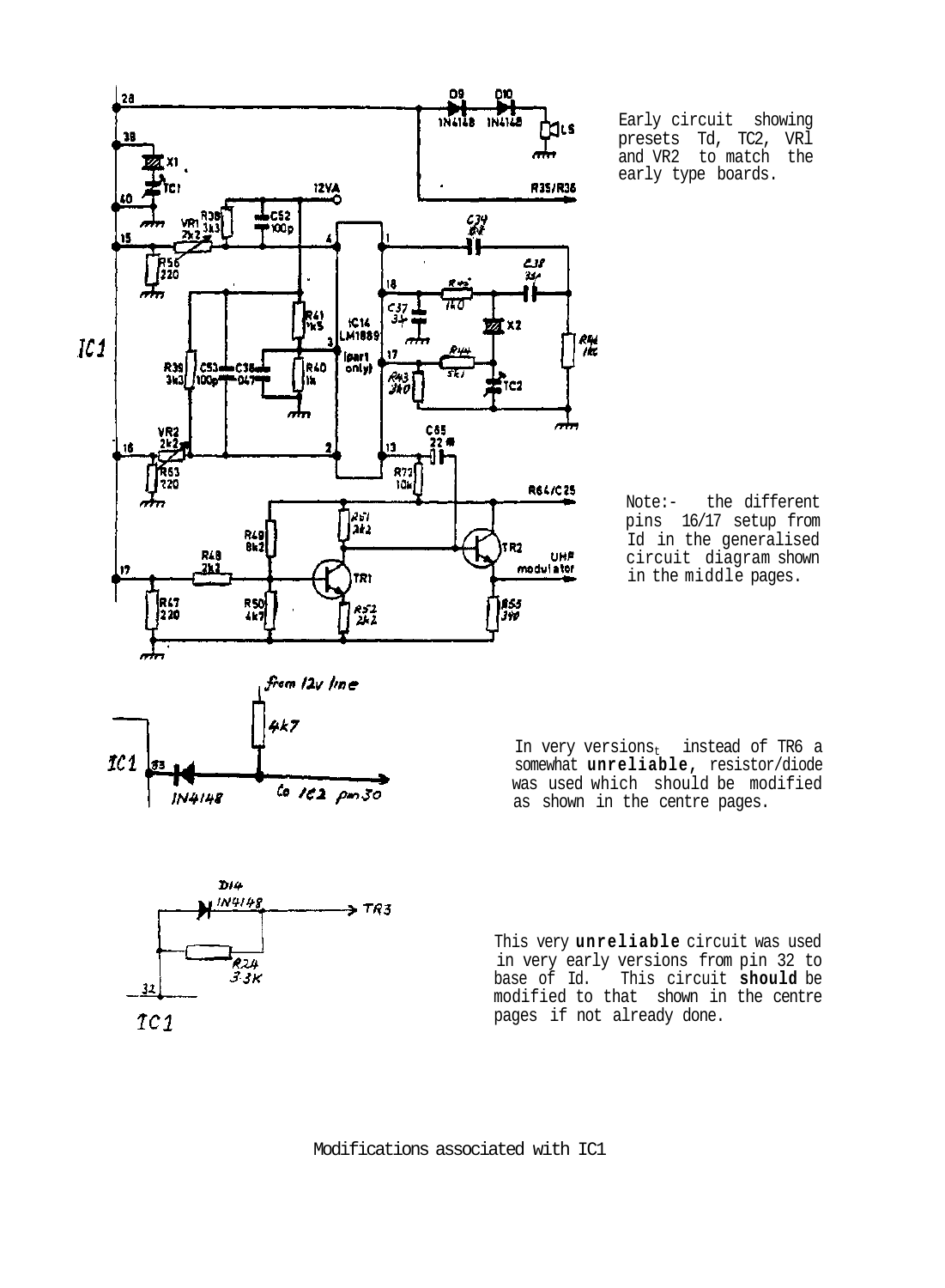### 3) NO COIL BUZZ FROM INVERTER, -5V ABSENT

From symptom 1 it should be obvious that TR4 (ZTX650) is very prone to damage and this symptom is a sure indication that TR4 must be replaced. However, before replacing the TR4 check the TR5 (ZTX213) (using a transistor tester is O.K.) and the coil since it is not unknown for all three to have gone at the same time and if only the TR4 is replaced it can fail again immediately if the others are faulty.

Whether or not these three are faulty or not, there can be one or more faulty RAMS as well caused possibly by the same forcing in of an interface during switch on. If all else has been fixed, switch on and check if any RAM gets hot; replace any very hot RAMS either in basic set or in extra board as this is a sure sign of being short circuit. If open circuit, the guickest way to check is to bye-pass each RAM in turn using a RAM known to be O.K. When so doing the same RAM must be used as the suspect and it should not be removed after each check for some ten seconds after each switch off or it will fault itself. Use of a 'scope or logic probe is clearly a better alternative if available. Tandy m<tke a good, inexpensive logic probe.

## 4) DIRECT CHECK FOR A SINGLE FAULTY RAM

Type PRINT PEEK 23732+256 \* PEEK 23733 (CR). If computer RAMS O.K. the reply is either 32767 or 85535, if less than either this means that there is a shortage of available RAMS, thus one or more RAMS may be faulty.

Call the reply N and if POKE  $N+1,85$  (CR) then PRINT PEEK  $N+1$  (CR) is typed the reply should be 85 if RAMS  $O.K.,$  in that case type POKE N+1,170 (CR) then PRINT PEEK N+1  $(CR)$  when a different number to the 170 you have just poked into that address will be printed. 85 and 170 are the easiest binary numbers (01010101 and 10101010) to cover all combinations in an 8-bit chip.

Where a different reply is given to either POKE locate the incorrect 1C as follows:-

Where 85 is poked in

IC6 faulty gives 84; IC7 87; IC8 81; IC9 93; IC10 69; IC11 117; IC12 21; IC13 213.

Where 170 is poked in IC15 faulty gives 171; IC16 158; IC17 174; IC18 162; IC19 186; IC20 138; IC21 234; IC22 42.

5) NO COIL BUZZ FROM INVERTER, REG7805 OPEN CIRCUIT

Before replacing the 7805 check the heatsink to see if faulty or badly fitted. Remedy any physical defect in print or damage around screws, etc. Also check the TR4/5 and coil.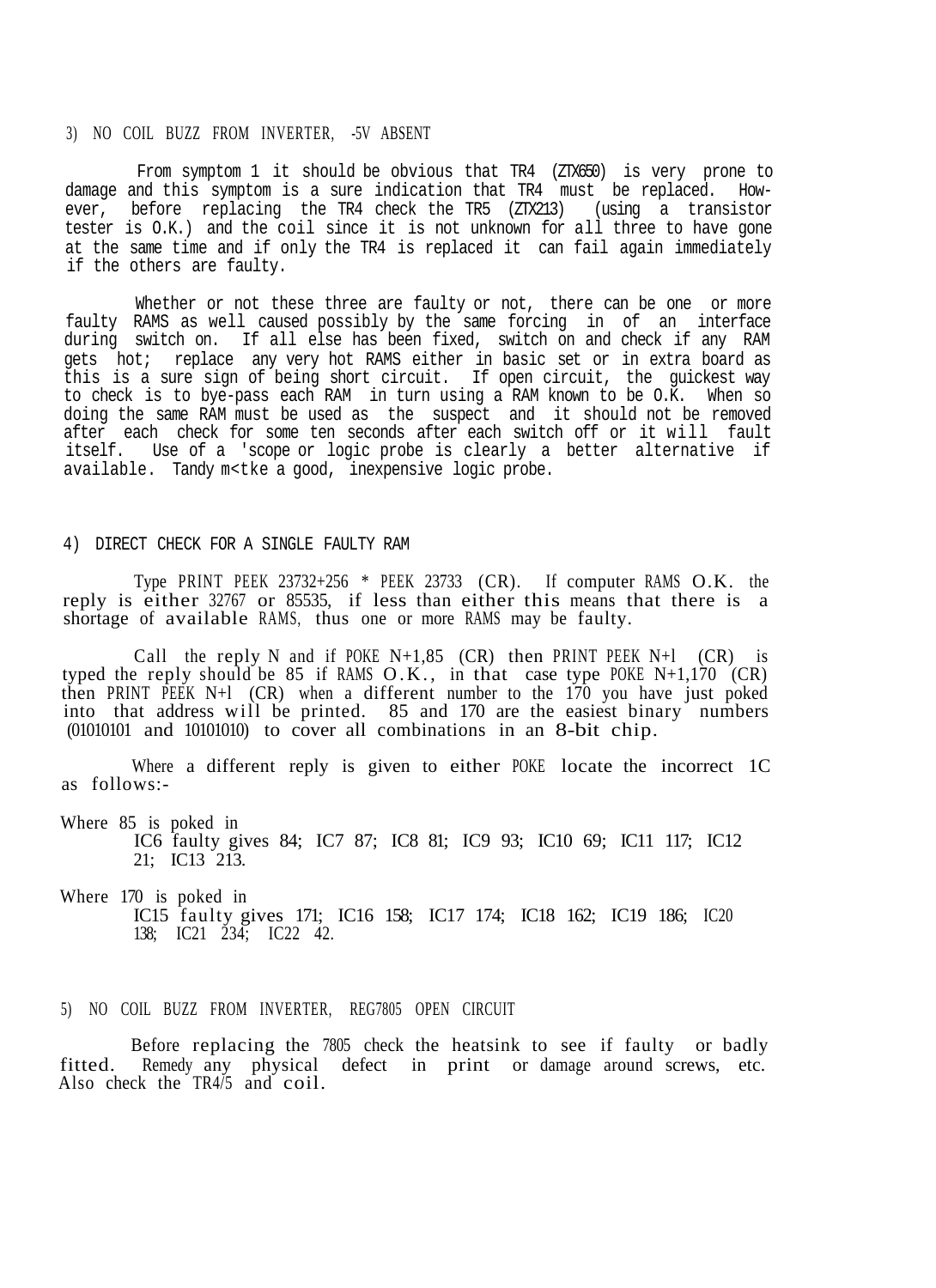## 6) CONTINUAL FAILURE OF POWER SUPPLY TRANSISTORS

Ensure that all modifications have been carried out and that the edge connector is O.K. and not loose or, damaged. Check for proper fitting of all peripherals and verify that owner is not persistently inserting/removing any of the add-ons, etc. while the computer is switched on. Note that many users are apparently incapable of grasping this simple point. Check the plug/sockets and cable, if not suitable then replace with correct ones. Check the mains and possible interference from other items on same circuit.

If satisfied then check if the Ov is correct on earth. Monitor the Ov while running computer as this nay shew up an intermittent voltage fault. A systematic check on all capacitors.resistors to earth should find the culprit for this uncommon cause.

### 7) KEYBOARD FAULTS

It is recommended that keyboards are better replaced completely since<br>e a lot of battering and replacement is guite inexpensive. If it is they take a lot of battering and replacement is guite inexpensive. decided that the keyboard is worth repairing then tha diagram will show which tail is faulty according to keys in error.

If the entire keyboard is non-functional then check the 5v supply is reaching it O.K. before replacing the ULA I.C. Probably the commonest fault lies with a faulty 10K resistor (R65 to R69) easily identified according to which keyboard co91umn is faulty.

## 8) VARIOUS FAULTS WHICH APPEAR ONLY WHEN WARM

Check heatsink thoroughly. If heatsink is  $0.K.$  then the ULA I.C. will be the cause. If IC1 has been replaced before it may be worth adding extra heatsink for it. See also following symptom.

## 9) INTERMITTENT FAULTS

If such faults show up with a comoaritively new Spectrum then it is most likely that they are due to poor contacts/soldering during the manufacturing process. Check all holders and pins for tarnish and dry joints. Replace faulty holders by cutting them out and replacing completely. Check after this for poor contacts or loose contacts, look for items which have been poorly soldered or even where soldering has been omitted. Finally check the boards for hairline cracks and breaks, especially radiating from heatsink screws.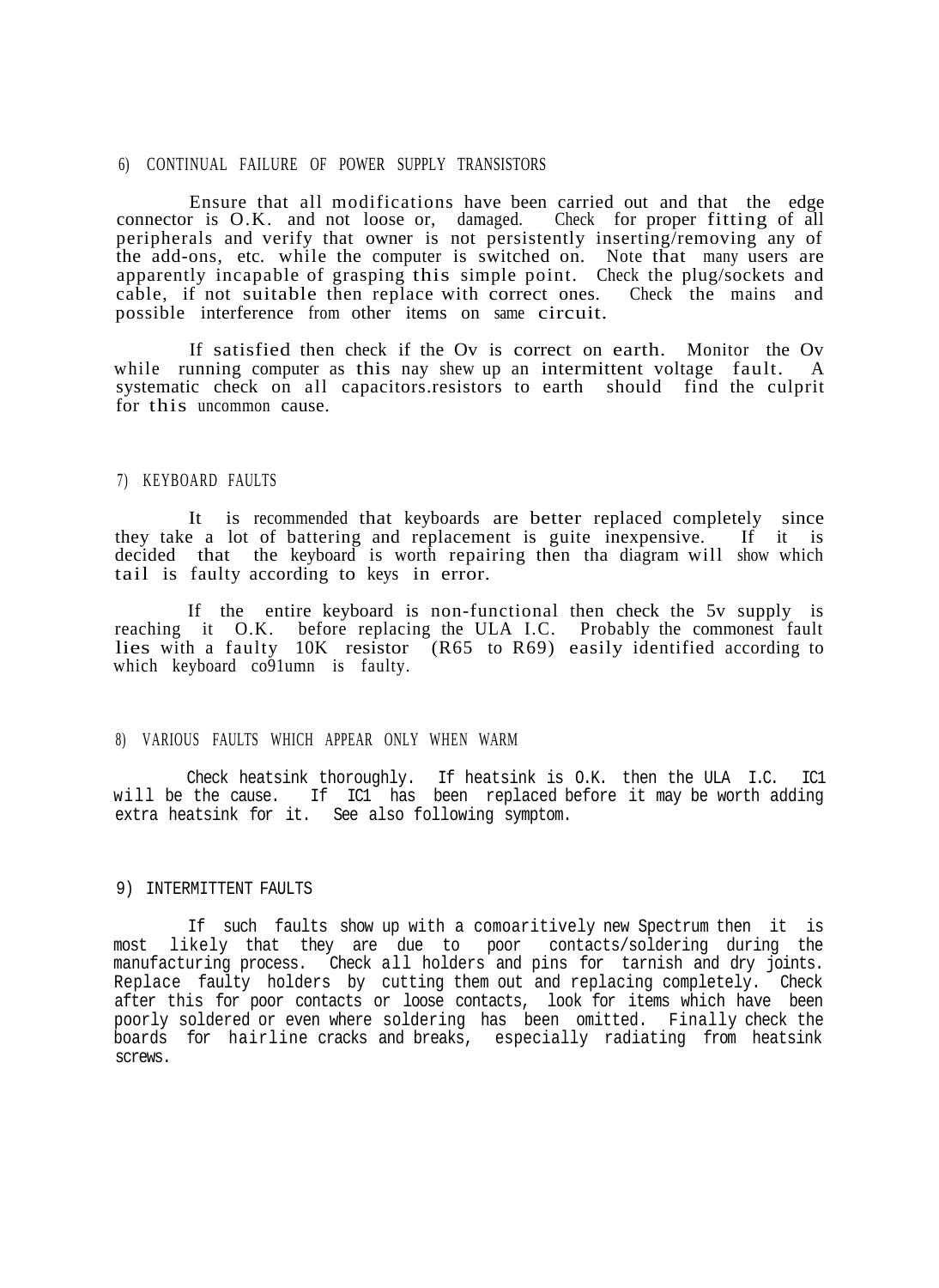### 10) TEXAS SN1889 INSTEAD OF LHA889

A few models appeared with the SN version and these may even have been used as replacements during repairs. Although unlikely to find now, if SN types have been used replace completely by LH type.

### 11) POWER SUPPLY O.K. - COMPUTER NOT WORKING CORRECTLY

If computer is functioning at all check for single RAM failure then multiple RAM failure as already described. If RAMS are O.K. or fault is more serious and RAMS cannot be checked then check if the 5v supply is reaching all I.C.s in order IC1, 2, 24, 23, 3, 4, 26, 25 and 5. Replace the open circuit component cutting off the 5v supply if this is the case. ,'

Faulty or missing sound usually identifies the ULA I.C. IC1 as being faulty and this is the most likely suspect in any case. Flick the clock crystal with your finger, this will guickly determine if it is faulty or not.

Although I.C.s are best checked out systematically using a logic probe or even a 'scope, it is worth noting that after IC1 the most likely culprits are IC2 and IC5, neither of which are particularly reliable and it may even be worth replacing the three automatically as a fast check.

# 12) PERMANENT I.C. CHECKER FOR LOGIC PROBE USE

If a logic probe is available it is well worth making a table of the results of checking each 1C pin with a good computer switched on with keyboard disconnected. Thus when any computer is being tested all that is needed is to compare the readings with your correct set and the different readings will quickly pinpoint the faults.

#### 13) FLICKERING WHITE BACKGROUND - MAY BE CAUSING EYESTRAIN

If resetting the computer doesn't help, which is not uncommon if a CTV is being used, then the only thing is to set up the computer to display a coloured background with white printing. See spectrum manual for this, but green is the most relaxing background. Save this programme and load it every time Spectrum is not being used for games.

## 14) SPARE PARTS SUPPLIERS

At time of printing the most popular suppliers appear to be:- CPC Electronic Components, 194 North Road, Preston, Lanes. PV Tubes, 104 Abbey Street, Accrington, Lanes. BBS 1EE.

This list may be amended in future printings.